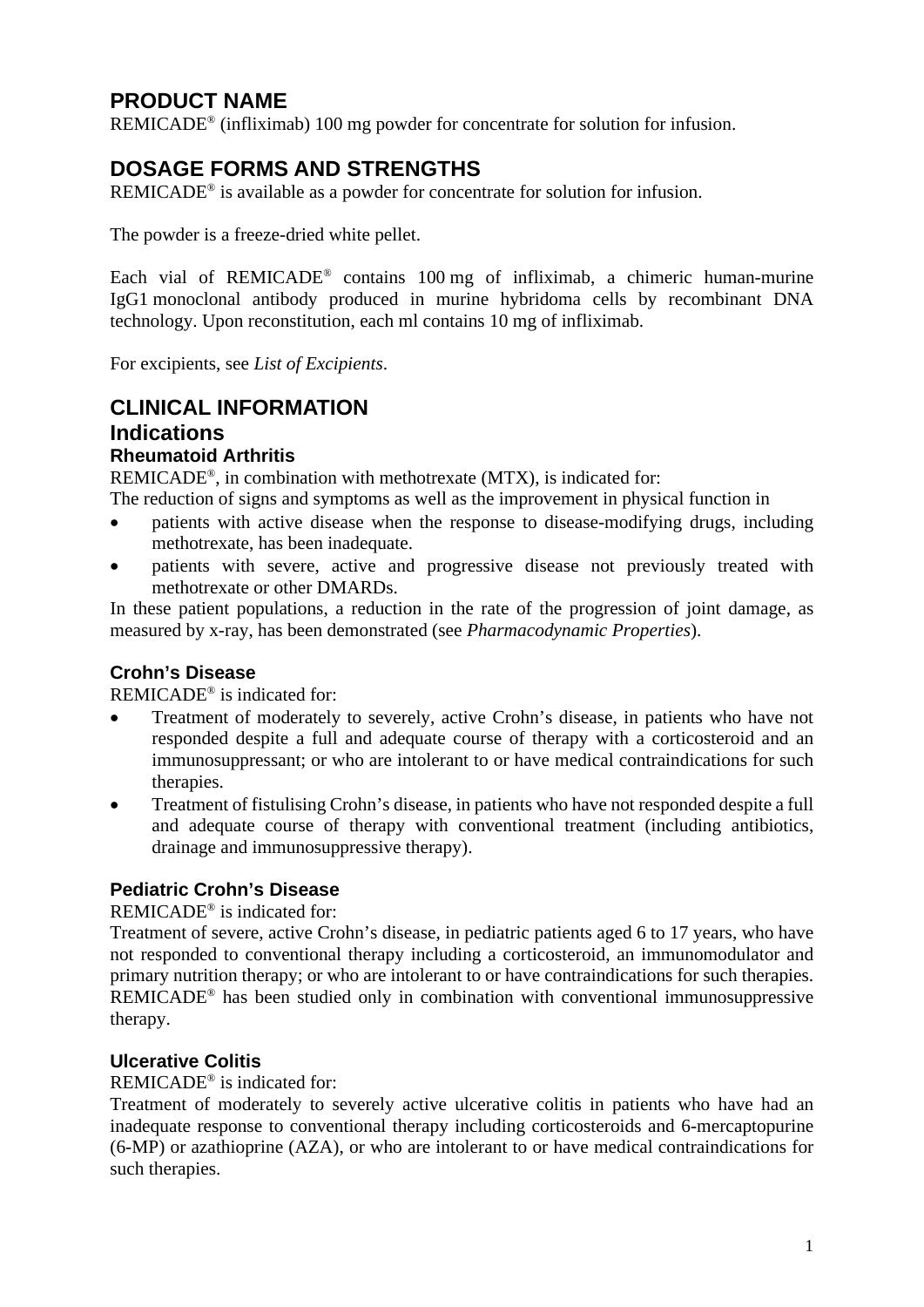# **Pediatric Ulcerative Colitis**

REMICADE® is indicated for:

Reducing signs and symptoms and inducing and maintaining clinical remission in pediatric patients 6 years of age and older with moderately to severely active ulcerative colitis who have had an inadequate response to conventional therapy.

# **Ankylosing Spondylitis**

REMICADE® is indicated for:

Treatment of ankylosing spondylitis, in patients who have severe axial symptoms, elevated serological markers of inflammatory activity and who have responded inadequately to conventional therapy.

# **Psoriatic Arthritis**

REMICADE®, in combination with methotrexate, is indicated for:

Treatment of active and progressive psoriatic arthritis in patients who have responded inadequately to disease-modifying anti-rheumatoid drugs.

# **Psoriasis**

REMICADE® is indicated for:

Treatment of moderate to severe plaque psoriasis in adults who failed to respond to, or who have a contraindication to, or are intolerant to other systemic therapy including cyclosporine, methotrexate or PUVA (see *Pharmacodynamic Properties*)

# **Dosage and Administration**

REMICADE® treatment is to be administered under the supervision and monitoring of specialised physicians experienced in the diagnosis and treatment of rheumatoid arthritis, inflammatory bowel diseases, ankylosing spondylitis, psoriatic arthritis or psoriasis. REMICADE® should be administered intravenously.

During REMICADE<sup>®</sup> treatment, other concomitant therapies, e.g., corticosteroids and immunosuppressants should be optimised.

# **Dosage - Adults (≥ 18 years)**

REMICADE® is administered by intravenous infusion.

# *Rheumatoid Arthritis*

3 mg/kg given as an intravenous infusion over a 2-hour period followed by additional 3 mg/kg infusion doses at 2 and 6 weeks after the first infusion, then every 8 weeks thereafter.

REMICADE® must be given concomitantly with methotrexate.

Available data suggest that the clinical response is usually achieved within 12 weeks of treatment. Continued therapy should be carefully reconsidered in patients who show no evidence of therapeutic benefit within this time period.

# *Moderately to Severely, Active Crohn's Disease*

5 mg/kg given as an intravenous infusion over a 2-hour period. Available data do not support further infliximab treatment, in patients not responding within 2 weeks to the initial infusion. In responding patients, the strategy for continued treatment is:

• Maintenance: Additional infusions of 5 mg/kg at 2 and 6 weeks after the initial dose, followed by infusions every eight weeks.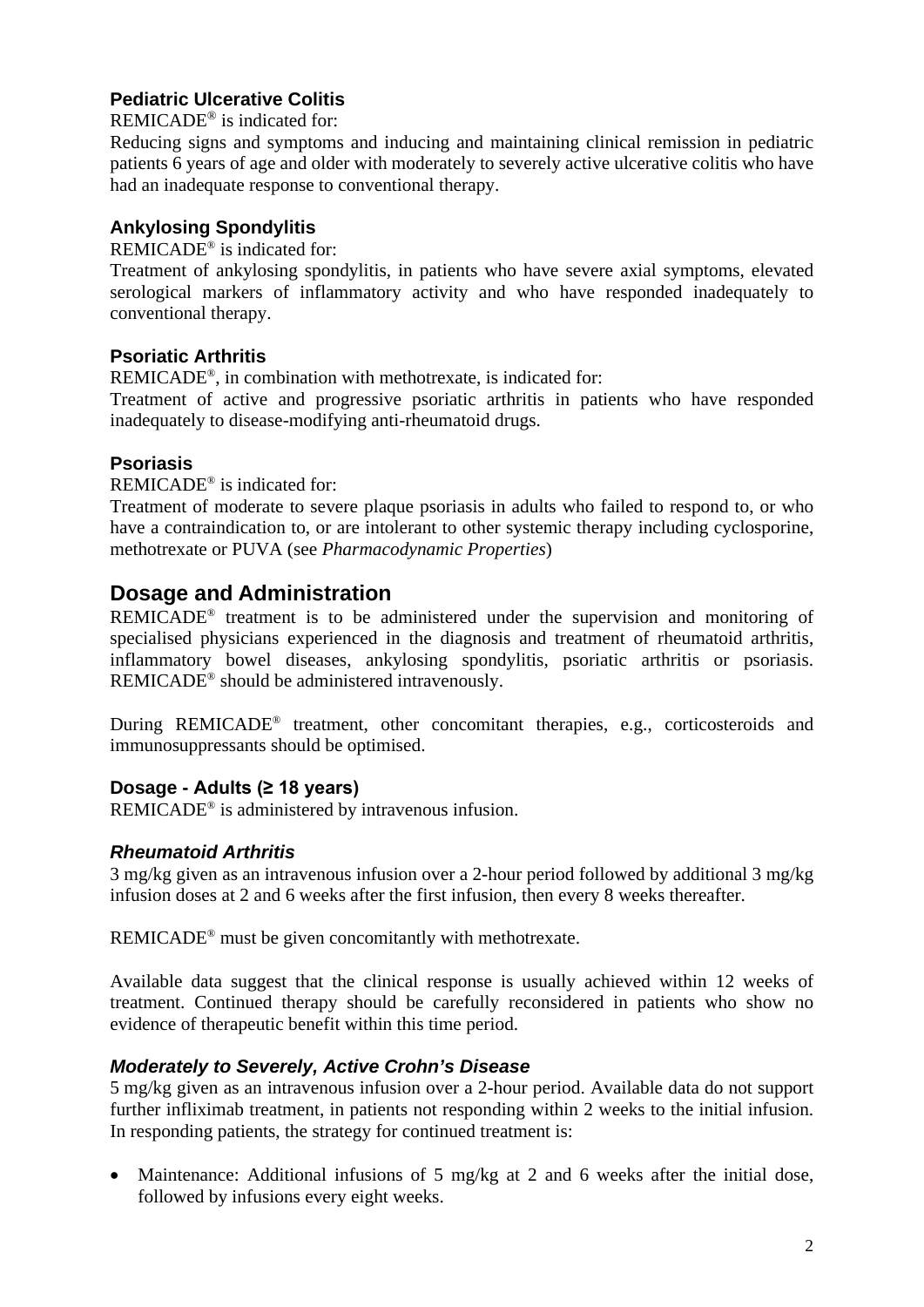# *Fistulising Crohn's Disease*

An initial 5 mg/kg infusion given over a 2-hour period is to be followed with additional 5 mg/kg infusion doses at 2 and 6 weeks after the first infusion. If a patient does not respond after these 3 doses, no additional treatment with infliximab should be given.

In responding patients, the strategies for continued treatment are:

- Additional infusions of 5 mg/kg every 8 weeks or
- Readministration if signs and symptoms of the disease recur followed by infusions of 5 mg/kg every 8 weeks (see *Readministration* below and *Warnings and Precautions*).

## *Ulcerative Colitis*

5mg/kg given as intravenous infusion over a 2 hour period followed by additional 5mg/kg infusion doses at 2 and 6 weeks after the first infusion, then every 8 weeks thereafter.

Available data suggest that the clinical response is usually achieved within 14 weeks of treatment, i.e. three doses. Continued therapy should be carefully reconsidered in patients who show no evidence of therapeutic benefit within this time period.

## *Ankylosing Spondylitis*

5 mg/kg given as an intravenous infusion over a 2-hour period followed by additional 5 mg/kg infusion doses at 2 and 6 weeks after the first infusion, then every 6 to 8 weeks. If a patient does not respond by 6 weeks (i.e. after 2 doses), no additional treatment with infliximab should be given.

## *Psoriatic Arthritis*

5 mg/kg given as intravenous infusion over a 2-hour period followed by additional 5 mg/kg infusion doses at 2 and 6 weeks after the first infusion, then every 8 weeks thereafter. Efficacy and safety have been demonstrated in combination with methotrexate.

### *Psoriasis*

5mg/kg given as intravenous infusion over a 2-hour period followed by additional 5mg/kg infusion doses at 2 and 6 weeks after the first infusion, then every 8 weeks thereafter. If a patient shows no response after 14 weeks (i.e. after 4 doses), no additional treatment with infliximab should be given.

### *Readministration for Crohn's Disease and Rheumatoid Arthritis*

If the signs and symptoms of disease recur, REMICADE® can be readministered within 16 weeks following the last infusion. In clinical studies, delayed hypersensitivity reactions have been uncommon and have occurred after drug free intervals of less than 1 year (see *Warnings and Precautions* and *Adverse Reactions: Delayed Hypersensitivity*). After a drug free interval of 16 weeks to 2 years, the risk of delayed hypersensitivity following readministration is not known. Therefore, after a drug free interval of 16 weeks, readministration is not recommended.

### *Readministration for Ulcerative Colitis*

The safety and efficacy of readministration, other than every 8 weeks, has not been established. (see *Warnings and Precautions* and *Adverse Reactions*).

### *Readministration for Ankylosing Spondylitis*

The safety and efficacy of readministration, other than every 6 to 8 weeks, has not been established. (see *Warnings and Precautions* and *Adverse Reactions*).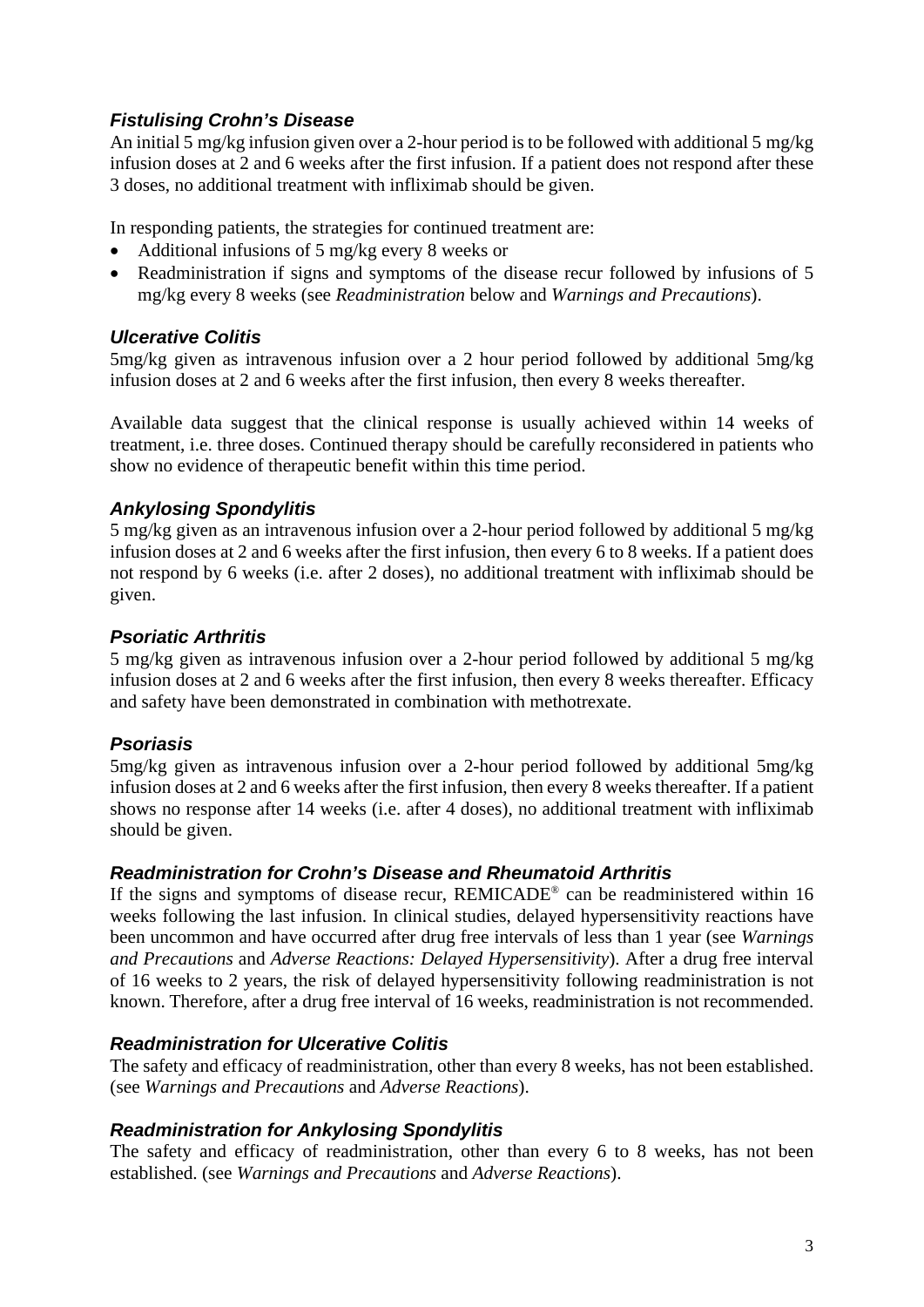### *Readministration for Psoriatic Arthritis*

The safety and efficacy of readministration, other than every 8 weeks, has not been established. (see *Warnings and Precautions* and *Adverse Reactions*).

## *Readministration for Psoriasis*

Limited experience from retreatment with one single infliximab dose in psoriasis after an interval of 20 weeks suggests reduced efficacy and a higher incidence of mild to moderate infusion reactions when compared to the initial induction regimen (see *Pharmacodynamic Properties*).

# **Special populations** *Pediatrics (6-17 years of age)*

REMICADE<sup>®</sup> has not been studied in children with Crohn's disease or ulcerative colitis  $< 6$ years of age. The pharmacokinetics of REMICADE® has been evaluated in pediatric patients with Crohn's disease and ulcerative colitis (see *Pharmacokinetic Properties*). The safety and effectiveness of REMICADE® in pediatric patients with Juvenile Rheumatoid Arthritis, ankylosing spondylitis, psoriatic arthritis and plaque psoriasis have not been established.

### *Crohn's Disease*

5mg/kg given as intravenous infusion over a 2-hour period followed by additional 5mg/kg infusion doses at 2 and 6 weeks after the first infusion, then every 8 weeks thereafter. For some patients a longer dosing interval may be sufficient. Available data do not support further infliximab treatment in paediatric patients not responding within the first 10 weeks of treatment.

Pediatric Crohn's disease patients who have had their dose adjusted to greater than 5 mg/kg every 8 weeks, may be at greater risk for adverse reactions. Continued therapy with the adjusted dose should be carefully considered in patients who show no evidence of additional therapeutic benefit after dose adjustment.

# *Ulcerative Colitis*

5mg/kg given as intravenous infusion over a 2 hour period followed by additional 5mg/kg infusion doses at 2 and 6 weeks after the first infusion, then every 8 weeks thereafter.

# *Renal Impairment*

REMICADE® has not been studied in patients with renal impairment. No dose recommendations can be made (see *Pharmacokinetic Properties*).

# *Hepatic Impairment*

REMICADE® has not been studied in patients with hepatic impairment. No dose recommendations can be made (see *Pharmacokinetic Properties*).

# **Administration**

REMICADE® infusions should be administered by qualified healthcare professionals.

In order to improve the traceability of biological medicinal products, the trademark and the batch number of the administered product should be clearly recorded (or stated) in the patient file.

REMICADE® should be administered intravenously over a 2 hour period. All patients administered REMICADE® are to be observed for at least 1-2 hours post-infusion for acute infusion-related reactions. Emergency equipment, such as adrenaline, antihistamines, corticosteroids and an artificial airway must be available. Patients may be pre-treated with e.g.,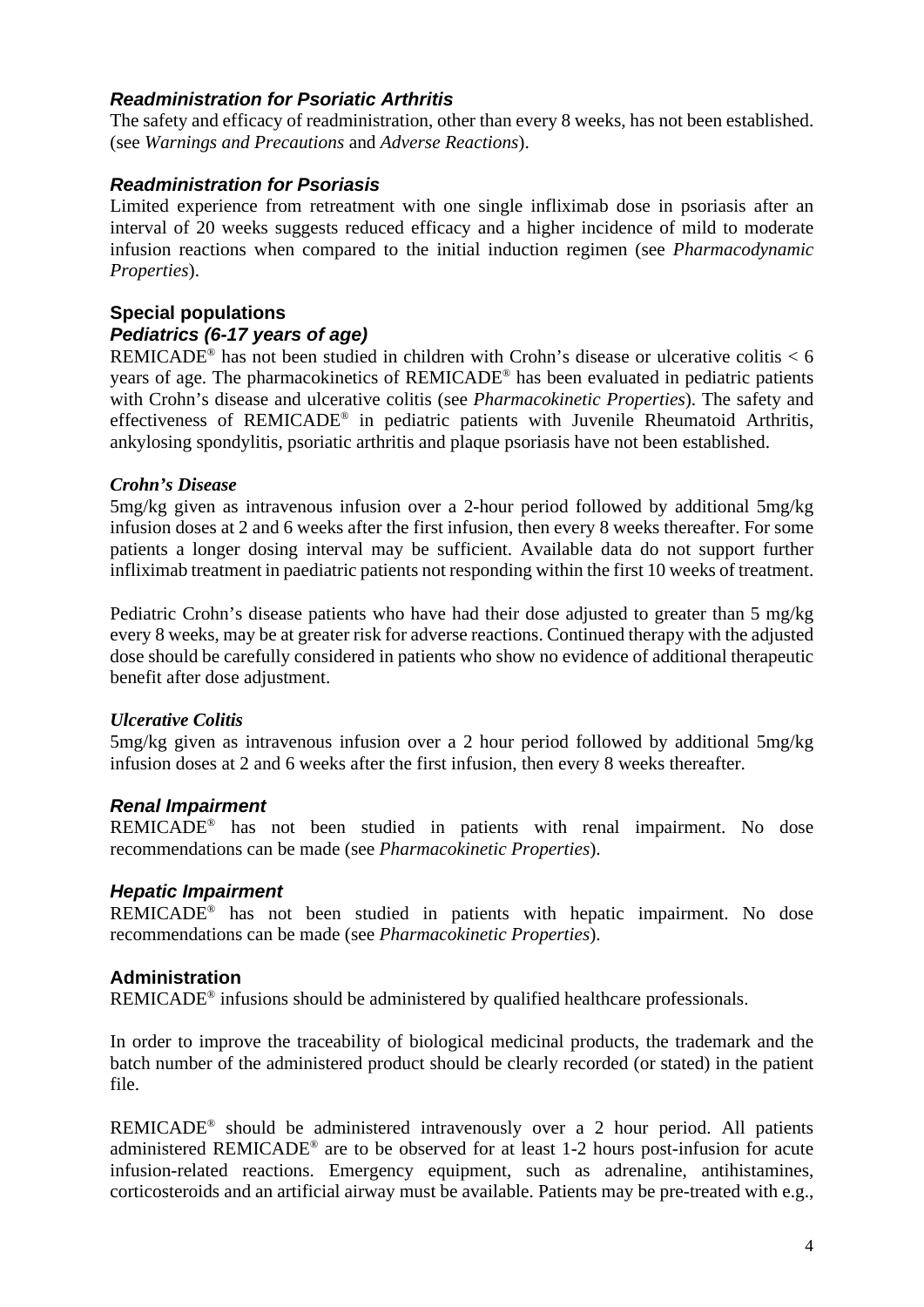an antihistamine, hydrocortisone and/or paracetamol and infusion rate may be slowed in order to decrease the risk of infusion-related reactions especially if infusion-related reactions have occurred previously (see *Warnings and Precautions*).

## **Shortened Infusions across Adult Indications**

In carefully selected adult patients who have tolerated at least 3 initial 2-hour infusions of REMICADE® (induction phase) and are receiving maintenance therapy, consideration may be given to administering subsequent infusions over a period of not less than 1 hour. If an infusion reaction occurs in association with a shortened infusion, a slower infusion rate may be considered for future infusions if treatment is to be continued. Shortened infusions at doses  $>6$ mg/kg have not been studied.

For preparation and administration instructions, see *Instructions for Use and Handling and Disposal.*

# **Contraindications**

REMICADE® is contraindicated in patients with tuberculosis or other severe infections such as sepsis, abscesses, and opportunistic infections (see *Warnings and Precautions*).

REMICADE® is contraindicated in patients with moderate or severe heart failure (NYHA class III/IV) (see *Warnings and Precautions* and *Adverse Reactions*).

REMICADE® must not be given to patients with a history of hypersensitivity to infliximab (see *Adverse Reactions*), to other murine proteins, or to any of the excipients.

# **Warnings and Precautions**

Before starting treatment with REMICADE®, patients must be evaluated for both active and inactive ('latent') tuberculosis (see *Infections*).

REMICADE® should be used with caution in patients with mild heart failure (NYHA Class I/II) (see *Heart Failure*).

# **Infusion Reactions and Hypersensitivity**

Infliximab has been associated with acute infusion-related reactions, including, anaphylactic shock, and delayed hypersensitivity reactions (see *Adverse Reactions*). To minimize the incidence of hypersensitivity reactions, including infusion reactions and serum sickness-like reactions, REMICADE® should be administered as regular maintenance therapy after an induction regimen at weeks 0, 2 and 6 (see *Dosage and Administration*).

Acute infusion reactions including anaphylactic reactions may develop during (within seconds) or within a few hours following infusion. If acute infusion reactions occur, the infusion must be interrupted immediately. Emergency equipment, such as adrenaline, antihistamines, corticosteroids and an artificial airway must be available. Patients may be pretreated with e.g., an antihistamine, hydrocortisone and/or paracetamol to prevent mild and transient effects.

Antibodies to infliximab may develop and have been associated with an increased frequency of infusion reactions. A low proportion of the infusion reactions were serious allergic reactions. In Crohn's disease patients, an association between development of antibodies to infliximab and reduced duration of response has also been observed. Concomitant administration of immunomodulators has been associated with lower incidence of antibodies to infliximab and a reduction in the frequency of infusion reactions. The effect of concomitant immunomodulator therapy was more profound in episodically treated patients than in patients given maintenance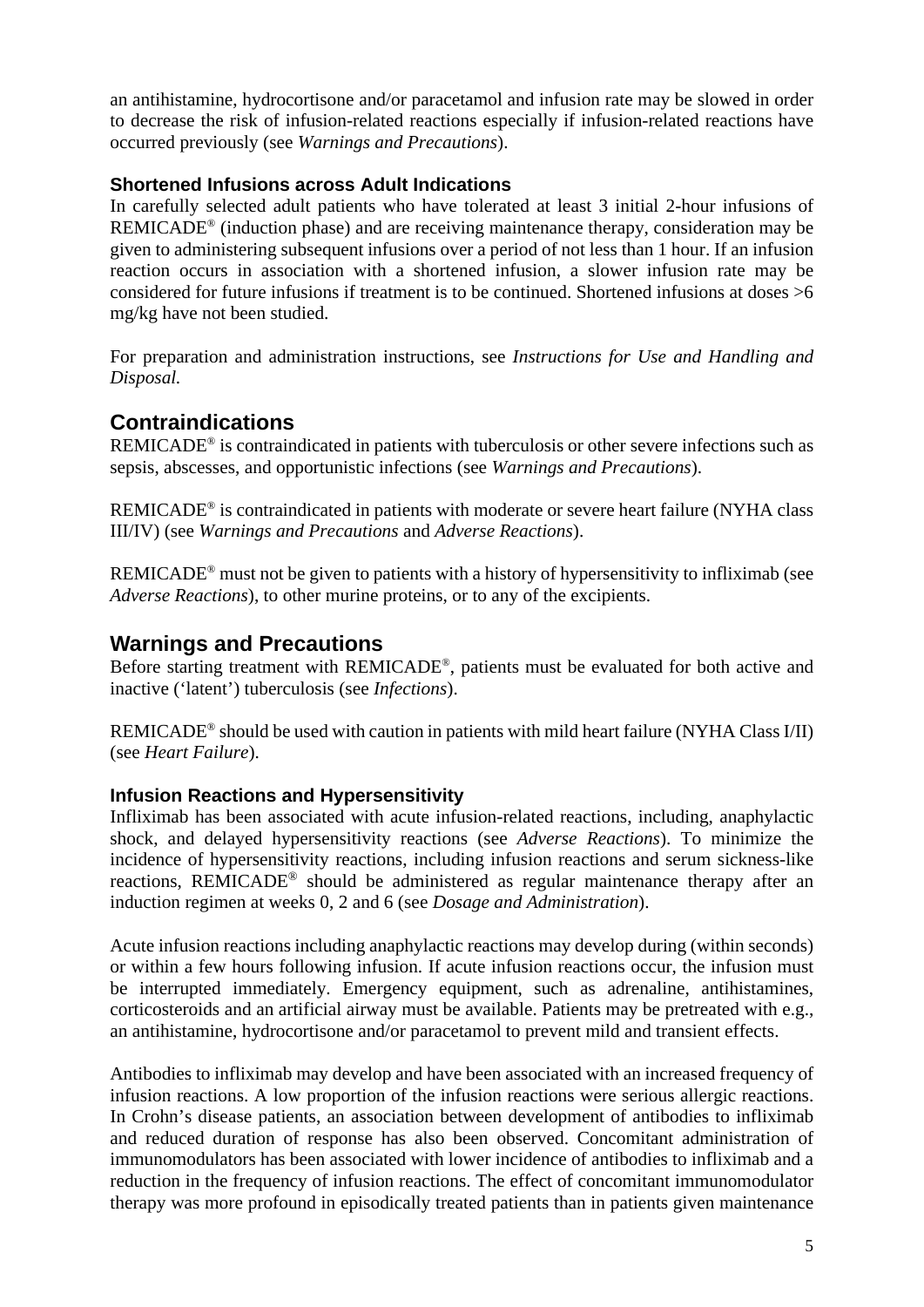therapy. Patients who discontinue immunosuppressants prior to or during REMICADE® treatment are at greater risk of developing these antibodies. Antibodies to infliximab cannot always be detected in serum samples. If serious reactions occur, symptomatic treatment must be given and further REMICADE® infusions must not be administered (see *Adverse Reactions: "Immunogenicity"*).

In clinical trials, delayed hypersensitivity reaction has been reported. Available data suggest an increased risk for delayed hypersensitivity with increasing drug free interval. Advise patients to seek immediate medical advice if they experience any delayed adverse event (see *Adverse Reactions: "Delayed hypersensitivity"*). If patients are retreated after a prolonged period, they must be closely monitored for signs and symptoms of delayed hypersensitivity.

### **Infusion reactions following re-administration of REMICADE®**

In a psoriasis clinical trial, a 3-dose re-induction of REMICADE® after a period of no treatment resulted in a higher incidence of serious infusion reactions during the re-induction regimen (see *Adverse Reactions*) than had been observed in rheumatoid arthritis, psoriasis, and Crohn's disease trials in which a period of no drug treatment was followed by regular maintenance therapy without re-induction.

In the case where REMICADE<sup>®</sup> maintenance therapy for psoriasis is interrupted, REMICADE<sup>®</sup> should be reinitiated as a single dose followed by maintenance therapy.

In general, the benefit-risk of re-administration of REMICADE® after a period of no-treatment, especially as a re-induction regimen given at weeks 0, 2, and 6, should be carefully considered.

#### **Infections**

Patients must be monitored closely for infections including tuberculosis before, during and after treatment with REMICADE®. Because the elimination of infliximab may take up to six months, monitoring should be continued throughout this period. Further treatment with REMICADE® must not be given if a patient develops a serious infection or sepsis.

REMICADE® should not be given to patients with a clinically important, active infection. Caution should be exercised when considering the use of REMICADE® in patients with chronic infection or a history of recurrent infections, including use of concomitant immunosuppressive medications. Patients should be advised of and avoid exposure to potential risk factors for infection as appropriate.

Tumour necrosis factor alpha (TNF $\alpha$ ) mediates inflammation and modulates cellular immune responses. Experimental data show that TNF $\alpha$  is essential for the clearing of intracellular infections. Clinical experience shows that host defence against infection is compromised in some patients treated with infliximab.

It should be noted that suppression of TNF $\alpha$  may also mask symptoms of infection such as fever. Early recognition of atypical clinical presentations of serious infections is critical in order to minimize delays in diagnosis and treatment.

Patients taking TNF-blockers are more susceptible to serious infections. Mycobacterial [including tuberculosis (frequently disseminated or extrapulmonary at clinical presentation)], viral infections, bacterial infections, including sepsis and pneumonia, invasive fungal infections, and other opportunistic infections have been observed in patients treated with infliximab. Some of these infections have been fatal. Opportunistic infections reported in patients on REMICADE® have included, but are not limited to pneumocystosis, histoplasmosis,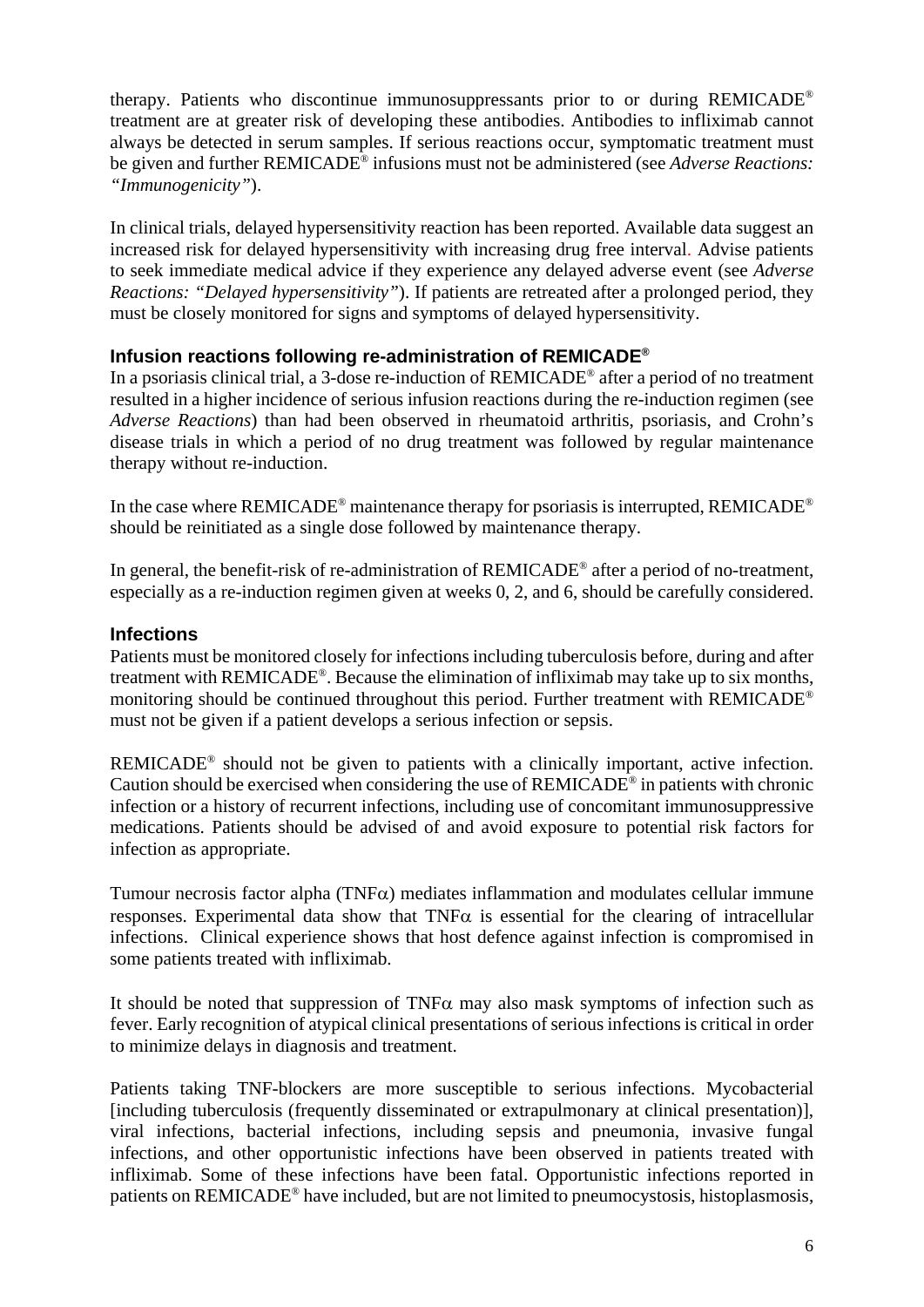cytomegalovirus infection, atypical mycobacterial infections, listeriosis and aspergillosis. In clinical trials, infections have been reported more frequently in paediatric patient populations than in adult populations (see *Adverse Reactions*).

## *Tuberculosis*

Before starting treatment with REMICADE®, all patients must be evaluated for both active and inactive ('latent') tuberculosis. This evaluation should include a detailed medical history with personal history of tuberculosis or possible previous contact with tuberculosis and previous and/or current immunosuppressive therapy. Appropriate screening tests, i.e. tuberculin skin test and chest x-ray, should be performed in all patients (local recommendations may apply). Prescribers are reminded of the risk of false negative tuberculin skin test results especially in patients who are severely ill or immunocompromised.

If active tuberculosis is diagnosed, REMICADE® therapy must not be initiated (see *Contraindications*)

If inactive ('latent') tuberculosis is diagnosed, prophylactic anti-tuberculosis therapy must be started before the initiation of REMICADE®, and in accordance with local recommendations. In this situation, the benefit/ risk balance of REMICADE<sup>®</sup> therapy should be very carefully considered.

In patients who have several or significant risk factors for tuberculosis and have a negative test for latent tuberculosis, anti-tuberculosis therapy should be considered before the initiation of REMICADE®. Use of anti-tuberculosis therapy should also be considered before the initiation of REMICADE® in patients with a past history of latent or active tuberculosis in whom an adequate course of treatment cannot be confirmed.

Use of anti-tuberculosis therapy should be considered before the initiation of REMICADE® in patients who have several or highly significant risk factors for tuberculosis infection and have a negative test for latent tuberculosis.

The decision to initiate anti-tuberculosis therapy in these patients should only be made following consultation with a physician with expertise in the treatment of tuberculosis and taking into account both the risk for latent tuberculosis infection and the risks of antituberculosis therapy.

Cases of active tuberculosis have occurred in patients treated with REMICADE® during and after treatment for latent tuberculosis. Cases of active tuberculosis including miliary tuberculosis and tuberculosis with extrapulmonary location have been reported in patients treated with REMICADE®.

All patients should be informed to seek medical advice if signs / symptoms suggestive of tuberculosis (e.g. persistent cough, wasting / weight loss, low-grade fever) appear during or after REMICADE® treatment.

### *Invasive Fungal Infections*

For patients who have resided in or traveled to regions where invasive fungal infections such as histoplasmosis, coccidioidomycosis, or blastomycosis are endemic, the benefits and risks of REMICADE® treatment should be carefully considered before initiation or continuation of REMICADE® therapy.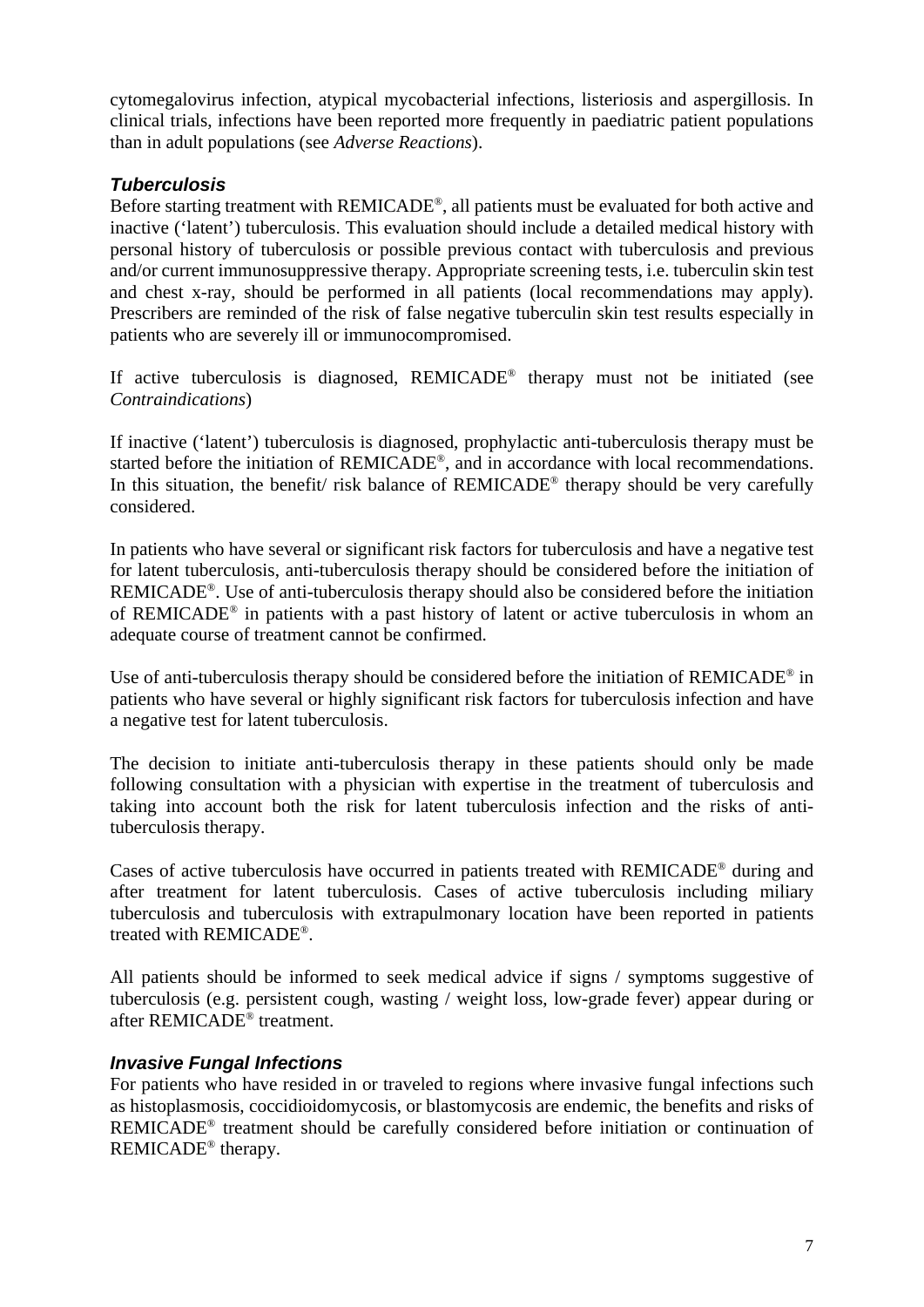In patients treated with REMICADE®, an invasive fungal infection such as aspergillosis, candidiasis, pneumocystosis, histoplasmosis, coccidioidomycosis or blastomycosis should be suspected if they develop a serious systemic illness. Invasive fungal infections may present as disseminated rather than localized disease, and antigen and antibody testing may be negative in some patients with active infection. Appropriate empiric antifungal therapy should be considered while a diagnostic workup is being performed. The decision to administer empiric antifungal therapy should be made, if feasible, in consultation with a physician with expertise in the diagnosis and treatment of invasive fungal infections and should take into account both the risk for severe fungal infection and the risks of anti-fungal therapy.

## *Fistulising Crohn's disease*

Patients with fistulising Crohn's disease with acute suppurative fistulas must not initiate REMICADE® therapy until a source for possible infection, specifically abscess, has been excluded (see *Contraindications*).

### **Hepatitis B Reactivation**

Reactivation of hepatitis B has occurred in patients receiving a TNF-antagonist including REMICADE®, who are chronic carriers of this virus. Some cases have had fatal outcome. Patients at risk for HBV infection should be evaluated for prior evidence of HBV infection before initiating REMICADE® therapy. Carriers of HBV who require treatment with REMICADE® should be closely monitored for signs and symptoms of active HBV infection throughout therapy and for several months following termination of therapy. Adequate data of treating patients who are carriers of HBV with anti-viral therapy in conjunction with TNFantagonist therapy to prevent HBV reactivation are not available. In patients who develop HBV reactivation, REMICADE® should be stopped and effective anti-viral therapy with appropriate supportive treatment should be initiated. Patients should be tested for Hepatitis B Virus (HBV) infection before initiating treatment with immunosuppressants, including REMICADE®. For patients who test positive for hepatitis B surface antigen, consultation with a physician with expertise in the treatment of hepatitis B is recommended.

### **Hepatobiliary Events**

Cases of jaundice and non-infectious hepatitis, some with features of autoimmune hepatitis, have been observed in the post-marketing experience of REMICADE®. Isolated cases of liver failure resulting in liver transplantation or death have occurred. A causal relationship between REMICADE® and these events has not been established. Patients with symptoms or signs of liver dysfunction should be evaluated for evidence of liver injury. If jaundice and/or ALT elevations  $\geq$  5 times the upper limit of normal develops, REMICADE<sup>®</sup> should be discontinued, and a thorough investigation of the abnormality should be undertaken.

### **Concurrent Administration of TNF-alpha Inhibitor and Anakinra**

Serious infections and neutropenia were seen in clinical studies with concurrent use of anakinra and another TNFα-blocking agent, etanercept, with no added clinical benefit compared to etanercept alone. Because of the nature of the adverse events seen with combination of etanercept and anakinra therapy, similar toxicities may also result from the combination of anakinra and other TNF $\alpha$ -blocking agents. Therefore, the combination of REMICADE<sup>®</sup> and anakinra is not recommended.

### **Concurrent Administration of TNF-alpha Inhibitor and Abatacept**

In clinical studies, concurrent administration of TNF-blocking agents and abatacept have been associated with an increased risk of infections including serious infections compared with TNFblocking agents alone, without increased clinical benefit. Because of the nature of the adverse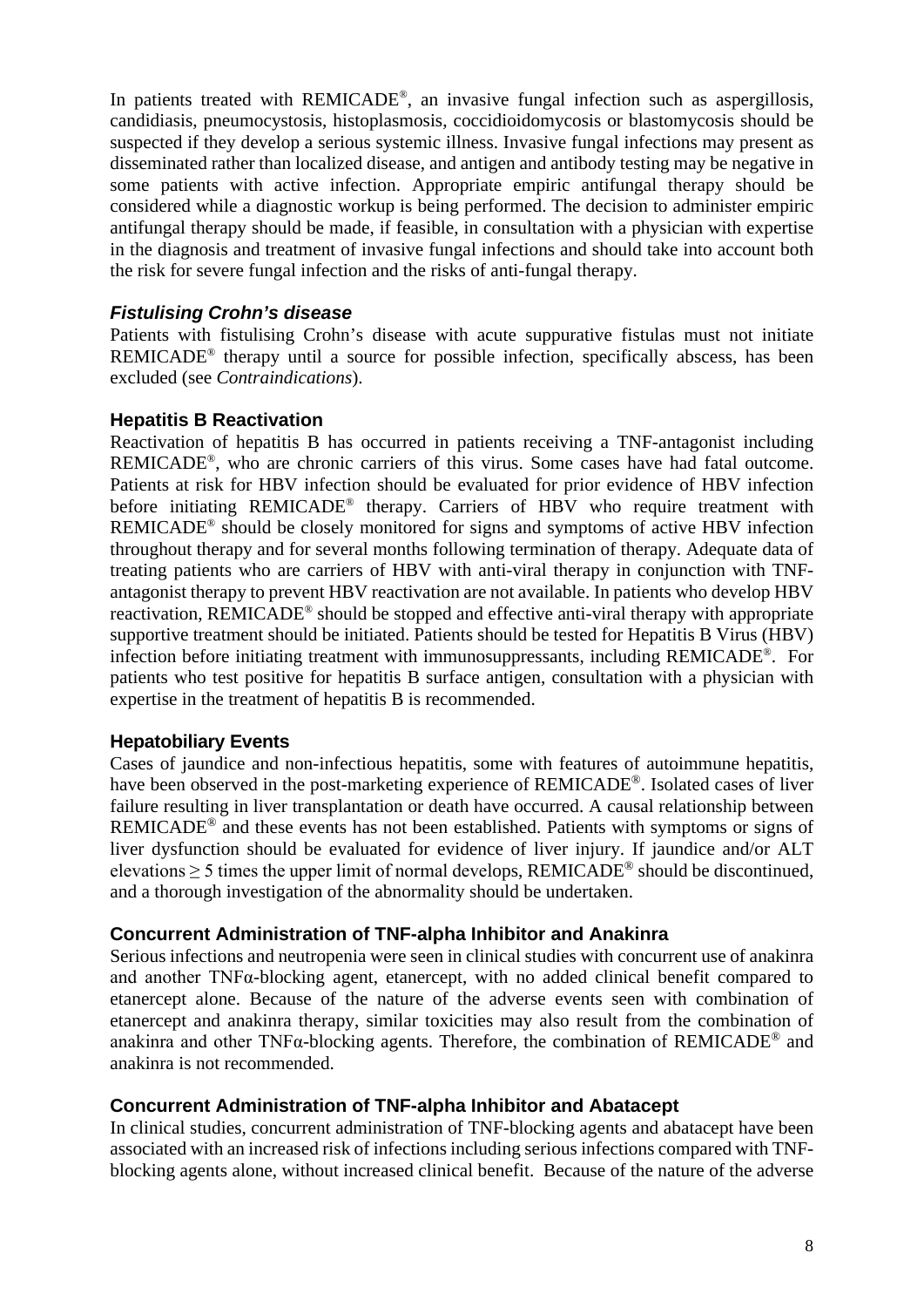events seen with the combination of TNF-blocking agents and abatacept therapy, the combination of infliximab and abatacept is not recommended.

### **Concurrent Administration with Other Biological Therapeutics**

There is insufficient information regarding the concomitant use of REMICADE® with other biological therapeutics used to treat the same conditions as REMICADE®. The concomitant use of REMICADE® with these biologics is not recommended because of the possibility of an increased risk of infection and other potential pharmacological interactions.

#### **Switching Between Biological DMARDS**

When switching from one biologic to another, patients should continue to be monitored, since overlapping biological activity may further increase the risk of infection.

#### **Vaccinations**

It is recommended that all patients, if possible, be brought up to date with all vaccinations in agreement with current vaccination guidelines prior to initiating REMICADE® therapy.

#### **Live Vaccines/Therapeutic Infectious Agents**

In patients receiving anti-TNF therapy, limited data are available on the response to vaccination with live vaccines or on the secondary transmission of infection by live vaccines. Use of live vaccines can result in clinical infections, including disseminated infections. The concurrent administration of live vaccines with REMICADE® is not recommended.

Fatal outcome due to disseminated Bacille Calmette-Guérin (BCG) infection has been reported in an infant who received BCG vaccine after *in utero* exposure to infliximab. A twelve month waiting period following birth is recommended before the administration of live vaccines to infants exposed *in utero* to infliximab, unless infant infliximab serum levels are undetectable or the benefit of the vaccination clearly outweighs the theoretical risk of administration of live vaccines to the infants (see *Pregnancy, Breast-feeding and Fertility*).

Other uses of therapeutic infectious agents such as live attenuated bacteria (e.g., BCG bladder instillation for the treatment of cancer) could result in clinical infections, including disseminated infections. It is recommended that therapeutic infectious agents not be given concurrently with REMICADE®.

#### **Non-live Vaccines**

In a subset of patients from the ASPIRE study, a similar proportion of patients in each treatment group mounted an effective two fold increase in titers to a polyvalent pneumococcal vaccine, indicating that REMICADE® did not interfere with T cell independent humoral immune responses.

### **Autoimmune Processes**

The relative deficiency of  $TNF\alpha$  caused by anti-TNF therapy may result in the initiation of an autoimmune process. If a patient develops symptoms suggestive of a lupus-like syndrome following treatment with REMICADE® and is positive for antibodies against double-stranded DNA, further treatment with REMICADE® must not be given. (see *Adverse Reactions, Antinuclear Antibodies (ANA)/Anti-Double-Stranded DNA (dsDNA) Antibodies*)

### **Neurological Events**

Infliximab and other agents that inhibit TNFα have been associated with seizure and new onset or exacerbation of clinical symptoms and/or radiographic evidence of central nervous system demyelinating disorders, including multiple sclerosis and optic neuritis and peripheral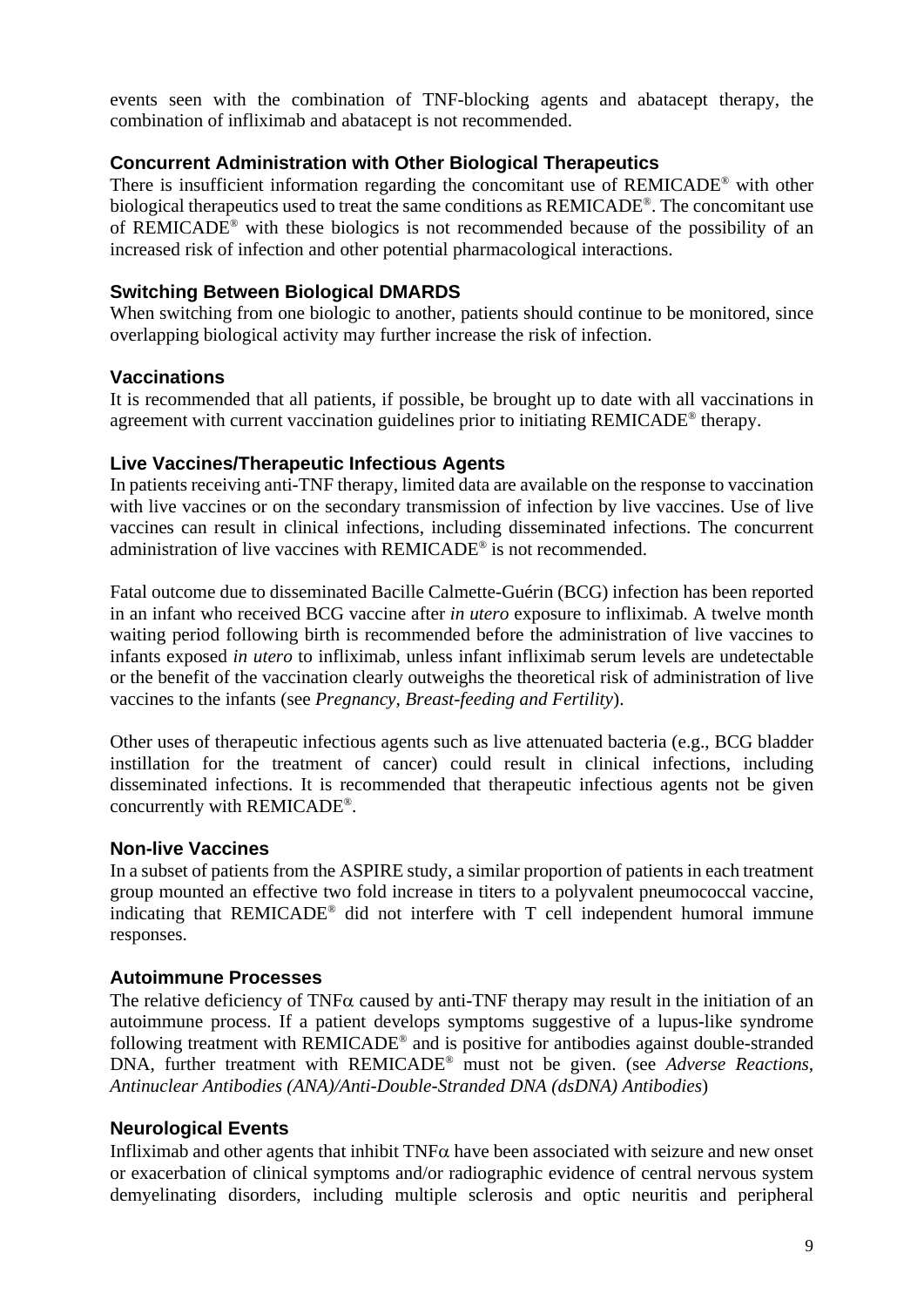demyelinating disorders, including Guillain-Barré syndrome (see *Adverse Reactions*). Prescribers should exercise caution in considering the use of REMICADE<sup>®</sup> in patients with these neurologic disorders and should consider discontinuation of REMICADE® if these disorders develop.

### **Malignancies and Lymphoproliferative Disorders**

In the controlled portions of clinical trials of all the TNF-blocking agents, more cases of malignancies including lymphoma have been observed among patients receiving a TNF blocker compared with control patients. During clinical trials of REMICADE® across all approved indications, the incidence of lymphoma in REMICADE®-treated subjects was higher than expected in the general population, but the occurrence of lymphoma was rare. Patients with Crohn's disease or rheumatoid arthritis, particularly patients with highly active disease and/or chronic exposure to immunosuppressant therapies, may be at a higher risk (up to several fold) than the general population for the development of lymphoma, even in the absence of TNF blocking therapy.

## *Non-lymphoma Malignancy*

In an exploratory clinical trial evaluating the use of REMICADE® in patients with moderate to severe chronic obstructive pulmonary disease (COPD), more malignancies were reported in REMICADE®-treated patients compared with control patients. All patients had a history of heavy smoking. Caution should be exercised in considering treatment of patients with increased risk of malignancy due to heavy smoking.

Caution should also be exercised in patients with psoriasis and a medical history of extensive immunosuppressant therapy or prolonged PUVA treatment.

Psoriasis patients should be monitored for non-melanoma skin cancers (NMSCs), particularly those patients who have had prior prolonged phototherapy treatment.

# *Pediatric Malignancy*

Post-marketing cases of malignancies, some fatal, have been reported among children, adolescents and young adults (up to 22 years of age) who received TNF-blocking agents (initiation of therapy  $\leq 18$  years of age), including REMICADE<sup>®</sup>, to treat Juvenile Idiopathic Arthritis (JIA), Crohn's disease or other conditions. Approximately half the reports were lymphomas. The other cases represented a variety of different malignancies and included malignancies that are not usually observed in children and adolescents. Most of the patients were receiving concomitant immunosuppressants, such as methotrexate, azathioprine or 6 mercaptopurine. The role of TNF blockers in the development of malignancies in children and adolescents remains unclear.

# *Hepatosplenic T-cell Lymphoma*

Post-marketing cases of hepatosplenic T-cell lymphoma have been reported in patients treated with TNF-blocking agents including REMICADE®. This rare type of T-cell lymphoma has a very aggressive disease course and is usually fatal. Almost all patients had received treatment with azathioprine or 6-mercaptopurine concomitantly with or immediately prior to a TNFblocker. The vast majority of REMICADE® cases have occurred in patients with Crohn's disease or ulcerative colitis and most were reported in adolescent or young adult males. Cases of hepatosplenic T-cell lymphoma have also occurred in Crohn's disease patients and ulcerative colitis patients receiving azathioprine or 6-mercaptopurine who were not treated with REMICADE®. Before initiating or continuing REMICADE® therapy in a patient who is receiving an immunosuppressant such as azathioprine or 6-mercaptopurine, the need for continuing the immunosuppressant therapy should be carefully assessed in light of the potential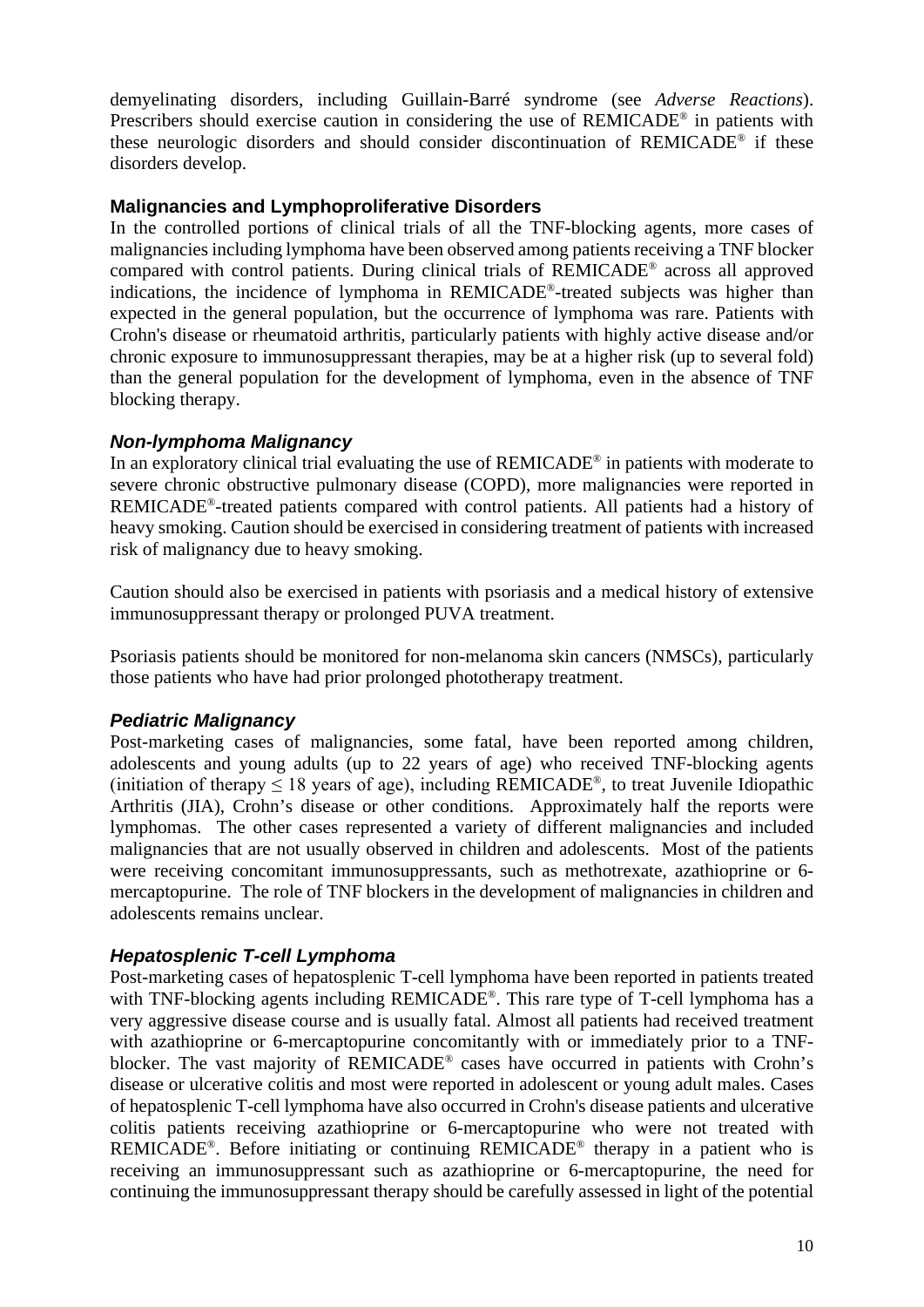risks of concomitant therapy. The causal relationship of hepatosplenic T-cell lymphoma to REMICADE® therapy remains unclear.

A risk for the development for hepatosplenic T-cell lymphoma in patients treated with REMICADE® cannot be excluded (see *Dosage and Administration* and *Adverse Reactions*).

All patients with ulcerative colitis who are at increased risk for dysplasia or colon carcinoma (for example, patients with long-standing ulcerative colitis or primary sclerosing cholangitis), or who had a prior history of dysplasia or colon carcinoma should be screened for dysplasia at regular intervals before the therapy and throughout their disease course. This evaluation should include colonoscopy and biopsies per local recommendations. With current data it is not known if infliximab treatment influences the risk for developing dysplasia or colon cancer (see *Adverse Reactions*).

Since the possibility of increased risk of cancer development in patients with newly diagnosed dysplasia treated with REMICADE® is not established, the risk and benefits to the individual patients must be carefully reviewed and consideration should be given to discontinuation of therapy.

## *Leukemia*

Cases of acute and chronic leukemia have been reported with post-marketing TNF-blocker use in rheumatoid arthritis and other indications. Even in the absence of TNF blocker therapy, patients with rheumatoid arthritis may be at a higher risk (approximately 2-fold) than the general population for the development of leukemia.

## *Skin Cancers*

Melanoma and Merkel cell carcinoma have been reported in patients treated with TNF blocker therapy, including REMICADE® (see *Adverse Reactions*). Periodic skin examination is recommended for all patients, particularly those with risk factors for skin cancer.

### *Cervical Cancer*

A population-based retrospective cohort study using data from Swedish national health registries found an increased incidence of cervical cancer in women with rheumatoid arthritis treated with infliximab compared to biologics-naïve patients or the general population, including those over 60 years of age. A causal relationship between infliximab and cervical cancer cannot be excluded. Periodic screening should continue in women treated with REMICADE®, including those over 60 years of age.

The potential role of TNF-blocking therapy in the development of malignancies is not known. With the current knowledge, a risk for the development of lymphomas or other malignancies in patients treated with a TNF-blocking agent cannot be excluded (see *Adverse Reactions*). Caution should be exercised when considering TNF-blocking therapy for patients with history of malignancy or when considering continuing treatment in patients who develop a malignancy.

### **Congestive Heart Failure**

REMICADE® should be used with caution in patients with mild heart failure (NYHA class I/II). Patients should be closely monitored and REMICADE® must not be continued in patients who develop new or worsening symptoms of heart failure (see *Contraindications* and *Adverse Reactions*).

# **Hematologic Events**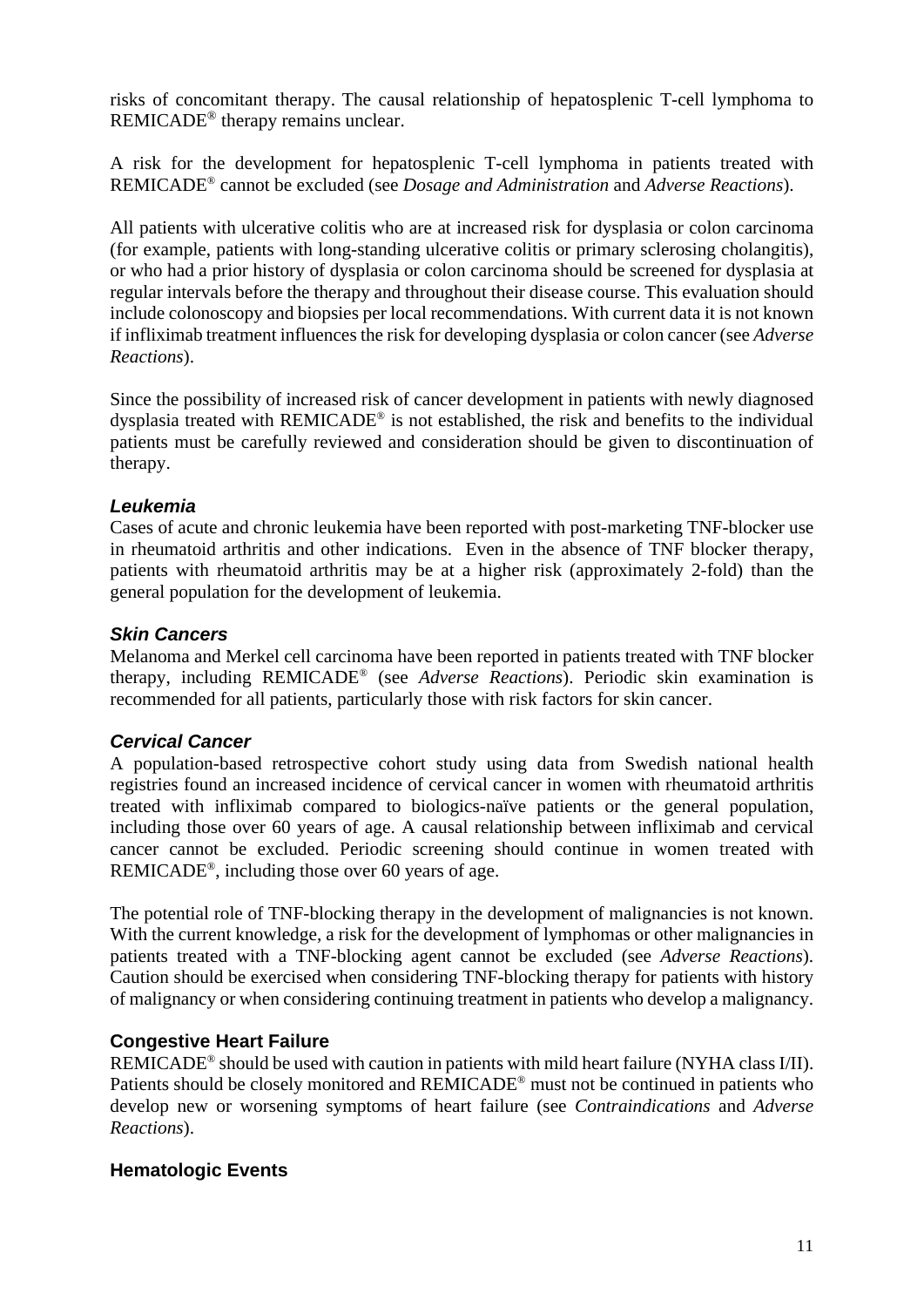Cases of leukopenia, neutropenia, thrombocytopenia, and pancytopenia, some with a fatal outcome, have been reported in patients receiving REMICADE®. The causal relationship to REMICADE<sup>®</sup> therapy remains unclear. Although no high-risk group(s) has been identified, caution should be exercised in patients being treated with REMICADE® who have ongoing or a history of significant hematologic abnormalities. All patients should be advised to seek immediate medical attention if they develop signs and symptoms suggestive of blood dyscrasias or infection (e.g. persistent fever) while on REMICADE®. Discontinuation of REMICADE® therapy should be considered in patients who develop significant hematologic abnormalities.

## **Pediatrics**

REMICADE® has not been studied in patients with Crohn's disease or ulcerative colitis below the age of 6 years.

The pharmacokinetics of infliximab in elderly patients has not been studied. The incidence of serious infections in REMICADE®-treated patients 65 years and older was greater than in those under 65 years of age. In addition, there is a greater incidence of infections in the elderly population in general, therefore, caution should be used in treating the elderly.

### **Others**

Studies have not been performed in patients with liver or renal disease (see *Pharmacokinetic Properties*).

There are insufficient preclinical data to draw conclusions on the effects of infliximab on fertility and general reproductive function (see *Non-Clinical Information*).

There is limited safety experience of surgical procedures in REMICADE® treated patients. The long half-life of REMICADE® should be taken into consideration if a surgical procedure is planned. A patient who requires surgery while on REMICADE® should be closely monitored for infections, and appropriate actions should be taken.

There is limited safety experience of REMICADE® treatment in patients who have undergone arthroplasty.

Treatment of patients with intestinal strictures due to Crohn's disease is not recommended since the risk/benefit relationship in this patient population has not been established.

### **Biosimilar Interchangeability**

The safety and efficacy of alternating or switching between REMICADE® and products that are biosimilar but not deemed interchangeable to REMICADE® has not been established. Therefore, alternating or switching between REMICADE® and products that are biosimilar cannot be recommended.

# **Interactions**

Specific drug interaction studies have not been conducted with REMICADE®.

In rheumatoid arthritis and Crohn's disease patients, there are indications that concomitant use of methotrexate and other immunomodulators reduces the formation of antibodies against infliximab and increases the plasma concentrations of infliximab. However, the results are uncertain due to limitations in the methods used for serum analyses of infliximab and antibodies against infliximab.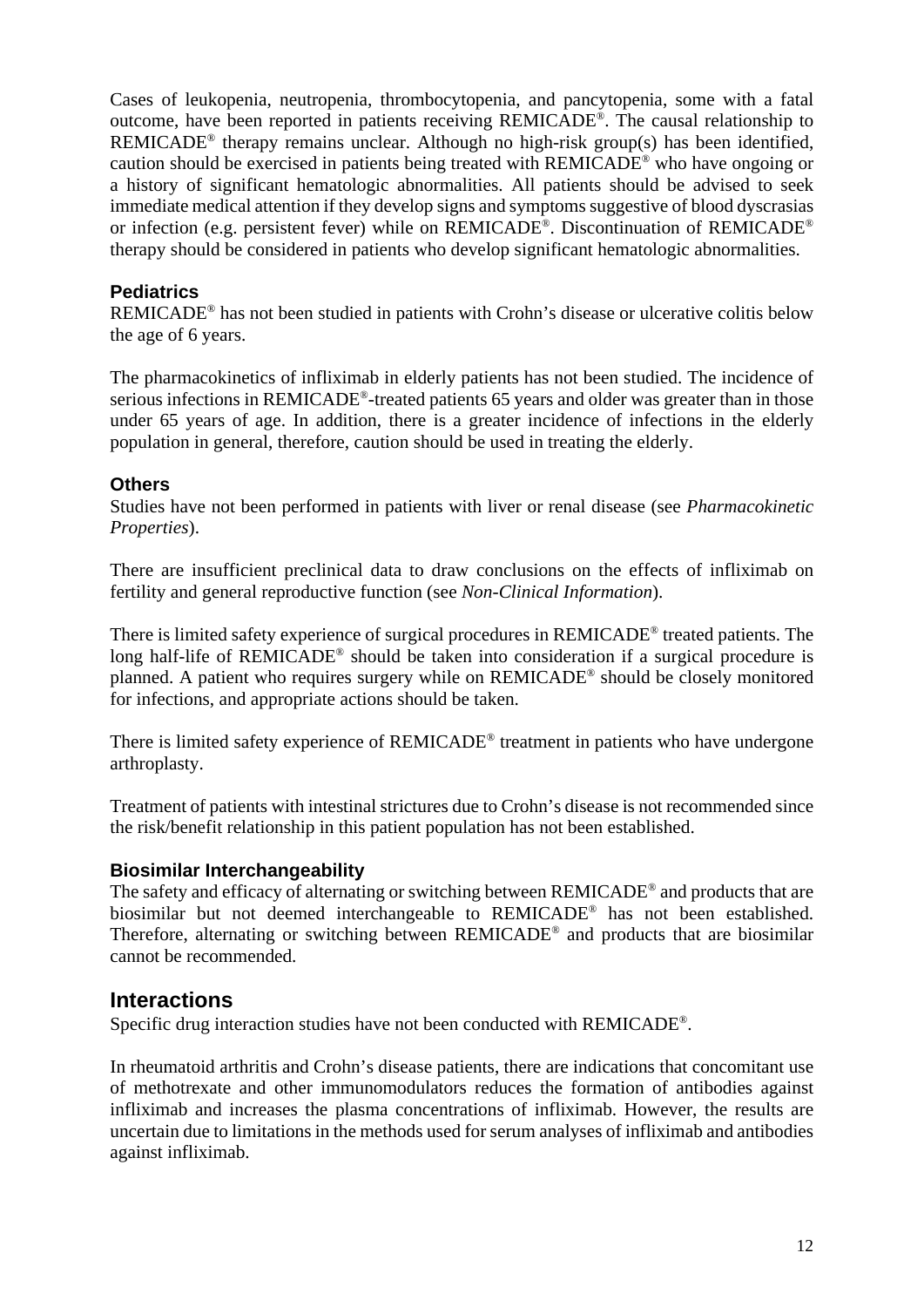Corticosteroids do not appear to affect the pharmacokinetics of infliximab to a clinically relevant extent.

The combination of REMICADE® with other biological therapeutics used to treat the same conditions as REMICADE®, including anakinra and abatacept, is not recommended (see *Warnings and Precautions*).

## **Live Vaccines/Therapeutic Infectious Agents**

It is recommended that live vaccines not be given concurrently with REMICADE®. It is also recommended that live vaccines not be given to infants after *in utero* exposure to infliximab for 12 months following birth, unless infant infliximab serum levels are undetectable or the benefit of the vaccination clearly outweighs the theoretical risk of administration of live vaccines to the infants (see *Warnings and Precautions*).

It is recommended that therapeutic infectious agents not be given concurrently with REMICADE® (see *Warnings and Precautions*).

# **Pregnancy, Breast-feeding and Fertility**

## **Pregnancy**

Available observational studies in pregnant women exposed to REMICADE® showed no increased risk of major malformations among live births as compared to those exposed to nonbiologics. However, findings on other birth outcomes were not consistent across the studies. In one study conducted in a North America IBD pregnancy registry, REMICADE® exposure was not associated with increased rates of miscarriage/stillbirth, low birth weight, small for gestational age, or infant infection in the first year of life as compared to exposure to nonbiologics [Maternal exposure to REMICADE®, Maternal exposure to Non-biologics: 294, 515]. In another study in Northern Europe among IBD and non-IBD patients, exposure to REMICADE® in combination with immunosuppressants (mainly systemic corticosteroids and azathioprine), but not REMICADE® as monotherapy, was associated with increased rates of preterm birth, small for gestational age, low birth weight, and infant hospitalization for infection compared with non-biologic systemic treatment [Live births with maternal exposure to REMICADE®, Live births with maternal exposure to Non-biologics: 270, 6460]. Both studies have potential for confounding (e.g., the concomitant use of other medications or treatments was not controlled and disease severity was not assessed). REMICADE<sup>®</sup> should be given to a pregnant woman only if clearly needed.

It is not known whether REMICADE® can affect reproductive potential.

Since REMICADE<sup>®</sup> does not cross-react with TNF $\alpha$  in species other than humans and chimpanzees, animal reproduction studies have not been conducted with REMICADE®. No evidence of maternal toxicity, embryotoxicity or teratogenicity was observed in a developmental toxicity study conducted in mice using an analogous antibody that selectively inhibits the functional activity of mouse TNFα. Doses of 10 to 15 mg/kg in pharmacodynamic animal models with the anti-TNF analogous antibody produced maximal pharmacologic effectiveness. Doses up to 40 mg/kg were shown to produce no adverse effects in animal reproduction studies.

Women of childbearing potential should use adequate contraception to prevent pregnancy and continue its use for at least 6 months after the last REMICADE® treatment.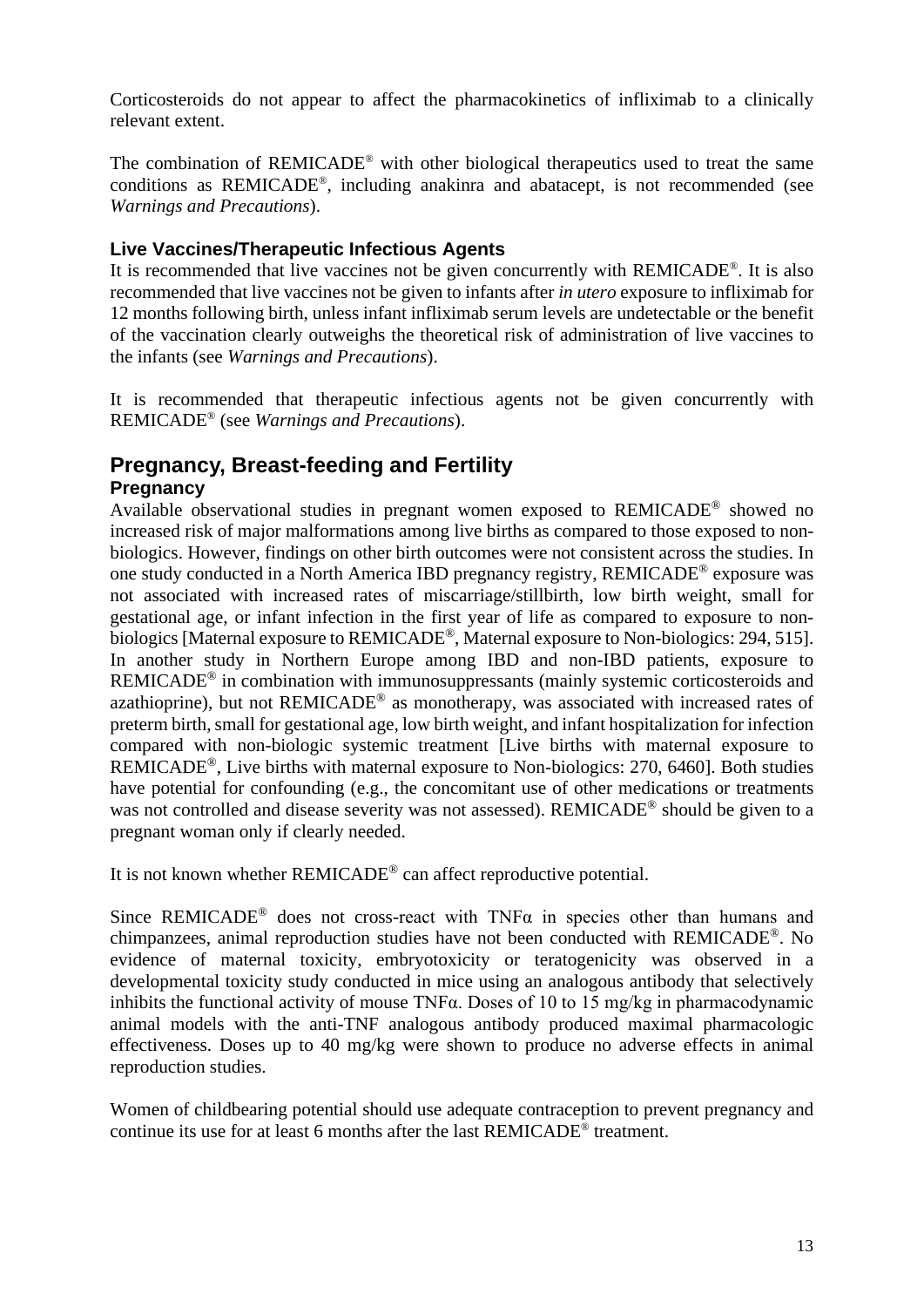As with other IgG antibodies, infliximab crosses the placenta. Infliximab has been detected in the serum of infants up to 12 months following birth. The clinical significance of low serum levels of infliximab on the immune status in infants is unknown.

After *in utero* exposure to infliximab, infants may be at increased risk of infection, including disseminated infection that can become fatal (see *Warnings and Precautions*).

## **Breast-feeding**

REMICADE® has been detected at low levels in human milk. Systemic exposure in a breastfed infant is expected to be low because infliximab is largely degraded in the gastrointestinal tract. Limited data from published literature reported that infants exposed to infliximab through breast milk had no increase in rates of infections and developed normally. The consideration of REMICADE® use during breast-feeding should take into account the importance of the drug to the mother and health benefits of breast-feeding for the infant.

## **Fertility**

The effect of infliximab on human fertility has not been evaluated.

# **Effects on Ability to Drive and Use Machines**

No studies on the effects on the ability to drive and use machines have been performed.

# **Adverse Reactions**

Adverse reactions are adverse events that were considered to be reasonably associated with the use of infliximab based on the comprehensive assessment of the available adverse event information. A causal relationship with infliximab cannot be reliably established in individual cases. Further, because clinical trials are conducted under widely varying conditions, adverse reaction rates observed in the clinical trials of a drug cannot be directly compared to rates in the clinical trials of another drug and may not reflect the rates observed in clinical practice.

In clinical studies with infliximab, adverse reactions were observed in approximately 60% of infliximab-treated patients and 40% of placebo-treated patients. The adverse reactions listed in Table 1 are based on experience from clinical trials. Within the organ system classes, adverse reactions are listed under the headings of frequency using the following categories: common  $(>1/100, < 1/10)$ ; uncommon  $(>1/1000, < 1/100)$ ; rare  $(>1/10,000, <1/1000)$ . Infusion-related reactions were the most common adverse reactions reported. Infusion-related reactions (dyspnoea, urticaria and headache) were the most common cause for discontinuation.

| Infections and Infestations     |                                                                             |
|---------------------------------|-----------------------------------------------------------------------------|
| Common:                         | Viral infection (e.g. influenza, herpes infections)                         |
| Uncommon:                       | Abscess, cellulitis, moniliasis, sepsis, bacterial infection, tuberculosis, |
|                                 | fungal infection, hordeolum                                                 |
| Neoplasms benign, malignant and |                                                                             |
| unspecified                     |                                                                             |
| Uncommon:                       | Basal cell carcinoma, squamous cell carcinoma                               |
| Rare:                           | Lymphoma                                                                    |
| Immune system disorders         |                                                                             |
| Common:                         | Serum sickness-like reactions                                               |
| Uncommon:                       | Lupus-like syndrome, respiratory tract allergic reactions, anaphylactic     |
|                                 | reactions                                                                   |
| Rare:                           | Sarcoid-like reaction                                                       |
| Blood and lymphatic disorders   |                                                                             |
| Uncommon:                       | Anemia, leukopenia, lymphadenopathy, lymphocytosis, lymphopenia,            |
|                                 | neutropoenia, thrombocytopenia                                              |

| Table 1: | <b>Adverse Reactions in Clinical Studies</b> |  |  |
|----------|----------------------------------------------|--|--|
|          |                                              |  |  |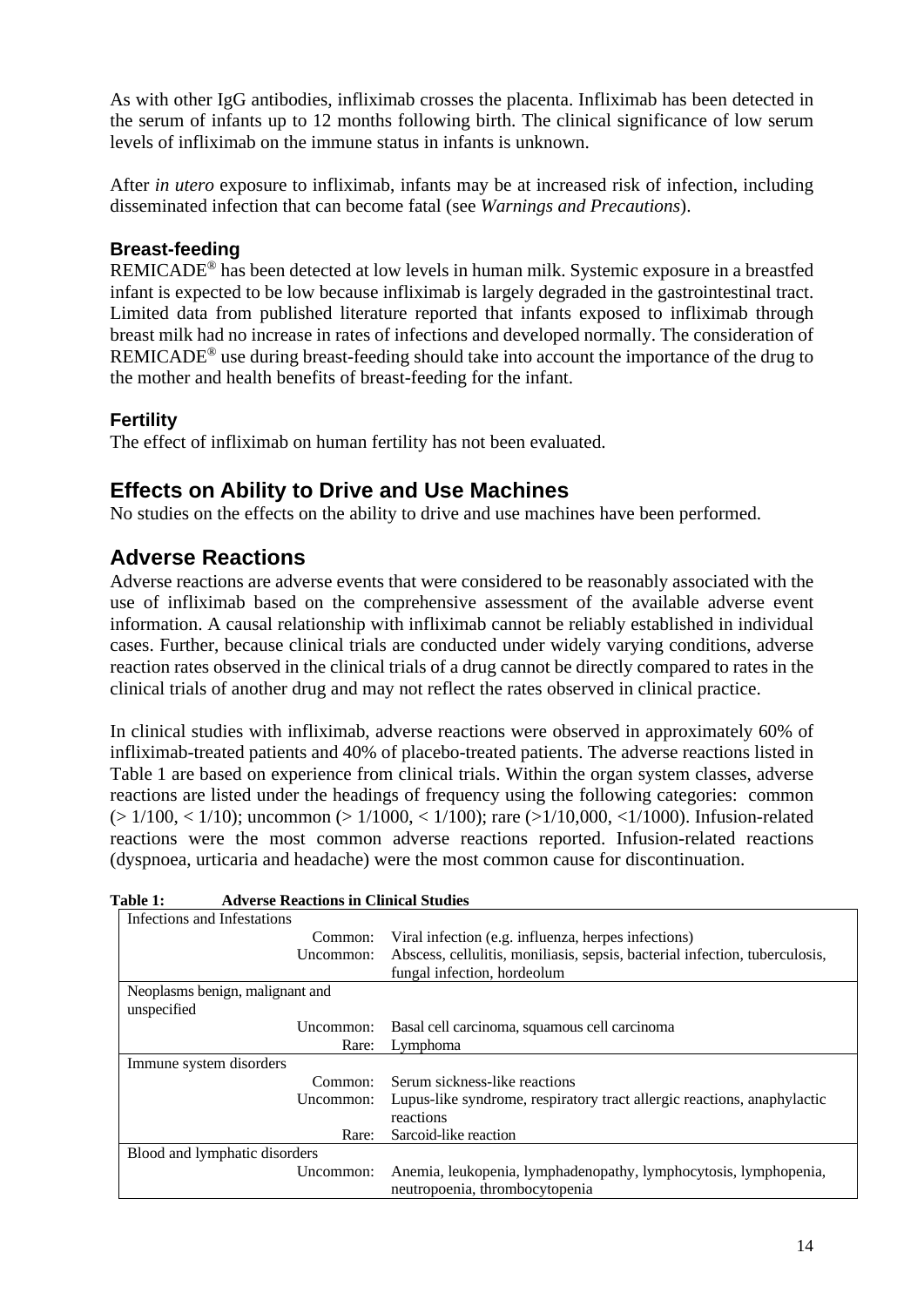| Psychiatric disorders                              |                                                                                                                                         |
|----------------------------------------------------|-----------------------------------------------------------------------------------------------------------------------------------------|
| Uncommon:                                          | Depression, confusion, agitation, amnesia, apathy, nervousness,                                                                         |
|                                                    | somnolence, insomnia                                                                                                                    |
| Nervous system disorders                           |                                                                                                                                         |
| Common:<br>Uncommon:                               | Headache, vertigo/dizziness                                                                                                             |
|                                                    | Exacerbation of demyelinating disease suggestive of multiple sclerosis<br>Meningitis                                                    |
| Rare:<br>Eye disorders                             |                                                                                                                                         |
| Uncommon:                                          | Conjunctivitis, endophthalmitis, keratoconjunctivitis, periorbital edema                                                                |
| Cardiac disorders                                  |                                                                                                                                         |
| Uncommon:                                          | Syncope, bradycardia, palpitation, cyanosis, arrhythmia, worsening heart<br>failure                                                     |
| Rare:                                              | Tachycardia                                                                                                                             |
| Vascular disorders                                 |                                                                                                                                         |
| Common:                                            | Flushing                                                                                                                                |
| Uncommon:                                          | Ecchymosis/hematoma, hot flushes, hypertension, hypotension, petechia,                                                                  |
|                                                    | thrombophlebitis, vasospasm, peripheral ischaemia                                                                                       |
| Rare:                                              | Circulatory failure                                                                                                                     |
| Respiratory, thoracic and mediastinal<br>disorders |                                                                                                                                         |
| Common:                                            | Upper respiratory tract infection, lower respiratory tract infection (e.g.                                                              |
|                                                    | bronchitis, pneumonia), dyspnoea, sinusitis                                                                                             |
| Uncommon:                                          | Epistaxis, bronchospasm, pleurisy, pulmonary oedema                                                                                     |
| Rare:                                              | Pleural effusion                                                                                                                        |
| Gastro-intestinal system                           |                                                                                                                                         |
| Common:                                            | Nausea, diarrhea, abdominal pain, dyspepsia, vomiting                                                                                   |
| Uncommon:                                          | Constipation, gastroesophageal reflux, cheilitis, diverticulitis                                                                        |
| Rare:                                              | Intestinal perforation, intestinal stenosis, gastrointestinal hemorrhage                                                                |
| Hepatobiliary disorders                            |                                                                                                                                         |
| Common:                                            | Abnormal hepatic function, cholecystitis                                                                                                |
| Rare:                                              | Hepatitis                                                                                                                               |
| Skin and subcutaneous tissue disorders             |                                                                                                                                         |
| Common:<br>Uncommon:                               | Rash, pruritus, urticaria, increased sweating, dry skin                                                                                 |
|                                                    | Fungal dermatitis/ onychomycosis, eczema/ seborrhea, bullous eruption,<br>furunculosis, hyperkeratosis, rosacea, verruca, abnormal skin |
|                                                    | pigmentation/coloration, alopecia                                                                                                       |
| Musculoskeletal and connective tissue              |                                                                                                                                         |
| disorders                                          |                                                                                                                                         |
| Uncommon:                                          | Myalgia, arthralgia, back pain                                                                                                          |
| Renal and urinary disorders                        |                                                                                                                                         |
| Uncommon:                                          | Urinary tract infection, pyelonephritis                                                                                                 |
| Reproductive system and breast                     |                                                                                                                                         |
| disorders                                          |                                                                                                                                         |
| Uncommon:                                          | Vaginitis                                                                                                                               |
| General disorders and administration               |                                                                                                                                         |
| site conditions                                    |                                                                                                                                         |
| Common:                                            | Fatigue, chest pain, infusion-related reactions, fever                                                                                  |
| Uncommon:                                          | Injection site reactions, edema, pain, chills/rigors, impaired healing                                                                  |
| Rare:                                              | Granulomatous lesion                                                                                                                    |
| Investigations                                     |                                                                                                                                         |
| Common:                                            | Elevated hepatic transaminases                                                                                                          |
| Uncommon:                                          | Autoantibodies, complement factor abnormality                                                                                           |
|                                                    |                                                                                                                                         |

#### **Table 2: Adverse Reactions in Post-marketing reports**

 $\text{(common} > 1/100, < 1/10; \text{ uncommon} > 1/1000, < 1/100;$ rare  $> 1/10,000, < 1/1000$ ; very rare  $< 1/10,000$ , including isolated reports)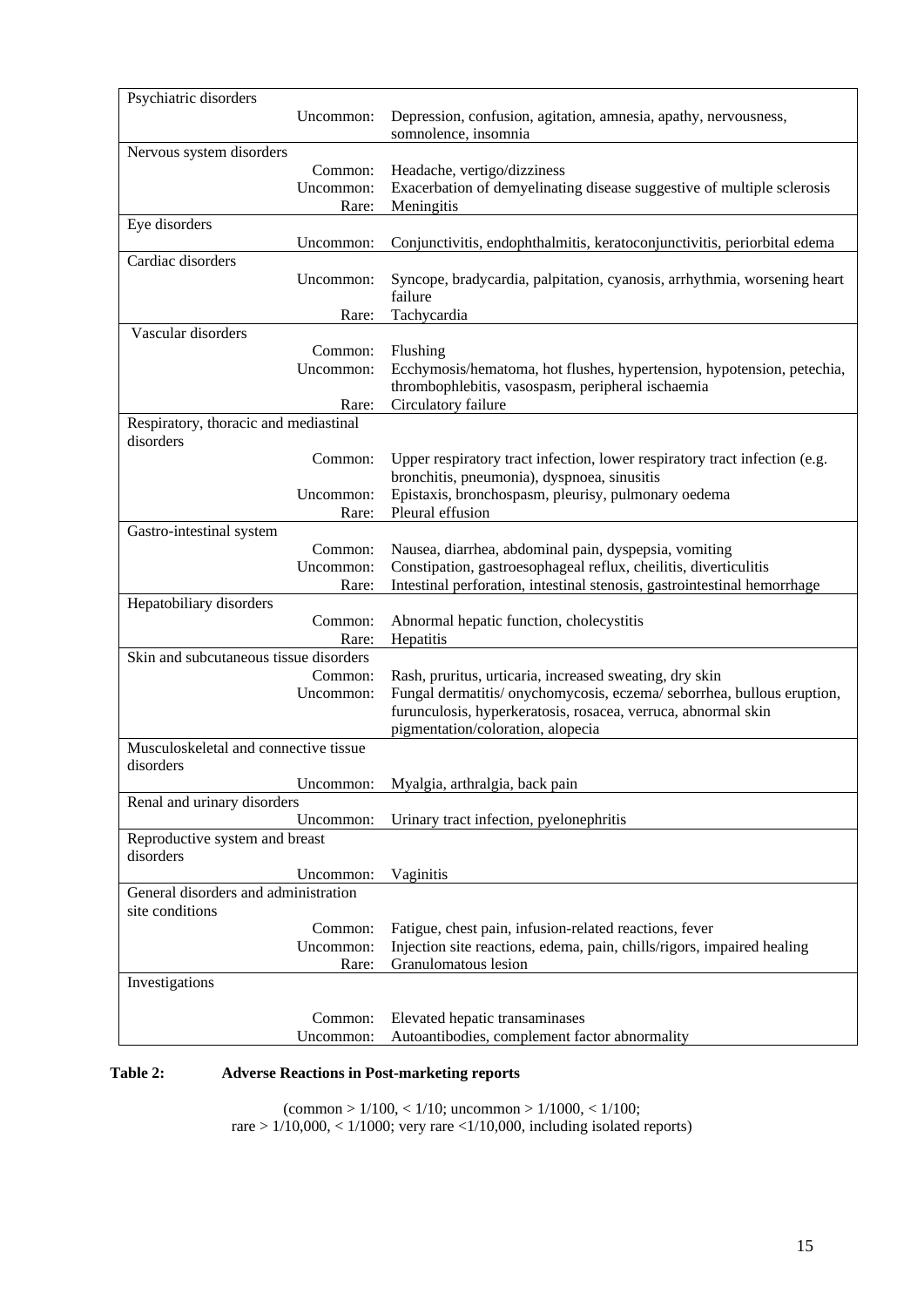| Nervous system disorders                    |                                                                                                                                                                                                                                                                                                                                                             |
|---------------------------------------------|-------------------------------------------------------------------------------------------------------------------------------------------------------------------------------------------------------------------------------------------------------------------------------------------------------------------------------------------------------------|
| Rare:                                       | Central nervous system demyelinating disorders (such as multiple<br>sclerosis and optic neuritis), peripheral demyelinating disorders (such as<br>Guillain-Barré syndrome, chronic inflammatory demyelinating<br>polyneuropathy, and multifocal motor neuropathy), neuropathies,<br>numbness, tingling, seizure, cerebrovascular accidents occurring within |
|                                             | approximately 24 hours of initiation of infusion                                                                                                                                                                                                                                                                                                            |
| Very rare:                                  | Transverse myelitis                                                                                                                                                                                                                                                                                                                                         |
| Blood and lymphatic system disorders        |                                                                                                                                                                                                                                                                                                                                                             |
| Rare:<br>Very rare:                         | Pancytopenia<br>Hemolytic anemia, idiopathic thrombocytopenia purpura, thrombotic<br>thrombocytopenic purpura, agranulocytosis (including infants exposed in<br><i>utero</i> to infliximab)                                                                                                                                                                 |
| Neoplasms benign, malignant and             |                                                                                                                                                                                                                                                                                                                                                             |
| unspecified (including cysts and<br>polyps) |                                                                                                                                                                                                                                                                                                                                                             |
| Rare:                                       | Hepatosplenic T-cell lymphoma (the vast majority in Crohn's Disease<br>and ulcerative colitis: primarily adolescents and young adults),<br>lymphoma (including non-Hodgkin's lymphoma and Hodgkin's<br>Disease), leukemia, melanoma, cervical cancer                                                                                                        |
| Very Rare:<br>Immune system disorders       | Pediatric malignancy, Merkel cell carcinoma,                                                                                                                                                                                                                                                                                                                |
| Uncommon:                                   | Anaphylactic reactions                                                                                                                                                                                                                                                                                                                                      |
| Rare:                                       | Anaphylactic shock, serum sickness, vasculitis                                                                                                                                                                                                                                                                                                              |
| Cardiac disorders                           |                                                                                                                                                                                                                                                                                                                                                             |
| Rare:<br>Very rare:                         | Worsening heart failure, new onset heart failure<br>Pericardial effusion                                                                                                                                                                                                                                                                                    |
| Infections and infestations                 |                                                                                                                                                                                                                                                                                                                                                             |
| Uncommon:<br>Rare:                          | Sepsis<br>Opportunistic infections (such as tuberculosis, atypical mycobacteria,<br>pneumocystis carinii pneumonia (PCP), pneumocystosis, histoplasmosis,<br>coccidioidomycosis, aspergillosis, listeriosis and candidiasis,<br>cryptococcosis)                                                                                                             |
| Very rare:                                  | Salmonellosis, hepatitis B reactivation, protozoal infection, and vaccine<br>breakthrough infection (after in utero exposure to infliximab)*                                                                                                                                                                                                                |
| Respiratory, thoracic and mediastinal       |                                                                                                                                                                                                                                                                                                                                                             |
| disorders                                   |                                                                                                                                                                                                                                                                                                                                                             |
| Rare:                                       | Interstitial lung disease, including pulmonary fibrosis/interstitial<br><i>nneumonitis</i>                                                                                                                                                                                                                                                                  |
| Very rare:                                  | Rapidly progressive interstitial lung disease                                                                                                                                                                                                                                                                                                               |
| Gastrointestinal disorders                  |                                                                                                                                                                                                                                                                                                                                                             |
| Rare:<br>Hepatobiliary disorders            | Pancreatitis                                                                                                                                                                                                                                                                                                                                                |
| Rare:                                       | Hepatitis                                                                                                                                                                                                                                                                                                                                                   |
| Very rare:                                  | Hepatocellular damage, jaundice, autoimmune hepatitis, liver failure                                                                                                                                                                                                                                                                                        |
| Skin and subcutaneous tissue disorders      |                                                                                                                                                                                                                                                                                                                                                             |
| Rare:                                       | Vasculitis (primarily cutaneous), acute generalized exanthematous<br>pustulosis (AGEP), lichenoid reactions                                                                                                                                                                                                                                                 |
| Very rare:                                  | Toxic epidermal necrolysis, Stevens-Johnson-Syndrome, erythema                                                                                                                                                                                                                                                                                              |
|                                             | multiforme, psoriasis including new onset and pustular (primarily                                                                                                                                                                                                                                                                                           |
| General disorders and administration        | palmar/plantar), linear IgA bullous dermatosis (LABD)                                                                                                                                                                                                                                                                                                       |
| site conditions                             |                                                                                                                                                                                                                                                                                                                                                             |
| Common:                                     | Infusion-related reactions                                                                                                                                                                                                                                                                                                                                  |

\* including bovine tuberculosis (disseminated BCG infection), see *Warnings and Precautions*.

Transient visual loss occurring during or within 2 hours of REMICADE® infusion have also been reported.

Myocardial ischemia/myocardial infarction and arrhythmia within 24 hours of initiation of infusion have also been reported.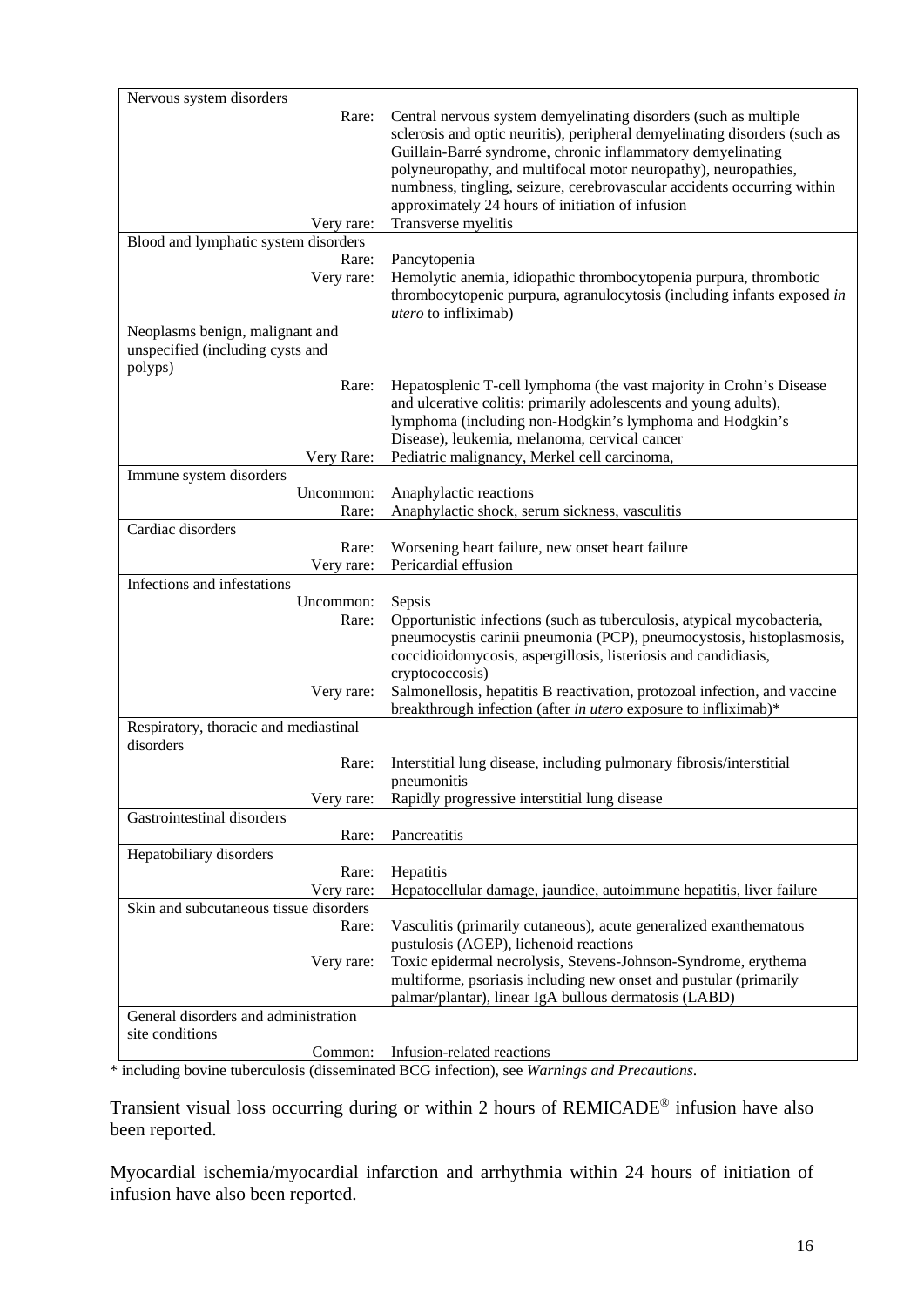Hemophagocytic lymphohistiocytosis (HLH) has been very rarely reported in patients treated with REMICADE®.

### **Infusion-Related Reactions**

An infusion-related reaction was defined in clinical trials as any adverse event occurring during an infusion or within 1 hour after an infusion.

In phase 3 clinical studies, 18% of infliximab-treated patients compared with 5% of placebotreated patients experienced an infusion-related reaction. Of infliximab-treated patients who had an infusion reaction during the induction period, 27% experienced an infusion reaction during the maintenance period, week 7 through week 54. Of patients who did not have an infusion reaction during the induction period, 9% experienced an infusion reaction during the maintenance period.

Approximately 3% of patients discontinued treatment due to infusion-related reactions, and all patients recovered with or without medical therapy.

In a clinical study of patients with rheumatoid arthritis (ASPIRE), study medication was administered to each patient by infusion over 2 hours for the first 3 study infusions. For patients who did not experience a serious infusion reaction with the first 3 study infusions, subsequent infusions could be shortened to not less than 40 minutes. Sixty six percent of the patients (686 out of 1040) received at least one shortened infusion of 90 minutes or less and 44% of the patients (454 out of 1040) received at least one shortened infusion of 60 minutes or less. Of the REMICADE®-treated patients who received at least one shortened infusion, infusion-related reactions occurred in 15% (74/494) of patients and serious infusion reactions occurred in 0.4% (2/494) of patients. Shortened infusions at doses  $> 6$  mg/kg have not been studied.

In Phase 3 clinical studies, in patients receiving infliximab with or without concomitant immunomodulator therapy, 13-19% of patients receiving infliximab at a low infusion rate ( $\leq 6$ ) mg/kg/2-hr) experienced an infusion-related reaction, compared to 15-16% of patients receiving infliximab at a high infusion rate ( $> 6$  mg/kg/2-hr or equivalent to  $> 3$  mg/kg/1-hr). Of patients receiving infliximab at a low infusion rate, 0.4%-0.7% experienced a serious infusionrelated reaction, compared to 0.4%-0.5% of patients receiving infliximab at a high infusion rate.

In a clinical study of patients with Crohn's disease (SONIC), infusion-related reactions occurred in 16.6% (27/163) of patients receiving REMICADE® monotherapy, 5.0% (9/179) of patients receiving REMICADE® in combination with azathioprine, and 5.6% (9/161) of patients receiving azathioprine monotherapy. One patient experienced a serious infusion reaction with REMICADE® monotherapy.

In post-marketing surveillance, reports of anaphylactic-like reactions, including laryngeal/pharyngeal edema, severe bronchospasm, and seizure have been associated with REMICADE<sup>®</sup> administration. Cases of transient visual loss occurring during or within 2 hours of REMICADE® infusion have been reported. Cerebrovascular accidents, myocardial ischemia/myocardial infarction (some fatal), and arrhythmia occurring within 24 hours of initiation of infusion have also been reported.

### **Infusion reactions following re-administration of REMICADE®**

In rheumatoid arthritis, Crohn's disease, and psoriasis clinical trials, re-administration of REMICADE® after a period of no treatment resulted in a higher incidence of infusion reactions relative to regular maintenance treatment.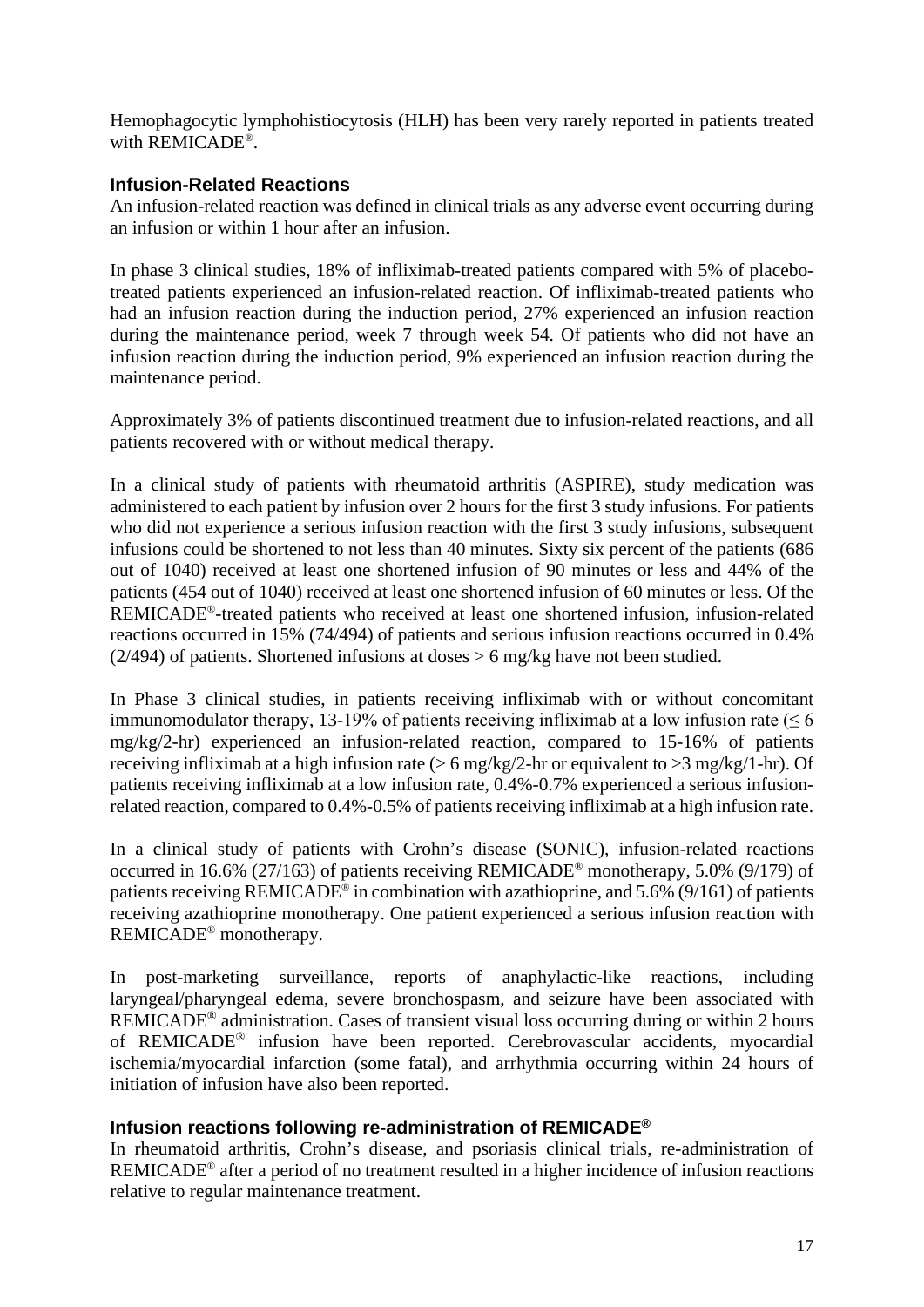A clinical study in patients with moderate to severe psoriasis was designed to assess the efficacy and safety of long-term maintenance therapy versus re-treatment with an induction regimen of REMICADE® (maximum of four infusions at 0, 2, 6 and 14 weeks) following disease flare. Patients did not receive any concomitant immunosuppressant therapy. In the re-treatment arm, 4% (8/219) of patients experienced a serious infusion reaction versus < 1% (1/222) on maintenance therapy. The majority of serious infusion reactions occurred during the second infusion at Week 2. The interval between the last maintenance dose and the first re-induction dose ranged from 35-231 days. Symptoms included, but were not limited to, dyspnea, urticaria, facial edema, and hypotension. In all cases, REMICADE® treatment was discontinued and/or other treatment instituted with complete resolution of signs and symptoms.

### **Delayed Hypersensitivity**

In a study where 37 of 41 patients with Crohn's disease were retreated with REMICADE<sup>®</sup> following a 2 to 4 year period without REMICADE® treatment, 10 patients experienced adverse events manifesting 3 to 12 days following infusion of which 6 were considered serious. Signs and symptoms included myalgia and/or arthralgia with fever and/or rash, with some patients also experiencing pruritus, facial, hand or lip edema, dysphagia, urticaria, sore throat, and headache. Patients experiencing these adverse events had not experienced infusion-related adverse events associated with their initial REMICADE® therapy. These adverse events occurred in 39% (9/23) of patients who had received liquid formulation which is no longer in use and 7% (1/14) of patients who received lyophilized formulation. The clinical data are not adequate to determine if occurrence of these reactions is due to differences in formulation. Patients' signs and symptoms improved substantially or resolved with treatment in all cases. There are insufficient data on the incidence of these events after drug-free intervals of 1 to 2 years. These events have been observed only infrequently in clinical studies and post-marketing surveillance with re-treatment intervals up to 1 year. In the 3 psoriasis studies, 1% (15/1373) of patients experienced symptoms of arthralgia, serum sickness, myalgia, fever and rash. When these occurred, they were often early in the treatment course following REMICADE® infusions. REMICADE® treatment was discontinued and/or other treatment instituted in most cases with improvement or resolution of signs and symptoms.

In a 1-year trial with repeated infusions in patients with Crohn's disease (ACCENT I study), the incidence of serum sickness-like reactions was 2.4%.

#### **Immunogenicity**

Patients who developed antibodies to infliximab were more likely (approximately 2-3 fold) to develop infusion-related reactions. Antibodies to REMICADE® occurred in approximately 10% of patients given a 3-dose induction regimen followed by maintenance dosing. Use of concomitant immunosuppressant agents appeared to reduce the frequency of antibodies to infliximab and infusion-related reactions.

In clinical studies using single and multiple infliximab doses ranging from 1 to 20 mg/kg, antibodies to infliximab were detected in 140 of 980 (14%) patients with any immunosuppressant therapy, and in 92 of 383 (24%) patients without immunosuppressant therapy. In rheumatoid arthritis patients who received the recommended repeated treatment dose regimens with methotrexate, 6 of 77 (8%) patients developed antibodies to infliximab. In Crohn's disease patients who received maintenance treatment, antibodies to infliximab occurred overall in 3.3% of patients receiving immunosuppressants and in 13.3% of patients not receiving immunosuppressants. The antibody incidence was 2-3 folds higher for patients treated episodically. Due to methodological limitations, a negative assay did not exclude the presence of antibodies to infliximab. Some patients who developed high titres of antibodies to infliximab had evidence of reduced efficacy (see *Warnings and Precautions: "Infusion*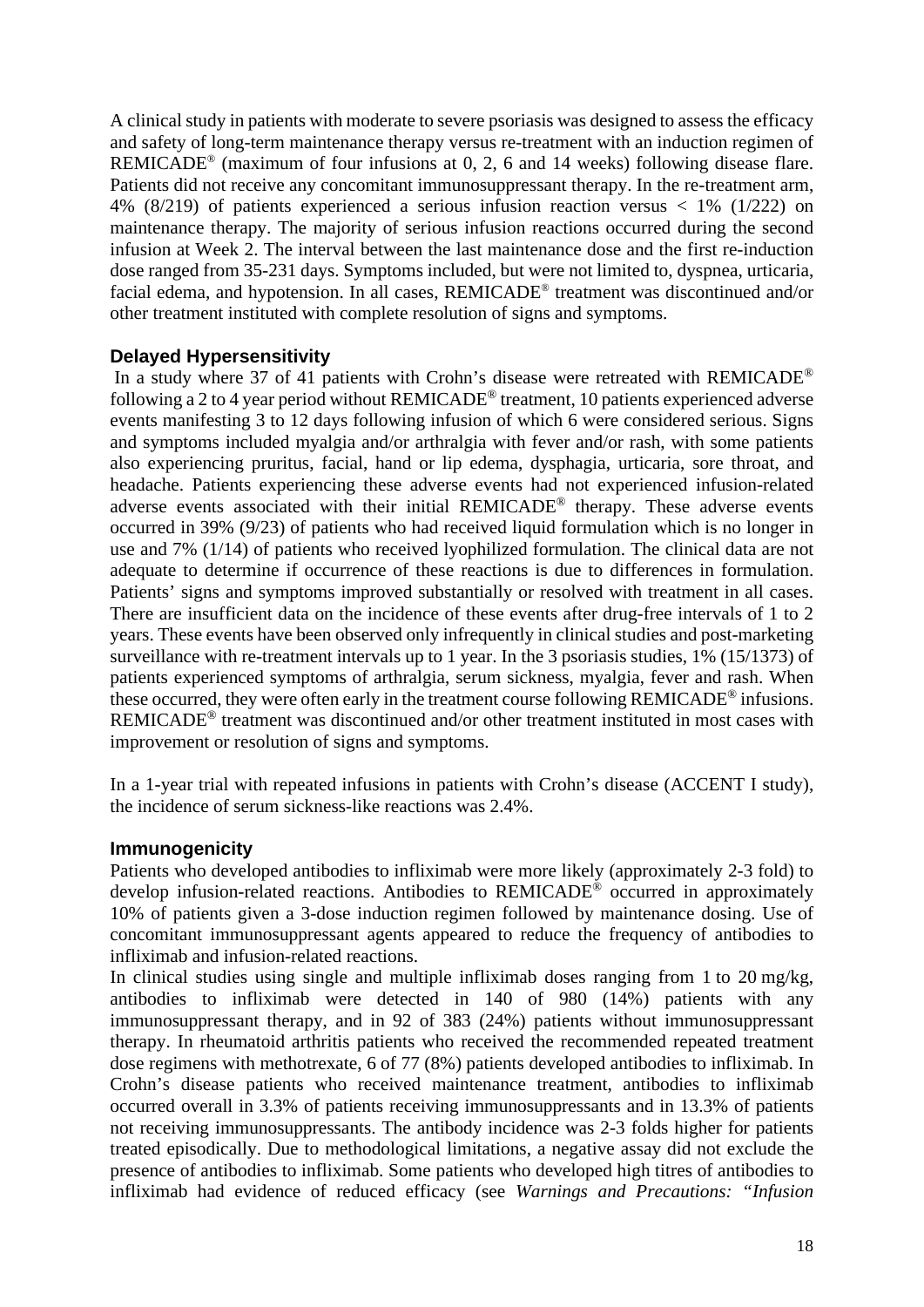*Reactions and Hypersensitivity"*). In psoriasis patients treated with infliximab as a maintenance regimen in the absence of concomitant immunomodulators, approximately 28% developed antibodies to infliximab.

## **Infections**

Tuberculosis, bacterial infections, including sepsis and pneumonia, invasive fungal infections, and other opportunistic infections have been observed in patients receiving REMICADE®. Some of these infections have been fatal. Opportunistic infections reported in patients on REMICADE® have included, but are not limited to pneumocystosis, histoplasmosis, cytomegalovirus infection, atypical mycobacterial infections, listeriosis and aspergillosis (see *Warnings and Precautions*)

In clinical studies 36% of infliximab-treated patients experienced infections compared with 25% of placebo-treated patients. No increased risk of serious infections was observed with REMICADE® compared with placebo in Crohn's disease studies and the Phase 3 study of psoriatic arthritis. In RA trials, the incidence of serious infections including pneumonia was higher in infliximab plus methotrexate treated patients compared with methotrexate alone especially at doses of 6mg/kg or greater (see *Warnings and Precautions*). In the psoriasis studies, 1.5% of patients (average of 41.9 weeks of follow-up) receiving REMICADE® and 0.6% of patients (average of 18.1 weeks of follow-up) receiving placebo developed serious infections.

In post-marketing spontaneous reporting, infections are the most common serious adverse event. Some of the cases have resulted in fatal outcome. Nearly 50% of reported deaths have been associated with infection. Cases of tuberculosis, sometimes fatal, including miliary tuberculosis and tuberculosis with extrapulmonary location have been reported (see *Warnings and Precautions*). In post-marketing experience, infections have been observed with various pathogens including viral, bacterial, fungal, and protozoal organisms. Infections have been noted in all organ systems and have been reported in patients receiving REMICADE® alone or in combination with immunosuppressive agents.

### **Malignancies and Lymphoproliferative Disorders**

In clinical studies with infliximab in which 5706 patients were treated, representing 4990 patient years, 5 cases of lymphomas and 24 non-lymphoma malignancies were detected as compared with no lymphomas and 1 non-lymphoma malignancy in 1600 placebo-treated patients representing 892 patients years.

In long-term safety follow-up of clinical studies with infliximab of up to 5 years, representing 6234 patients-years (3210 patients), 5 cases of lymphoma and 38 cases of non-lymphoma malignancies were reported.

From August 1998 to August 2005, 1909 cases of suspected malignancies have been reported from post marketing, clinical trials and registries (321 in Crohn's disease patients, 1302 in rheumatoid arthritis patients and 286 in patients with other or unknown indications). Among those there were 347 lymphoma cases. During this period, the estimated exposure is 1,909, 941 patient years since first exposure (see *Warnings and Precautions - "Malignancies"*).

In an explanatory clinical trial involving patients with moderate to severe COPD who were either current smoker or ex-smokers, 157 patients were treated with REMICADE® at doses similar to those used in RA and Crohn's disease. Nine of these patients developed malignancies, including 1 lymphoma. The median duration of follow-up was 0.8 years (incidence 5.7% [95% CI 2.65%-10.6%]. There was one reported malignancy amongst 77 control patients (median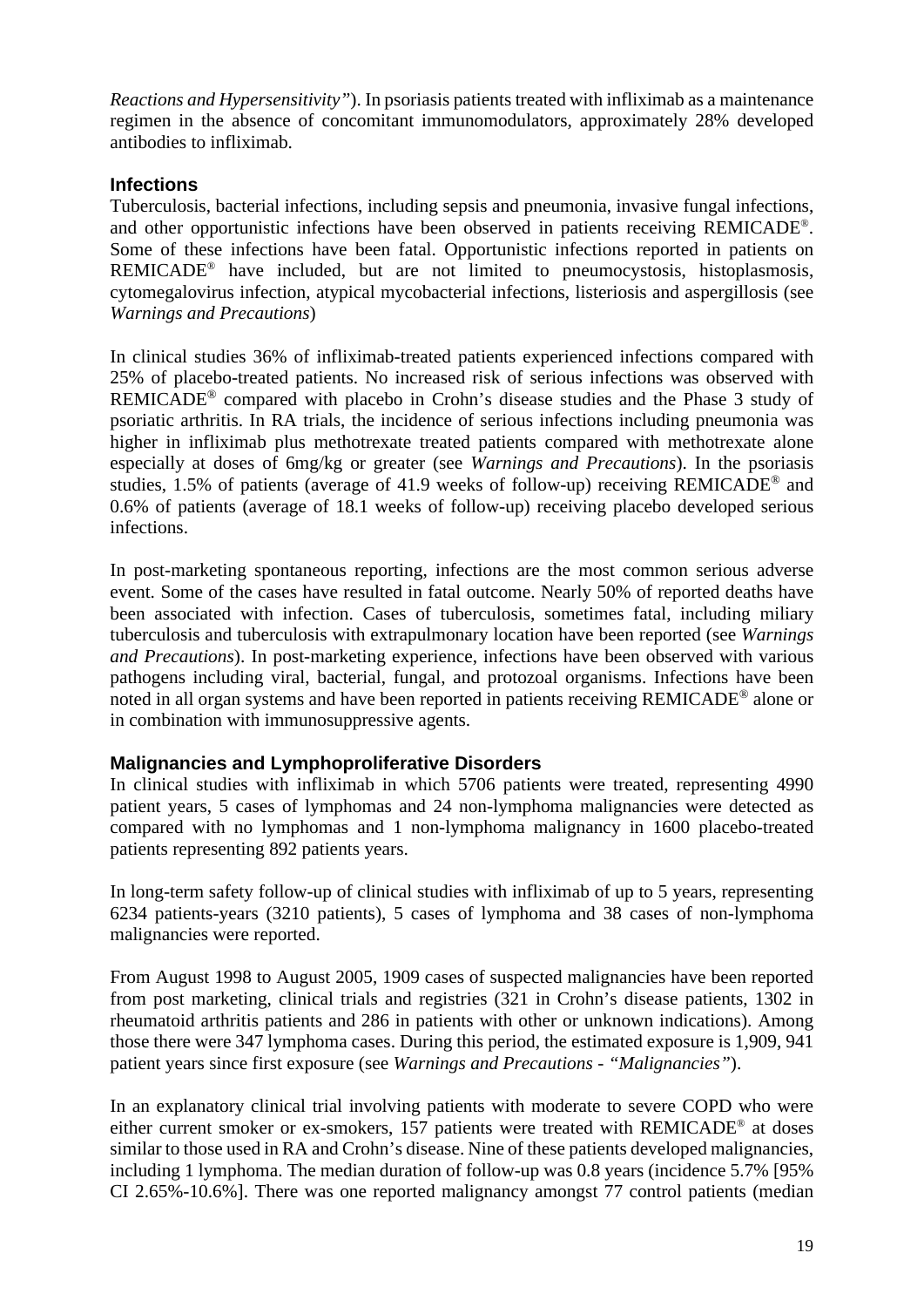duration of follow-up 0.8 years; incidence 1.3% [95% CI 0.03%- 7.0%]. The majority of the malignancies developed in the lung or head and neck.

Post-marketing cases of hepatosplenic T cell lymphoma have been reported in patients treated with REMICADE<sup>®</sup> with the vast majority of cases occurring in Crohn's disease and ulcerative colitis treated with REMICADE®, the majority and most of whom were adolescent or young adult males (see *Warnings and Precautions, Malignancies, Lymphoma*).

## **Heart Failure**

In a phase 2 study aimed at evaluating REMICADE® in congestive heart failure (CHF), higher incidence of mortality due to worsening of heart failure were seen in patients treated with REMICADE®, especially those treated with the higher dose of 10 mg/kg (i.e. twice the maximum approved dose). In this trial 150 patients with NYHA Class III-IV CHF (left ventricular ejection fraction ≤35%) were treated with 3 infusions of REMICADE® 5 mg/kg, 10 mg/kg, or placebo over 6 weeks. At 38 weeks, 9 of 101 patients treated with REMICADE® (2 at 5 mg/kg and 7 at 10 mg/kg) died compared to one death among the 49 patients on placebo.

There have been post-marketing reports of worsening heart failure, with and without identifiable precipitating factors, in patients taking REMICADE®. There have also been postmarketing reports of new onset heart failure, including heart failure in patients without known pre-existing cardiovascular disease. Some of these patients have been under 50 years of age.

## **Antinuclear Antibodies (ANA)/Anti-Double-Stranded DNA (dsDNA) Antibodies**

In clinical studies, approximately half of infliximab-treated patients who were ANA negative at baseline developed a positive ANA during the trial (compared with approximately one-fifth placebo-treated patients). Anti-dsDNA antibodies developed in approximately 17% of patients treated with infliximab (compared with 0% of placebo-treated patients). At the last evaluation, 57% infliximab-treated patients remained anti-dsDNA positive. Clinical signs consistent with a lupus-like syndrome remained uncommon.

# **Hepatobiliary Events**

In clinical trials, mild or moderate elevations of ALT and AST have been observed in patients receiving REMICADE® without progression to severe hepatic injury. Elevations of ALT 5 x Upper Limit of Normal (ULN) have been observed (see Table 3). Elevations of aminotransferases were observed (ALT more common than AST) in a greater proportion of patients receiving REMICADE® than in controls, both when REMICADE® was given as monotherapy and when it was used in combination with other immunosuppressive agents. Most aminotransferase abnormalities were transient; however, a small number of patients experienced more prolonged elevations. In general, patients who developed ALT and AST elevations were asymptomatic, and the abnormalities decreased or resolved with either continuation or discontinuation of REMICADE®, or modification of concomitant medications.

In post-marketing surveillance, cases of jaundice and hepatitis, some with features of autoimmune hepatitis, have been reported in patients receiving REMICADE® (see *Warnings and Precautions*).

| Tabic 9.<br>TTODOLUON OL DAUCHIS WILLI MICLEASEU ALLI ACHYILY III CHIMCAL TTIAIS |         |                                                                                                      |         |            |            |            |            |            |
|----------------------------------------------------------------------------------|---------|------------------------------------------------------------------------------------------------------|---------|------------|------------|------------|------------|------------|
| Indication                                                                       |         | Number of patients $3$<br>Median follow-up<br>$(wks)^4$<br>Proportion of patients with increased ALT |         |            |            |            |            |            |
|                                                                                  |         |                                                                                                      |         |            | $>3$ x ULN |            | $>5$ x ULN |            |
|                                                                                  | placebo | infliximab                                                                                           | placebo | infliximab | placebo    | infliximab | placebo    | infliximab |
| Rheumatoid<br>arthritis <sup>1</sup>                                             | 375     | 1087                                                                                                 | 58.1    | 58.3       | 3.2%       | 3.9%       | 0.8%       | $0.9\%$    |

**Table 3: Proportion of patients with increased ALT activity in Clinical Trials**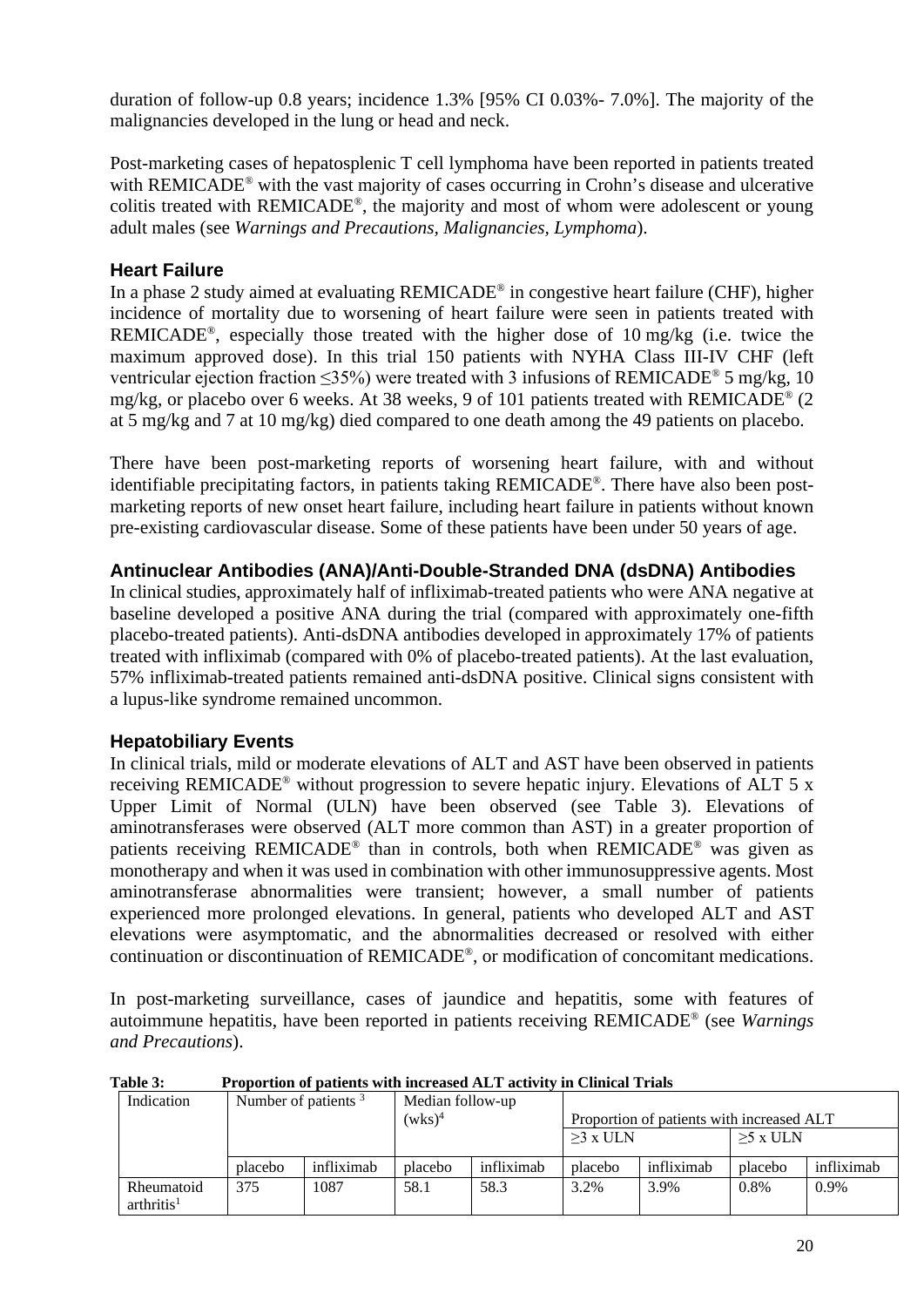| Crohn's<br>disease <sup>2</sup>    | 324 | 1034 | 53.7 | 54.0  | 2.2%    | 4.9% | $0.0\%$ | 1.5% |
|------------------------------------|-----|------|------|-------|---------|------|---------|------|
| Pediatric<br>Crohn's<br>disease    | N/A | 139  | N/A  | 53.0  | N/A     | 4.4% | N/A     | 1.5% |
| Ulcerative<br>colitis              | 242 | 482  | 30.1 | 30.8  | 1.2%    | 2.5% | 0.4%    | 0.6% |
| Pediatric<br>Ulcerative<br>colitis | N/A | 60   | N/A  | 49.4  | N/A     | 6.7% | N/A     | 1.7% |
| Ankylosing<br>spondylitis          | 76  | 275  | 24.1 | 101.9 | $0.0\%$ | 9.5% | $0.0\%$ | 3.6% |
| Psoriatic<br>arthritis             | 98  | 191  | 18.1 | 39.1  | $0.0\%$ | 6.8% | $0.0\%$ | 2.1% |
| Plaque<br>psoriasis                | 281 | 1175 | 16.1 | 50.1  | 0.4%    | 7.7% | 0.0%    | 3.4% |

1 Placebo patients received methotrexate while infliximab patients received both infliximab and methotrexate. 2 Placebo patients in the 2 of the 3 Phase 3 trials in Crohn's disease, ACCENT I and ACCENT II, received an initial dose of 5 mg/kg infliximab at study start and were on placebo in the maintenance phase. Patients who were randomized to the placebo maintenance group and then later crossed over to infliximab are included in the

infliximab group in the ALT analysis. In the Phase 3b trial in Crohn's disease, SONIC, placebo patients received AZA 2.5 mg/kg/day in addition to placebo infusions.

3 Number of patients evaluated for ALT.

4 Median follow-up is based on patients treated.

#### **Special Populations** *Pediatrics*

#### **Pediatric Crohn's Disease Patients**

The following adverse events were reported more commonly in pediatric Crohn's disease patients in the REACH trial (see section 5.1) than in adult Crohn's disease patients; anemia (10.7%), blood in stool (9.7%), leukopenia (8.7%), flushing (8.7%), viral infection (7.8%), neutropenia (6.8%), bone fracture (6.8%), bacterial infection (5.8%), and respiratory tract allergic reaction (5.8 %). Other special considerations are discussed below;

#### **Infusion-Related Reactions**

Overall, in REACH, 17.5% of randomised patients experienced 1 or more infusion reactions. There were no serious infusion reactions, and 2 subjects in REACH had non-serious anaphylactic reactions.

#### **Immunogenicity**

Antibodies to infliximab were detected in 3 (2.9%) pediatric patients.

#### **Infections**

In the REACH trial, infections were reported in 56.3% of randomised subjects treated with infliximab. Infections were reported more frequently for subjects who received q8 week as opposed to q12 week infusions (73.6% and 38.0%) respectively), while serious infections were reported for 3 subjects in the q8 week and 4 subjects in q12 week maintenance treatment group. The most commonly reported infections were upper respiratory tract infection and pharyngitis, and the most commonly reported serious infection was abscess. Three cases of pneumonia (1 serious) and 2 cases of herpes zoster (both non-serious) were reported.

#### **Pediatric Ulcerative Colitis Patients**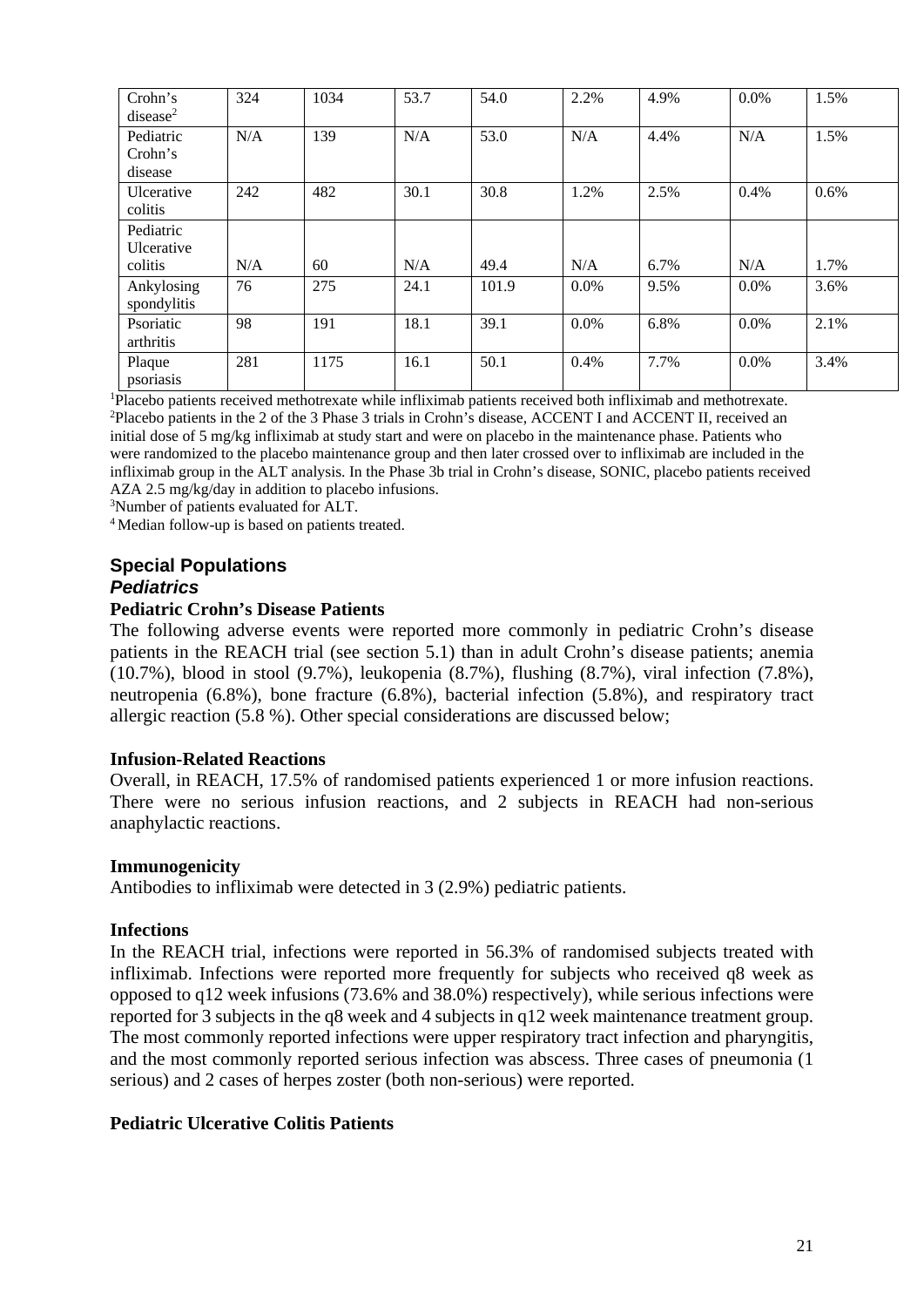Overall proportions of patients with adverse events and serious adverse events were generally consistent in the pediatric ulcerative colitis and adult ulcerative colitis (ACT 1 and ACT 2) studies. In the pediatric ulcerative colitis study (Study Peds UC), the most common adverse event was worsening of ulcerative colitis which was greater in patients on the q12 week vs. the q8 week dosing regimen. In the ACT 1 and ACT 2 studies, the most common adverse event was headache. The most common serious adverse event across these three studies was worsening of the disease under study.

Infections were reported in 31 (51.7%) of 60 treated patients in Study Peds UC and 22 (36.7%) required oral or parenteral antimicrobial treatment. The proportion of patients with infections in Study Peds UC was similar to that in the pediatric Crohn's disease study (REACH) but higher than the proportion in the adults ulcerative colitis studies (ACT 1 and ACT 2). Unlike REACH, in which infections were reported more frequently for patients who received q8 week as opposed to q12 week infusions; in Study Peds UC, the overall incidence of infections was similar in the q8 week  $(13/22)$  [59.1%]) and q12 week  $(14/23)$  [60.9%]) maintenance treatment groups. In Study Peds UC, serious infections were reported for 3 of 22 (13.6%) patients in the q8 week and 3 of 23 (13.0%) patients in the q12 week maintenance treatment group. Upper respiratory tract infection (7/60 [11.7%]) and pharyngitis (5/60 [8.3%]) were the most frequently reported respiratory system infections among all treated patients. The infections occurring in more than one patient in a treatment group that required antimicrobial treatment were pharyngitis (4/60 [6.7%]), urinary tract infection (4/60 [6.7%]), and bronchitis (2/60 [3.3%]).

Overall, 8 (13.3%) of 60 treated patients experienced one or more infusion reactions, with 4 of 22 (18.2%) in the q8 week and 3 of 23 (13.0%) in the q12 week treatment maintenance group. No serious infusion reactions were reported. All infusion reactions were mild or moderate in intensity.

Antibodies to REMICADE<sup>®</sup> were detected in 4 (7.7%) patients through week 54.

In Study Peds UC, there were more patients in the 12 to 17 year age group than in the 6 to 11 year age group (45/60 [75.0%] vs.15/60 [25.0%]). While the numbers of patients in each subgroup are too small to make any definitive conclusions about the effect of age on safety events, there were higher proportions of patients with serious adverse events and discontinuation due to adverse events in the younger age group than in the older age group. While the proportion of patients with infections was also higher in the younger age group, for serious infections, the proportions were similar in the two age groups. Overall proportions of adverse events and infusion reactions were similar between the 6 to 11 and 12 to 17 year age groups.

### **Post-Marketing Experience**

Post-marketing spontaneous serious adverse events with infliximab in the paediatric population have included malignancies including hepatosplenic T-cell lymphomas, transient hepatic enzyme abnormalities, lupus-like syndrome, and positive autoantibodies (see *Warnings and Precautions, and Adverse Reactions, Malignancies and Lymphoproliferative Disorders*).

# **Overdose**

Single doses up to 20 mg/kg have been administered without toxic effects. There is no clinical experience of overdose.

# **PHARMACOLOGICAL PROPERTIES Pharmacodynamic Properties**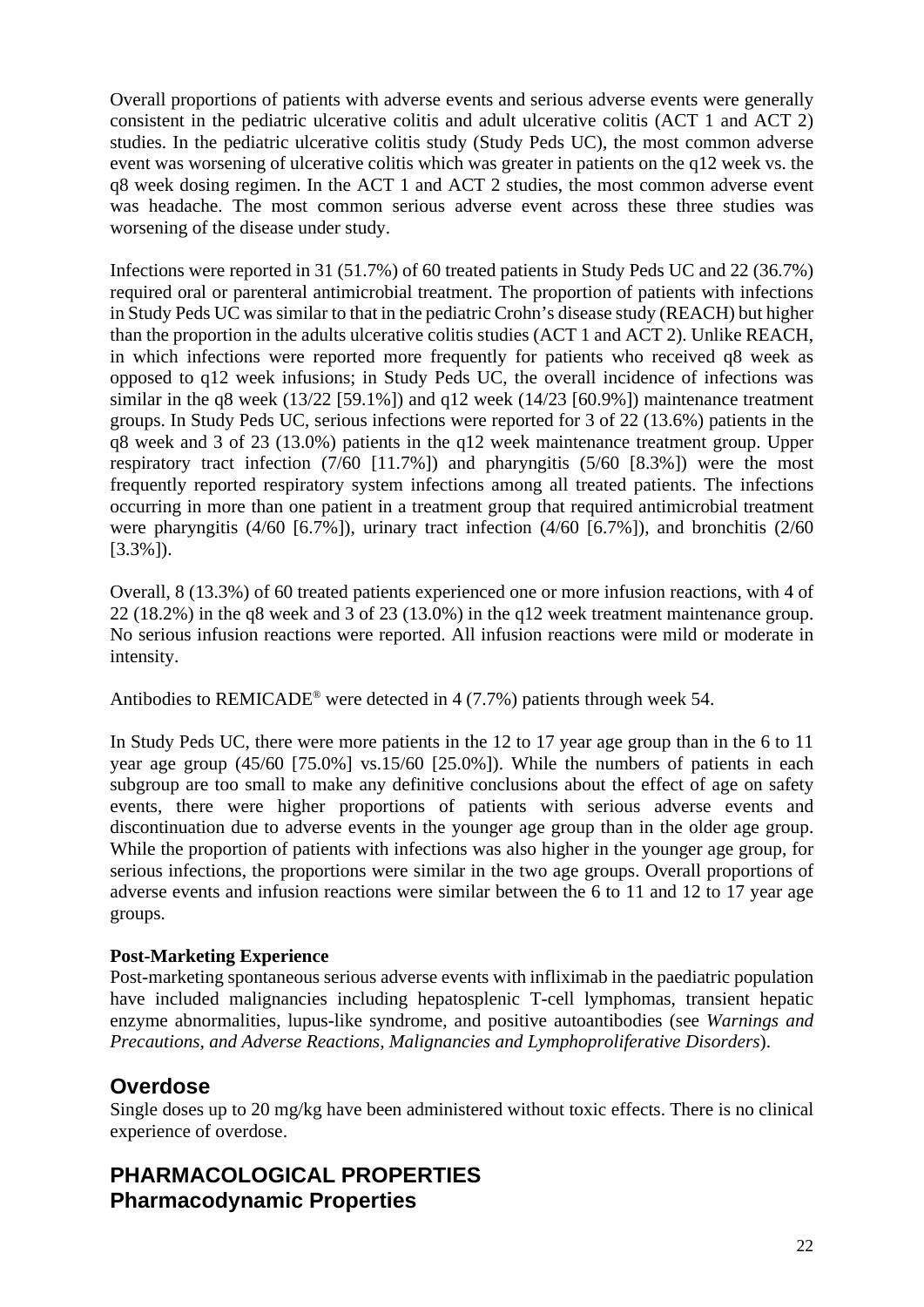Pharmacotherapeutic group: Tumor necrosis factor alpha (TNFα) inhibitors ATC code: L04AB02.

### **Pharmacodynamic Properties**

Infliximab is a chimeric human-murine monoclonal antibody that binds with high affinity to both soluble and transmembrane forms of TNF $\alpha$  but not to lymphotoxin  $\alpha$  (TNFB). Infliximab inhibits the functional activity of TNF $\alpha$  in a wide variety of *in vitro* bioassays. Infliximab prevented disease in transgenic mice that develop polyarthritis as a result of constitutive expression of human  $TNF\alpha$  and when administered after disease onset, it allowed eroded joints to heal. *In vivo*, infliximab rapidly forms stable complexes with human TNF $\alpha$ , a process that parallels the loss of TNFα bioactivity.

Elevated concentrations of TNF $\alpha$  have been found in the joints of rheumatoid arthritis patients and correlate with elevated disease activity. In rheumatoid arthritis, treatment with infliximab reduced infiltration of inflammatory cells into inflamed areas of the joint as well as expression of molecules mediating cellular adhesion, chemoattraction and tissue degradation. After infliximab treatment, patients exhibited decreased levels of serum interleukin 6 (IL-6) and C-reactive protein (CRP) compared with baseline. Peripheral blood lymphocytes further showed no significant decrease in number or in proliferative responses to *in vitro* mitogenic stimulation when compared with untreated patients' cells. In psoriasis patients, treatment with infliximab resulted in decreases in epidermal inflammation and normalization of keratinocyte differentiation in psoriatic plaques. In psoriatic arthritis, short term treatment with REMICADE® reduced the number of T-cells and blood vessels in the synovium and psoriatic skin.

Histological evaluation of colonic biopsies, obtained before and 4 weeks after administration of infliximab, revealed a substantial reduction in detectable TNFα. Infliximab treatment of Crohn's disease patients was also associated with a substantial reduction of the commonly elevated serum inflammatory marker, CRP. Total peripheral white blood cell counts were minimally affected in infliximab-treated patients, although changes in lymphocytes, monocytes and neutrophils reflected shifts towards normal ranges. Peripheral blood mononuclear cells (PBMC) from infliximab-treated patients showed undiminished proliferative responsiveness to stimuli compared with untreated patients, and no substantial changes in cytokine production by stimulated PBMC were observed following treatment with infliximab. Analysis of lamina propria mononuclear cells obtained by biopsy of the intestinal mucosa showed that infliximab treatment caused a reduction in the number of cells capable of expressing  $TNF\alpha$  and interferonγ. Additional histological studies provided evidence that treatment with infliximab reduces the infiltration of inflammatory cells into affected areas of the intestine and the presence of inflammation markers at these sites.

## **Clinical Efficacy** *Rheumatoid Arthritis*

The efficacy of infliximab was assessed in two multicentre, randomised, double-blind, pivotal trials: ATTRACT and ASPIRE. In both studies concurrent use of stable doses of folic acid, oral corticosteroids ( $\leq 10$  mg/day) and/or non-steroidal anti-inflammatory drugs were permitted.

The primary endpoints were the reduction of signs and symptoms as assessed by the American College of Rheumatology criteria (ACR20 for ATTRACT, landmark ACR-N for ASPIRE), the prevention of structural joint damage, and the improvement in physical function. A reduction in signs and symptoms was defined to be at least a 20% improvement (ACR20) in both tender and swollen joint counts, and in 3 of the following 5 criteria: (1) evaluator's global assessment, (2) patient's global assessment, (3) functional/disability measure, (4) visual analog pain scale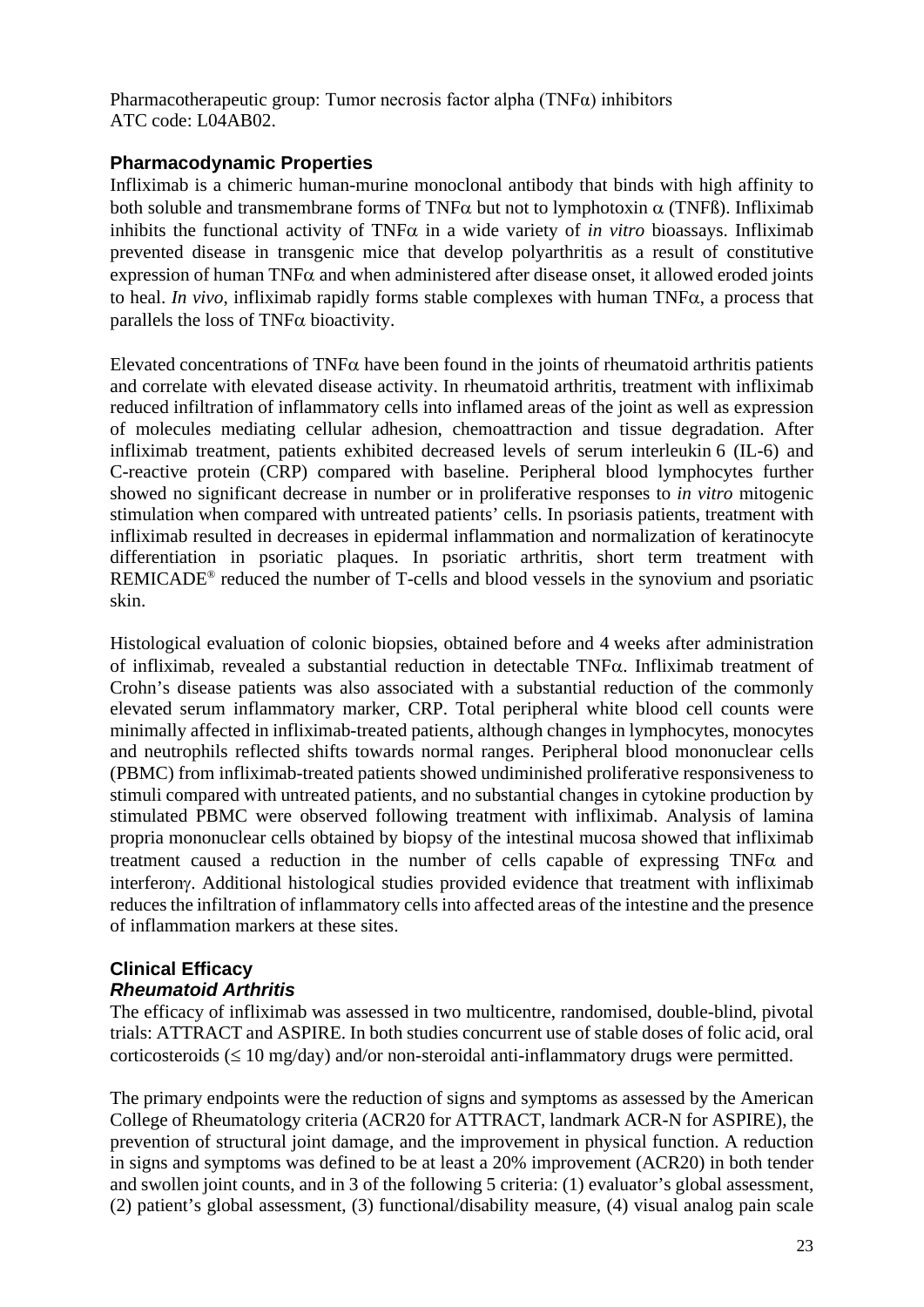and (5) erythrocyte sedimentation rate or C-reactive protein. ACR-N uses the same criteria as the ACR20, calculated by taking the lowest percent improvement in swollen joint count, tender joint count, and the median of the remaining 5 components of the ACR response. Structural joint damage (erosions and joint space narrowing) in both hands and feet was measured by the change from baseline in the total van der Heijde-modified Sharp score (0-440). The Health Assessment Questionnaire (HAQ; scale 0-3) was used to measure patients' average change from baseline scores over time, in physical function.

The ATTRACT trial evaluated responses at 30, 54 and 102 weeks in a placebo-controlled study of 428 patients with active rheumatoid arthritis despite treatment with methotrexate. Approximately 50% of patients were in functional Class III. Patients received placebo, 3 mg/kg or 10 mg/kg infliximab at weeks 0, 2 and 6, and then every 4 or 8 weeks thereafter. All patients were on stable methotrexate doses (median 15 mg/wk) for 6 months prior to enrolment and were to remain on stable doses throughout the study.

Results from week 54 (ACR20, HAQ and total van der Heijde-modified Sharp score) are shown in Table 4. Higher degrees of clinical response (ACR50 and ACR70) were observed in all infliximab groups at 30 and 54 weeks compared with methotrexate alone.

A reduction in the rate of the progression of structural joint damage (erosions and joint space narrowing) was observed in all infliximab groups at 54 weeks (Table 4).

The effects observed at 54 weeks were maintained through 102 weeks. Due to a number of treatment withdrawals, the magnitude of the effect difference between infliximab and the methotrexate alone group cannot be defined.

|                                                                           |                      | infliximab <sup>b</sup>       |                              |                                             |                                             |                                                                           |
|---------------------------------------------------------------------------|----------------------|-------------------------------|------------------------------|---------------------------------------------|---------------------------------------------|---------------------------------------------------------------------------|
|                                                                           | Control <sup>a</sup> | $3 \text{ mg/kg}$<br>q 8 wks  | $3 \text{ mg/kg}$<br>q 4 wks | $10 \frac{\text{mg}}{\text{kg}}$<br>q 8 wks | $10 \frac{\text{mg}}{\text{kg}}$<br>q 4 wks | All infliximab <sup>b</sup>                                               |
| Patients with ACR20 response/<br>patients evaluated $(\% )^c$             |                      |                               |                              |                                             |                                             | 15/88 (17%) 36/86 (42%) 41/86 (48%) 51/87 (59%) 48/81 (59%) 176/340 (52%) |
| Total score <sup>d</sup> (van der Heijde-modified<br>Sharp score)         |                      |                               |                              |                                             |                                             |                                                                           |
| Change from baseline (Mean $\pm$ SD <sup>c</sup> )                        | $7.0 \pm 10.3$       | $1.3 \pm 6.0$                 | $1.6 \pm 8.5$                | $0.2 \pm 3.6$                               | $-0.7 \pm 3.8$                              | $0.6 \pm 5.9$                                                             |
| Median <sup>c</sup><br>(Interquartile range)                              | 4.0<br>(0.5.9.7)     | $0.5^{\circ}$<br>$(-1.5,3.0)$ | 0.1<br>$(-2.5,3.0)$          | 0.5<br>$(-1.5,2.0)$                         | $-0.5$<br>$(-3.0, 1.5)$                     | 0.0<br>$(-1.8,2.0)$                                                       |
| Patients with no deterioration/patients<br>evaluated $(\%)^c$             |                      |                               |                              |                                             |                                             | 13/64 (20%) 34/71 (48%) 35/71 (49%) 37/77 (48%) 44/66 (67%) 150/285 (53%) |
| HAQ change from baseline over time $\frac{e}{87}$<br>(patients evaluated) |                      | 86                            | 85                           | 87                                          | 81                                          | 339                                                                       |
| Mean $\pm$ SD <sup>c</sup>                                                | $0.2 \pm 0.3$        | $0.4 \pm 0.3$                 | $0.5 \pm 0.4$                | $0.5 \pm 0.5$                               | $0.4 \pm 0.4$                               | $0.4 \pm 0.4$                                                             |

#### **Table 4: Effects on ACR20, Structural Joint Damage and Physical Function at week 54**

a: control = All patients had active RA despite treatment with stable methotrexate doses for 6 months prior to enrolment and were to remain on stable doses throughout the study. Concurrent use of stable doses of oral corticosteroids  $(\leq 10 \text{ mg/day})$  and/or non-steroidal anti-inflammatory drugs was permitted, and folate supplementation was given.

b: all infliximab doses given in combination with methotrexate and folate with some on corticosteroids and/or nonsteroidal anti-inflammatory drugs

c:  $p < 0.001$ , for each infliximab treatment group vs. control

d: greater values indicate more joint damage.

e: HAQ = Health Assessment Questionnaire; greater values indicate less disability.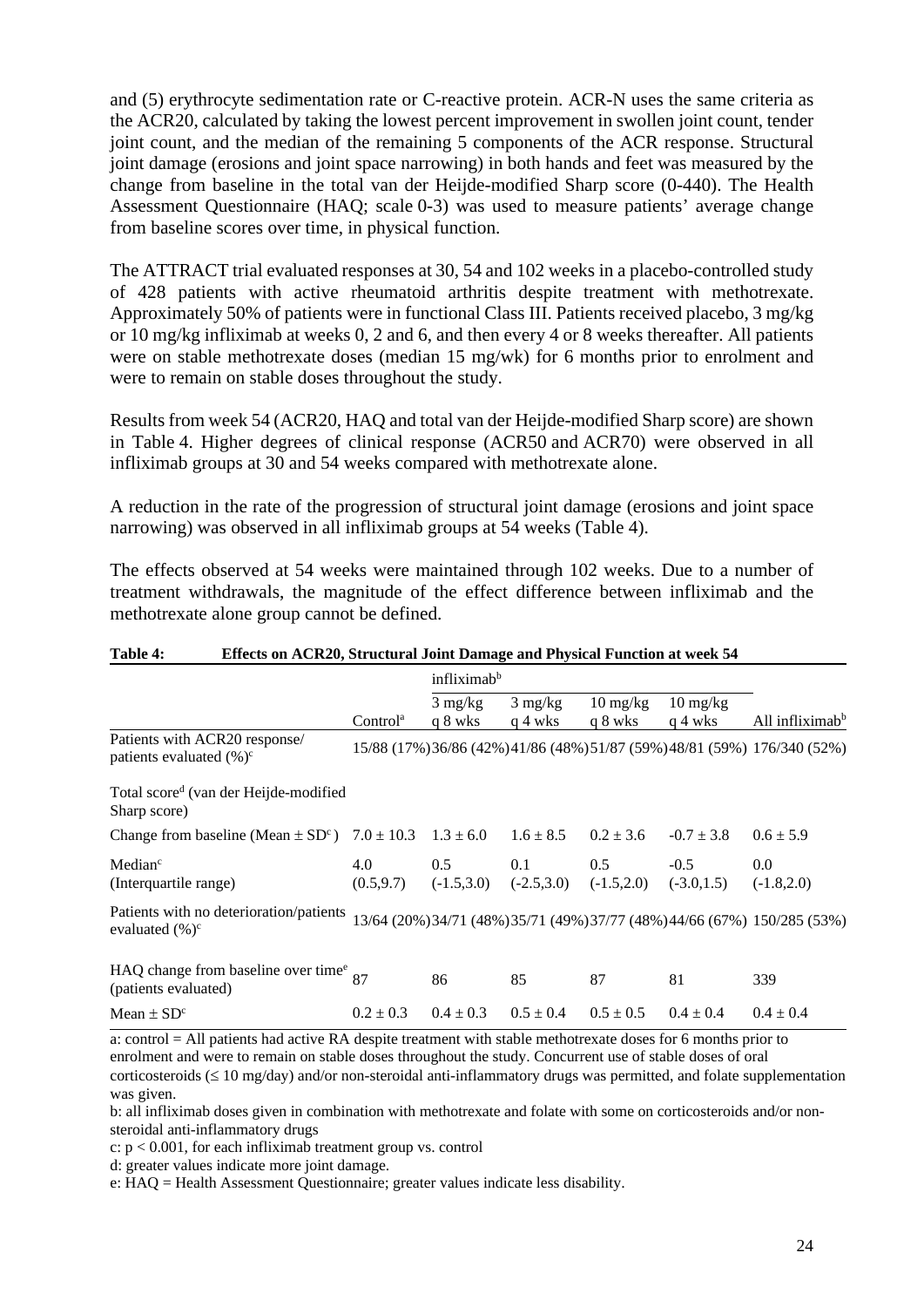The ASPIRE trial evaluated responses at 54 weeks in 1004 methotrexate naïve patients with early (≤3 years disease duration, median 0.6 years) active rheumatoid arthritis (median swollen and tender joint count of 19 and 31, respectively). All patients received methotrexate (optimised to 20 mg/wk by week 8) and either placebo, 3 mg/kg or 6 mg/kg infliximab at weeks 0, 2, and 6 and every 8 weeks thereafter. Results from week 54 are shown in Table 5.

After 54 weeks of treatment, both doses of infliximab + methotrexate resulted in statistically significantly greater improvement in signs and symptoms compared to methotrexate alone as measured by the proportion of patients achieving ACR20, 50 and 70 responses.

In ASPIRE, more than 90% of patients had at least two evaluable X-rays. Reduction in the rate of progression of structure damage was observed at weeks 30 and 54 in the infliximab  $+$ methotrexate groups compared to methotrexate alone.

|                                                                                      | Table 5. Effects on ACKII, Structural John Damage and I hysical Function at week 54, ASI IKE |                   |                                 |                 |  |  |  |
|--------------------------------------------------------------------------------------|----------------------------------------------------------------------------------------------|-------------------|---------------------------------|-----------------|--|--|--|
|                                                                                      | Infliximab $+$ MTX                                                                           |                   |                                 |                 |  |  |  |
|                                                                                      | $Placebo + MTX$                                                                              | $3 \text{ mg/kg}$ | $6 \frac{\text{mg}}{\text{kg}}$ | Combined        |  |  |  |
| Subjects randomised                                                                  | 282                                                                                          | 359               | 363                             | 722             |  |  |  |
| Percentage ACR improvement                                                           |                                                                                              |                   |                                 |                 |  |  |  |
| Mean $\pm$ SD <sup>a</sup>                                                           | $24.8 \pm 59.7$                                                                              | $37.3 \pm 52.8$   | $42.0 \pm 47.3$                 | $39.6 \pm 50.1$ |  |  |  |
| Change from baseline in total van der                                                |                                                                                              |                   |                                 |                 |  |  |  |
| Heijde modified Sharp scoreb                                                         |                                                                                              |                   |                                 |                 |  |  |  |
| Mean $\pm$ SD <sup>a</sup>                                                           | $3.70 \pm 9.61$                                                                              | $0.42 \pm 5.82$   | $0.51 \pm 5.55$                 | $0.46 \pm 5.68$ |  |  |  |
| Median                                                                               | 0.43                                                                                         | 0.00              | 0.00                            | 0.00            |  |  |  |
| Improvement from baseline in HAQ                                                     |                                                                                              |                   |                                 |                 |  |  |  |
| averaged over time from week 30 to                                                   |                                                                                              |                   |                                 |                 |  |  |  |
| week $54c$                                                                           |                                                                                              |                   |                                 |                 |  |  |  |
| $Mean \pm SD^d$                                                                      | $0.68 \pm 0.63$                                                                              | $0.80 \pm 0.65$   | $0.88 \pm 0.65$                 | $0.84 \pm 0.65$ |  |  |  |
| $\alpha$ $\alpha$ $\beta$ 001 for each infliximal tractment quarter $\alpha$ control |                                                                                              |                   |                                 |                 |  |  |  |

**Table 5: Effects on ACRn, Structural Joint Damage and Physical Function at week 54, ASPIRE**

a:  $p < 0.001$ , for each infliximab treatment group vs. control

b: greater values indicate more joint damage.

c: HAQ = Health Assessment Questionnaire; greater values indicate less disability.

d:  $p = 0.030$  and  $\lt 0.001$  for the 3mg/kg and 6mg/kg treatment groups respectively vs. placebo + MTX.

### *Adult Crohn's Disease*

#### **Induction Treatment in Moderately to Severely Active Crohn's Disease**

The efficacy of a single dose treatment with infliximab was assessed in 108 patients with active Crohn's disease (Crohn's Disease Activity Index (CDAI)  $\geq$  220  $\leq$  400) in a randomised, double-blinded, placebo-controlled, dose-response study. Of these 108 patients, 27 were treated with the recommended dosage of infliximab 5 mg/kg. All patients had experienced an inadequate response to prior conventional therapies. Concurrent use of stable doses of conventional therapies was permitted, and 92% of patients continued to receive these medications.

The primary endpoint was the proportion of patients who experienced a clinical response, defined as a decrease in CDAI by  $\geq$  70 points from baseline at the 4-week evaluation and without an increase in Crohn's disease medications or surgery for Crohn's disease. Patients who responded at week 4 were followed to week 12. Secondary endpoints included the proportion of patients in clinical remission at week 4 (CDAI < 150) and clinical response over time.

At week 4, following a single dose of study medication, 22/27 (81%) of infliximab-treated patients receiving a 5 mg/kg dose achieved a clinical response vs. 4/25 (16%) of the placebotreated patients  $(p < 0.001)$ . Also at week 4, 13/27 (48%) of infliximab-treated patients achieved a clinical remission (CDAI < 150) vs.  $1/25(4%)$  of placebo-treated patients. A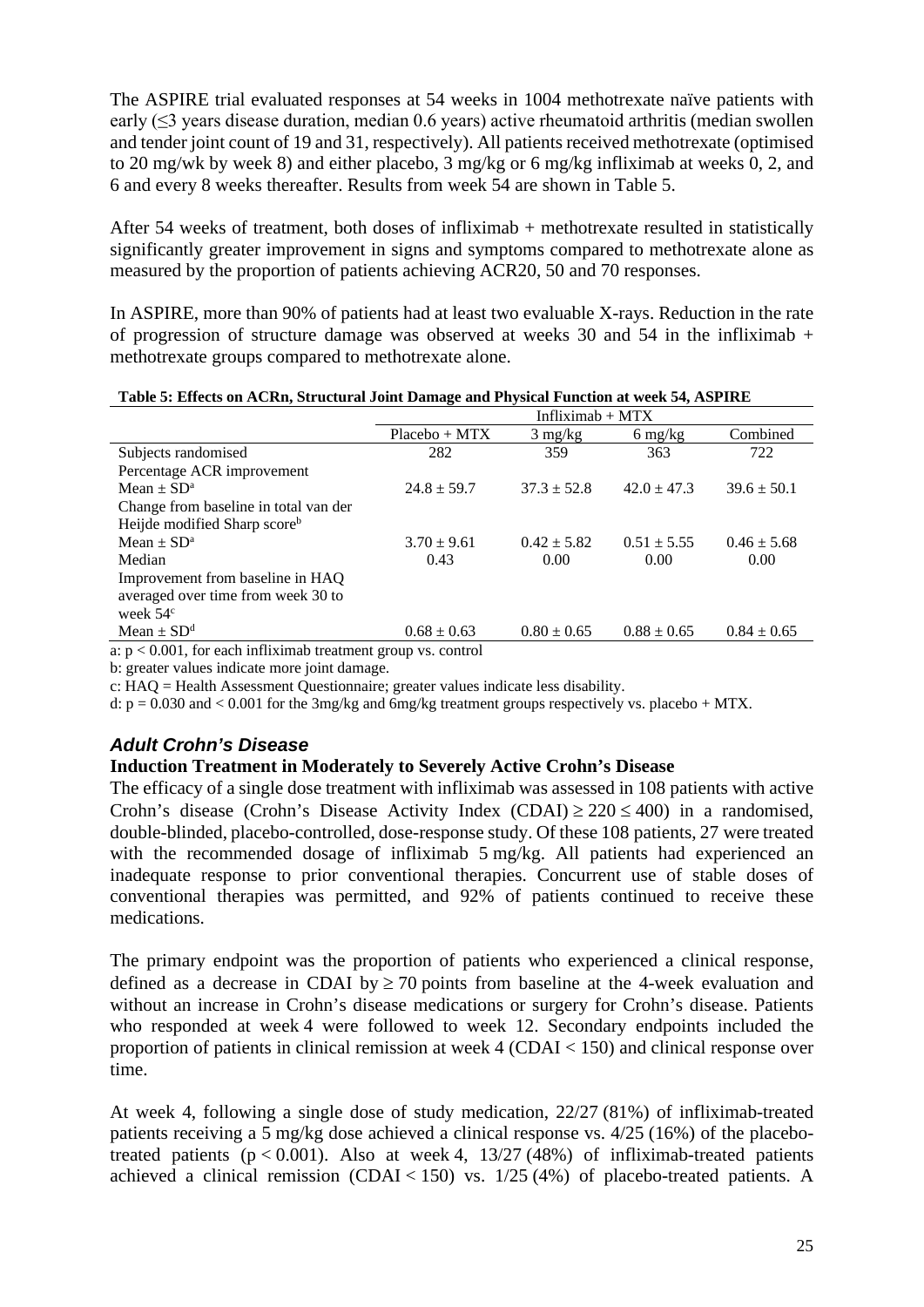response was observed within 2 weeks, with a maximum response at 4 weeks. At the last observation at 12 weeks, 13/27 (48%) of infliximab-treated patients were still responding.

#### **Maintenance Treatment in Moderately to Severely Active Crohn's Disease**

The efficacy of repeated infusions with infliximab was studied in a 1-year clinical study. A total of 573 patients with active Crohn's disease (DCAI  $\geq$  220  $\leq$  400) received a single infusion of 5 mg/kg at week 0. Sixty-eight of these patients (12%) belonged to the population defined in the indication (see *Indications*). Three hundred and thirty-five patients (58%) responding to the 5 mg/kg infusion at week 2 were randomised to one of three treatment groups; a placebo maintenance group, 5 mg/kg maintenance group and 10 mg/kg maintenance group, receiving repeated infusions at week 2, 6 and every eight weeks.

At week 30, a significantly greater proportion of patients in the combined infliximab maintenance treatment group (42%) achieved clinical remission, compared with patients in the placebo maintenance group (21%). Median time to loss of response was 46 weeks in the combined infliximab maintenance treatment group vs. 19 weeks in the placebo maintenance group ( $p<0.001$ ). Similar results were obtained in the subgroup analyses of the population defined in the indication (see *Indications*).

Improvements in quality of life measures were seen for both the IBDQ and SF-36 scores in the infliximab maintenance groups compared with the placebo maintenance group at week 30  $(p<0.001)$ .

Infliximab with or without AZA was assessed in a randomized, double-blind, active comparator study (SONIC) of 508 adult patients with moderate to severe Crohn's disease  $(CDAI \ge 220 \le 450)$  who were naive to biologics and immunosuppressants and had a median disease duration of 2.3 years. At baseline 27.4% of patients were receiving systemic corticosteroids, 14.2% of patients were receiving budesonide, and 54.3% of patients were receiving 5-ASA compounds. Patients were randomized to receive AZA monotherapy, infliximab monotherapy, or infliximab plus AZA combination therapy. Infliximab was administered at a dose of 5 mg/kg at weeks 0, 2, 6, and then every 8 weeks. AZA was given at a dose of 2.5 mg/kg daily.

The primary endpoint of the study was corticosteroid-free clinical remission at Week 26, defined as patients in clinical remission (CDAI of <150) who, for at least 3 weeks, had not taken oral systemic corticosteroids (prednisone or equivalent) or budesonide at a dose  $> 6$ mg/day. For results see Table 6. The proportions of patients with mucosal healing at Week 26 were significantly greater in the infliximab plus AZA combination  $(43.9\%$ ,  $p<0.001)$  and infliximab monotherapy groups (30.1%, p=0.023) compared to the AZA monotherapy group (16.5%).

| Percent of patients achieving corticosteroid-free clinical remission at Week 26, SONIC<br>Table 6: |  |
|----------------------------------------------------------------------------------------------------|--|
|----------------------------------------------------------------------------------------------------|--|

|                                                                                        | AZA            | Infliximab     | Infliximab $+ AZA$         |
|----------------------------------------------------------------------------------------|----------------|----------------|----------------------------|
|                                                                                        | Monotherapy    | Monotherapy    | <b>Combination Therapy</b> |
| Week 26                                                                                | 30.0% (51/170) | 44.4% (75/169) | 56.8% (96/169)             |
| All randomized patients                                                                |                | $(p=0.006)^*$  | $(p<0.001)^*$              |
| $*$ P-values represent each infliximab treatment group vs $A\overline{Z}A$ monotherapy |                |                |                            |

\* P-values represent each infliximab treatment group vs. AZA monotherapy

Similar trends in the achievement of corticosteroid-free clinical remission were observed at Week 50. Furthermore, improved quality of life as measured by IBDQ was observed with infliximab.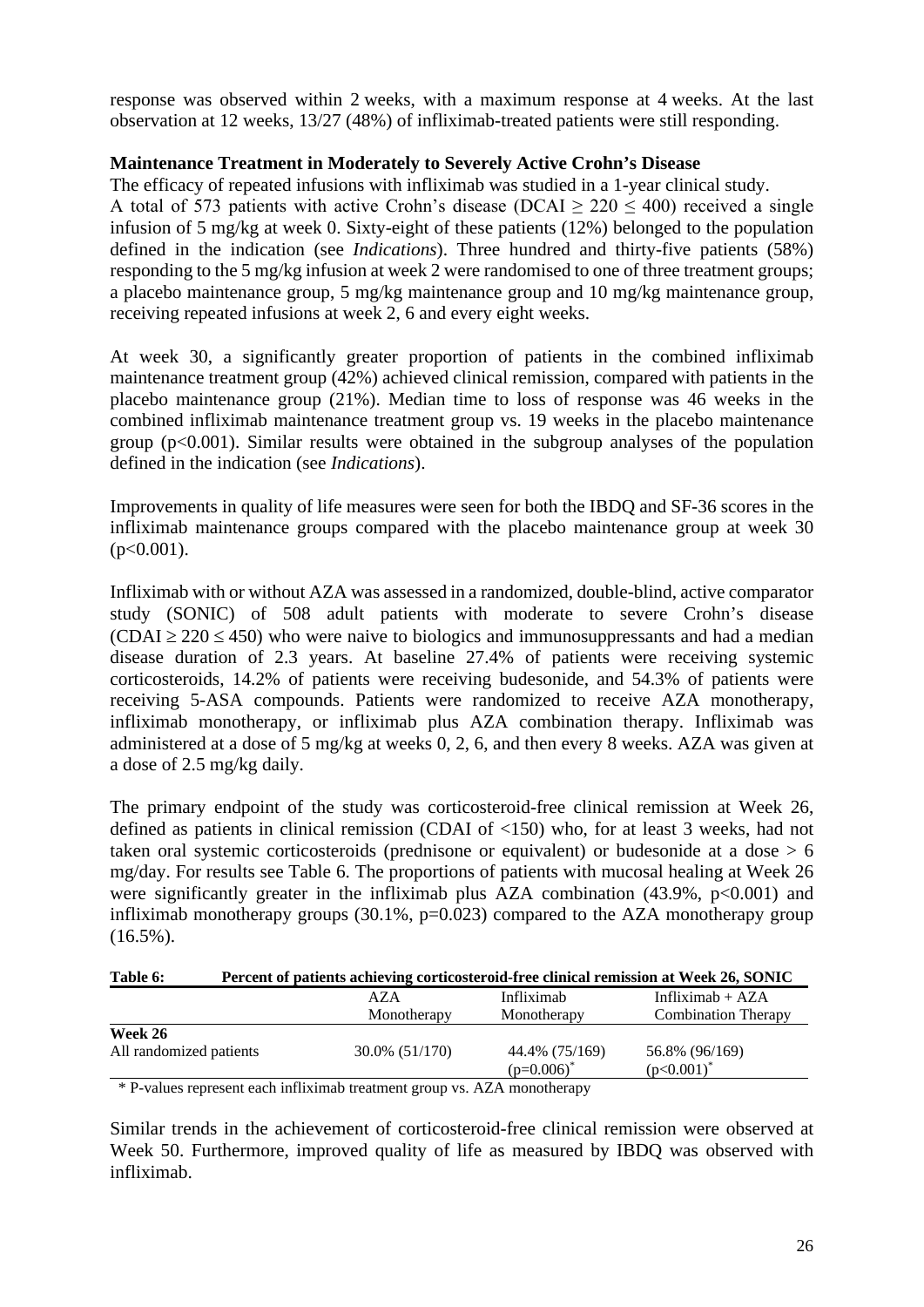#### **Induction Treatment in Fistulising Active Crohn's Disease**

The efficacy was assessed in a randomised, double-blinded, placebo-controlled study in 94 patients with fistulising Crohn's disease who had fistulae that were of at least 3 months' duration. Thirty-one of these patients were treated with infliximab 5 mg/kg. Approximately 93% of the patients had previously received antibiotic or immunosuppressive therapy.

Concurrent use of stable doses of conventional therapies was permitted, and 83% of patients continued to receive at least one of these medications. Patients received three doses of either placebo or infliximab at weeks 0, 2 and 6. Patients were followed up to 26 weeks. The primary endpoint was the proportion of patients who experienced a clinical response, defined as  $\geq$  50% reduction from baseline in the number of fistulae draining upon gentle compression on at least two consecutive visits (4 weeks apart), without an increase in medication for Crohn's disease.

Sixty-eight percent (21/31) of infliximab-treated patients receiving a 5 mg/kg dose regimen achieved a clinical response vs. 26% (8/31) placebo-treated patients ( $p = 0.002$ ). The median time to onset of response in the infliximab-treated group was 2 weeks. The median duration of response was 12 weeks. Additionally, closure of all fistulae was achieved in 55% of infliximabtreated patients compared with 13% of placebo-treated patients ( $p = 0.001$ ).

#### **Maintenance Treatment in Fistulising Active Crohn's Disease**

The efficacy of repeated infusions with infliximab in patients with fistulising Crohn's disease was studied in a 1-year clinical study. A total of 306 patients received 3 doses of infliximab 5 mg/kg at week 0, 2 and 6. At baseline, 87% of the patients had perianal fistulae, 14% had abdominal fistulae, 9% had rectovaginal fistulae. The median CDAI score was 180. At week 14, 282 patients were assessed for clinical response and randomised to receive either placebo or 5 mg/kg infliximab every 8 weeks through week 46.

Week-14 responders (195/282) were analyzed for the primary endpoint, which was time from randomisation to loss of response (see Table 7). Corticosteroid tapering was permitted after week 6.

| тани т<br>ETIQUE ON TUSPONSU TAIG, GAGA TI ONI TIULULUI II ( 11 UUN 17 TUSPONGUIS) |             |                                |         |  |
|------------------------------------------------------------------------------------|-------------|--------------------------------|---------|--|
|                                                                                    |             | ACCENT II (Week-14 responders) |         |  |
|                                                                                    | Placebo     | Infliximab                     | p-value |  |
|                                                                                    | Maintenance | Maintenance                    |         |  |
|                                                                                    | $(n=99)$    | $(5 \text{ mg/kg})$            |         |  |
|                                                                                    |             | $(n=96)$                       |         |  |
| Median time to loss of response through<br>week 54                                 | 14 weeks    | $>40$ weeks                    | < 0.001 |  |
| Week 54                                                                            |             |                                |         |  |
| Fistula Response $(\%)$ <sup>a</sup>                                               | 23.5        | 46.2                           | 0.001   |  |
| Complete fistula response $(\%)^b$                                                 | 19.4        | 36.3                           | 0.009   |  |

# **Table 7: Effects on response rate, data from ACCENT II (Week-14 responders)**

a: A ≥50% reduction from baseline in the number of draining fistulas over a period of ≥4 weeks b: Absence of any draining fistulas

Beginning at week 22, patients who initially responded to treatment and subsequently lost their response were eligible to cross over to active re-treatment every 8 weeks at a dose of infliximab 5 mg/kg higher than the dose to which they were originally randomised. Among patients in the infliximab 5 mg/kg group who crossed over because of loss of fistula response after week 22, 57% (12/21) responded to re-treatment with infliximab 10 mg/kg every 8 weeks.

There was no significant difference between placebo and infliximab for the proportion of patients with sustained closure of all fistulas through week 54, for symptoms such as proctalgia,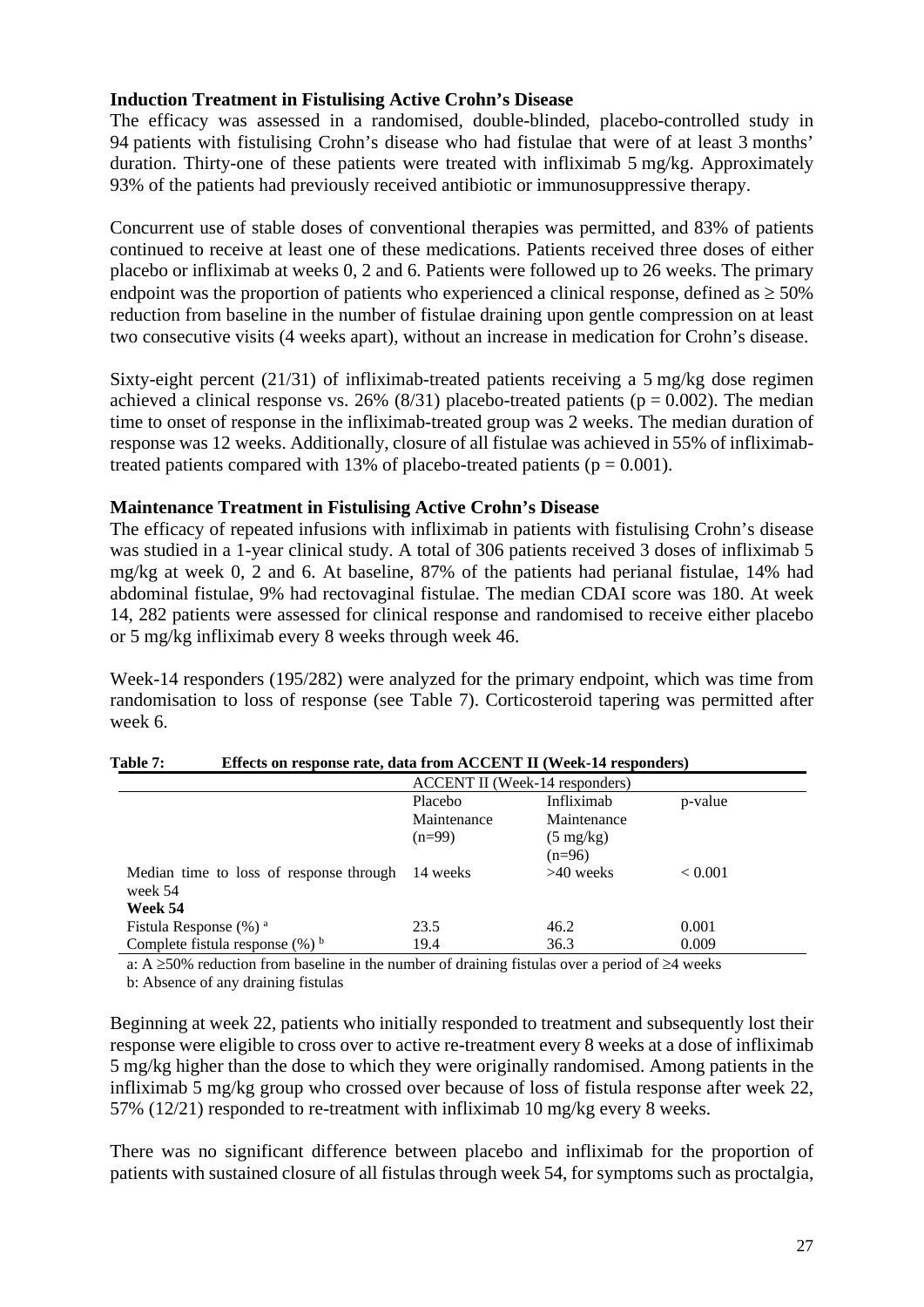abscesses and urinary tract infection or for number of newly developed fistulas during treatment.

Maintenance therapy with infliximab every 8 weeks significantly reduced disease-related hospitalisations and surgeries compared with placebo. Furthermore, a reduction in corticosteroid use and improvements in quality of life were observed.

### *Pediatric Crohn's Disease (6 to 17 years)*

In the REACH trial, 112 patients (6 to 17 years, median age 13.0 years) with moderate to severe, active Crohn's disease (median PCDAI of 40) and an inadequate response to conventional therapies were to receive 5mg/kg infliximab at weeks 0, 2, and 6. All patients were required to be on a stable dose of 6-mercaptopurine (6-MP), azathioprine (AZA) or methotrexate (MTX) (35% were also receiving corticosteroids at baseline). Patients assessed by the investigator to be in clinical response at week 10 were randomised and received 5mg/kg infliximab either q8 weeks or q12 weeks as maintenance treatment regimen. If response was lost during treatment, crossing over to a higher dose (10mg/kg) and/or shorter dosing interval (q8 weeks) was allowed. Thirty-two (32) evaluable paediatric patients crossed over (9 subjects in the q8 weeks and 23 subjects in the q12 weeks maintenance groups). Twenty four of these patients (75.0%) regained clinical response after crossing over.

The proportion of subjects in clinical response at week 10 was 88.4% (99/112). The proportion of subjects achieving clinical remission at week 10 was 58.9% (66/112).

At week 30, the proportion of subjects in clinical remission was higher in the q8 week (59.6%,  $31/52$ ) than the q12 week maintenance treatment group (35.3%, 18/51; p=0.013) at week 54, the figures were 55.8% (29/52) and 23.5% (12/51) in the q8 weeks and q12 weeks maintenance groups, respectively  $(p<0.001)$ .

Data about fistulas were derived from PCDAI scores. Of the 22 subjects that had fistulas at baseline, 63.6% (14/22), 59.1% (13/22) and 68.2% (15/22) were in complete fistula response at week 10, 30 and 54, respectively, in the combined q8 weeks and q12 weeks maintenance groups.

In addition, statistically and clinically significant improvements in quality of life and height, as well as a significant reduction in corticosteroid use, were observed versus baseline.

### *Ulcerative Colitis*

The safety and efficacy of REMICADE® were assessed in two (ACT 1 and ACT 2) randomised, double-blind, placebo-controlled clinical studies in adult patients with moderately to severely active ulcerative colitis (Mayo score 6 to 12; Endoscopy subscore  $\geq$  2) with an inadequate response to conventional therapies [oral corticosteroids, aminosalicylates and/or immunomodulators (6-MP, AZA)]. Concomitant stable doses of oral aminosalicylates, corticosteroids, and/or immunomodulatory agents were permitted. In both studies, patients were randomized to receive either placebo, 5 mg/kg REMICADE®, or 10 mg/kg REMICADE® at weeks 0, 2, 6, 14 and 22, and in ACT 1 at weeks 30, 38 and 46. Corticosteroid taper was permitted after week 8.

**Table 8: Effects on clinical response, clinical remission and mucosal healing at Weeks 8 and 30. Combined data from ACT1 & 2.**

|                                                                                  |         |                   | Infliximah         |          |
|----------------------------------------------------------------------------------|---------|-------------------|--------------------|----------|
|                                                                                  | Placebo | $5 \text{ mg/kg}$ | $10 \text{ mg/kg}$ | Combined |
| Subjects randomized                                                              | 244     | 242               | 242                | 484      |
| Demonstrate of only lands in aliminal means and an analyzing aliminal means were |         |                   |                    |          |

**Percentage of subjects in clinical response and in sustained clinical response**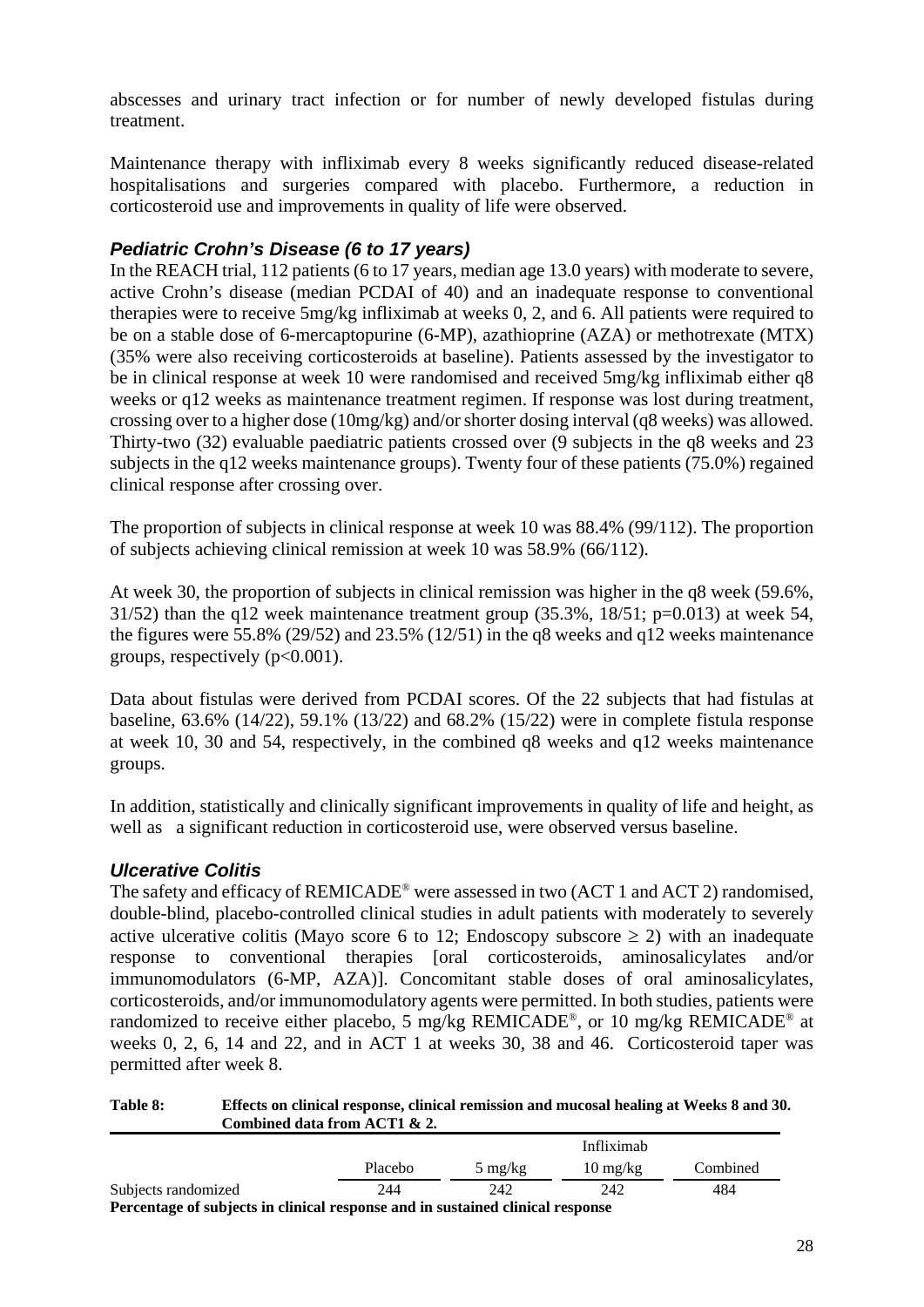|                                                                      |                |                   | Infliximab                       |          |  |  |
|----------------------------------------------------------------------|----------------|-------------------|----------------------------------|----------|--|--|
|                                                                      | <b>Placebo</b> | $5 \text{ mg/kg}$ | $10 \frac{\text{mg}}{\text{kg}}$ | Combined |  |  |
| Clinical response at Week 8 <sup>a</sup>                             | 33.2%          | 66.9%             | 65.3%                            | 66.1%    |  |  |
| Clinical response at Week 30 <sup>a</sup>                            | 27.9%          | 49.6%             | 55.4%                            | 52.5%    |  |  |
| Sustained response                                                   |                |                   |                                  |          |  |  |
| (clinical response at both                                           |                |                   |                                  |          |  |  |
| Week 8 and Week $30)^a$                                              | 19.3%          | 45.0%             | 49.6%                            | 47.3%    |  |  |
| Percentage of subjects in clinical remission and sustained remission |                |                   |                                  |          |  |  |
| Clinical remission at Week 8 <sup>a</sup>                            | 10.2%          | 36.4%             | 29.8%                            | 33.1%    |  |  |
| Clinical remission at Week $30a$                                     | 13.1%          | 29.8%             | 36.4%                            | 33.1%    |  |  |
| Sustained remission                                                  |                |                   |                                  |          |  |  |
| (in remission at both)                                               |                |                   |                                  |          |  |  |
| Week 8 and Week $30)^a$                                              | 5.3%           | 19.0%             | 24.4%                            | 21.7%    |  |  |
| Percentage of subjects with mucosal healing                          |                |                   |                                  |          |  |  |
| Mucosal healing at Week 8 <sup>a</sup>                               | 32.4%          | 61.2%             | 60.3%                            | 60.7%    |  |  |
| Mucosal healing at Week 30 <sup>a</sup>                              | 27.5%          | 48.3%             | 52.9%                            | 50.6%    |  |  |

a:  $p < 0.001$ , for each infliximab treatment group vs. placebo

The efficacy of REMICADE® through week 54 was assessed in the ACT 1 trial.

At 54 weeks, 44.9% of patients in the combined infliximab treatment group were in clinical response compared to 19.8% in the placebo treatment group (p<0.001). Clinical remission and mucosal healing occurred in greater proportion of patients in the combined infliximab treatment group compared to the placebo treatment group at week 54 (34.5% vs. 16.5%,  $p<0.001$  and 46.1% vs. 18.2%, p<0.001, respectively). The proportions of patients in sustained response and sustained remission at week 54 were greater in the combined infliximab treatment group than in placebo treatment group  $(37.9\% \text{ vs. } 14.0\%, \text{ p} < 0.001; \text{ and } 20.2\% \text{ vs. } 6.6\%, \text{ p} < 0.001$ , respectively).

Infliximab improved Quality of Life, confirmed by statistically and clinically significant improvement in both disease specific measure, IBDQ, and by improvement in the generic 36 item short form survey SF-36.

From baseline through week 30 in the pooled data from ACT 1 and ACT 2, the mean number of hospitalizations was 50% lower in the combined infliximab treatment group than in the placebo treatment group (9 versus 18 hospitalizations per 100 subjects,  $p = 0.005$ ). No notable differences were observed between the 5 mg/kg and 10 mg/kg infliximab treatment groups.

A greater proportion of patients in the combined infliximab treatment group were able to discontinue corticosteroids in clinical remission compared to the placebo treatment group at both week 30 (22.3% versus 7.2%,  $p \le 0.001$ ) and week 54 (21.0% vs. 8.9%, p=0.022).

### *Ulcerative Colitis in Pediatric Patients*

The safety and efficacy of REMICADE® were assessed in a multi-center, randomized, openlabel, parallel-group Phase 3 clinical study in 60 pediatric patients aged 6 through 17 years (median age 14.5 years) with moderately to severely active ulcerative colitis (Mayo score of 6 to 12; Endoscopic subscore  $\geq$  2) with an inadequate response to conventional therapies (Study Peds UC). At baseline 53% of patients were receiving immunomodulator therapy (6 mercaptopurine (6-MP)/ azathioprine (AZA)/ methotrexate (MTX)) and 62% of patients were receiving corticosteroids. Discontinuation of immunomodulators and corticosteroid taper were permitted after Week 0.

All patients received an induction regimen of 5 mg/kg infliximab at Weeks 0, 2, and 6. Patients (15) who did not respond to REMICADE® at Week 8 received no further drug and returned for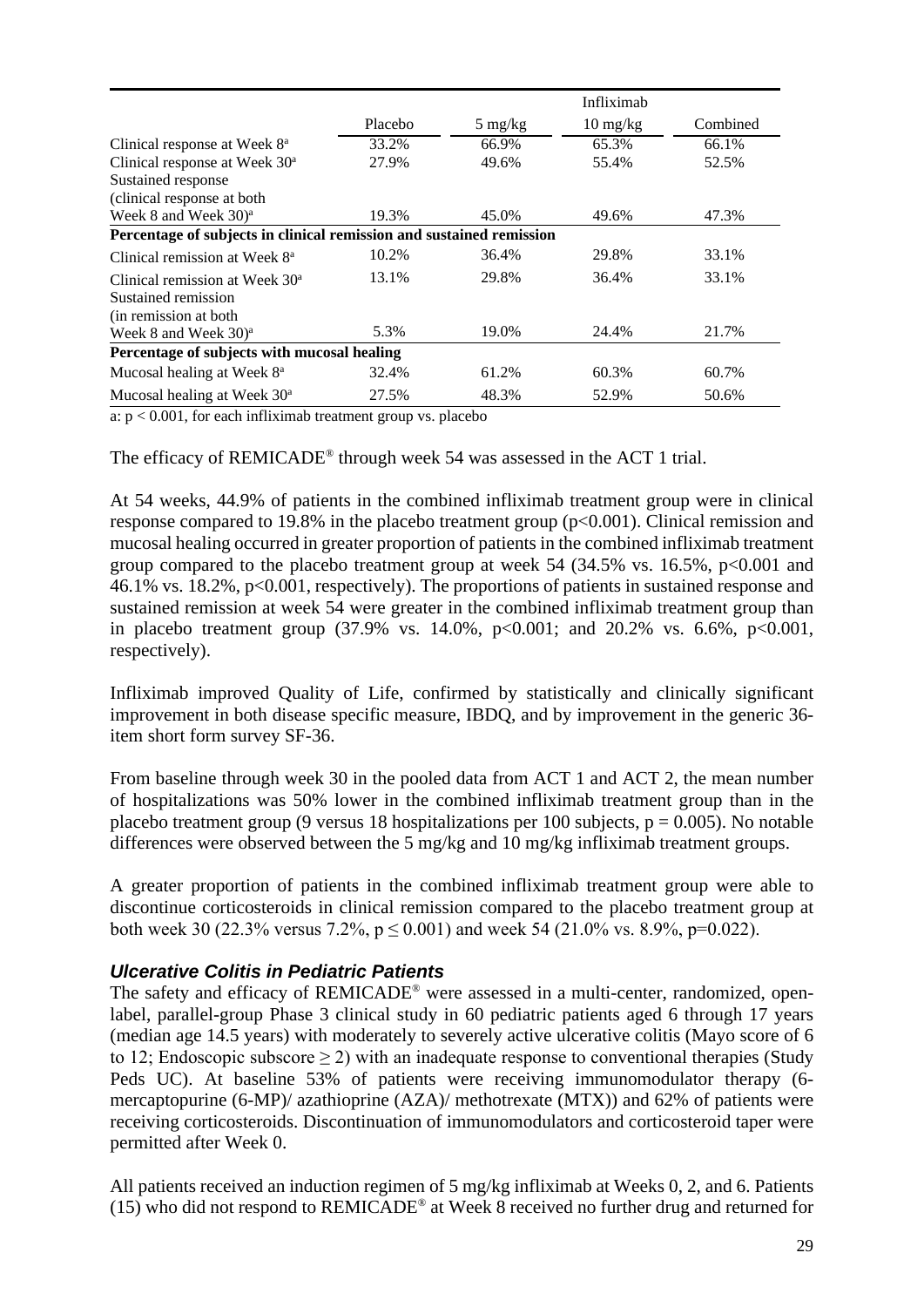safety follow-up. At Week 8, 45 patients were randomized in a 1:1 ratio to one of two maintenance treatment regimens: 5 mg/kg infliximab every 8 weeks (q8 week) through Week 46 or every 12 weeks (q12 week) through Week 42.

The primary endpoint was clinical response at Week 8, defined as a decrease from baseline in the Mayo score by  $\geq 30\%$  and  $\geq 3$  points, with a decrease in the rectal bleeding subscore of  $\geq 1$ or a rectal bleeding subscore of 0 or 1.

Major secondary endpoints included clinical remission measured by the Mayo score at Week 8, remission by the Pediatric Ulcerative Colitis Activity Index (PUCAI)<sup>31</sup> score at Week 8 and Week 54, and mucosal healing at Week 8. For patients receiving corticosteroids at baseline, reduction in median corticosteroid use, and remission combined with elimination of corticosteroid use at Week 54 was evaluated.

### *Clinical Response, Clinical Remission and Mucosal Healing*

Of the 60 patients treated, 44 (73.3%) were in clinical response at Week 8 (95% CI: 62.1%, 84.5%). The proportions of patients achieving clinical response at Week 8 were similar between those taking concomitant immunomodulators at baseline (72%) and those not taking concomitant immunomodulators at baseline (75%).

Clinical remission was defined by a Mayo score of  $\leq 2$  points, with no individual subscore  $> 1$ . Remission was also defined by a PUCAI score of <10 points. At Week 8, infliximab induced clinical remission in 40% (24/60) of patients as measured by the Mayo score and in 33.3% (17/51) of patients as measured by the PUCAI score.

The proportion of patients in remission at Week 54 as measured by the PUCAI score was 38%  $(8/21)$  in the q8 week maintenance treatment group and 18%  $(4/22)$  in the q12 week maintenance treatment group.

Mucosal healing was defined as an endoscopy subscore (from the Mayo score) of 0 or 1. At Week 8, 68.3% (41/60) of patients were in mucosal healing with 33.3% (20/60) having an endoscopy subscore of 0 (indicating normal or inactive disease). Of the 9 patients who had an optional endoscopy at Week 54, 8 were in mucosal healing.

Overall, although some differences were noted between the age groups in the efficacy measures examined, efficacy was observed in both age groups and no consistent pattern indicating greater efficacy in one of the age groups was apparent. The differences between the 6 to 11 and the 12 to 17 year old age groups, however, are difficult to assess because of the small sample sizes, particularly in the 6 to 11 year old age group (15 patients).

### *Corticosteroid use and Remission*

Median average daily corticosteroid (prednisone equivalent) dose (mg/kg/day) through Week 54 is presented in Figure 1 for all randomized patients taking corticosteroids at baseline (14 patients in each maintenance treatment group).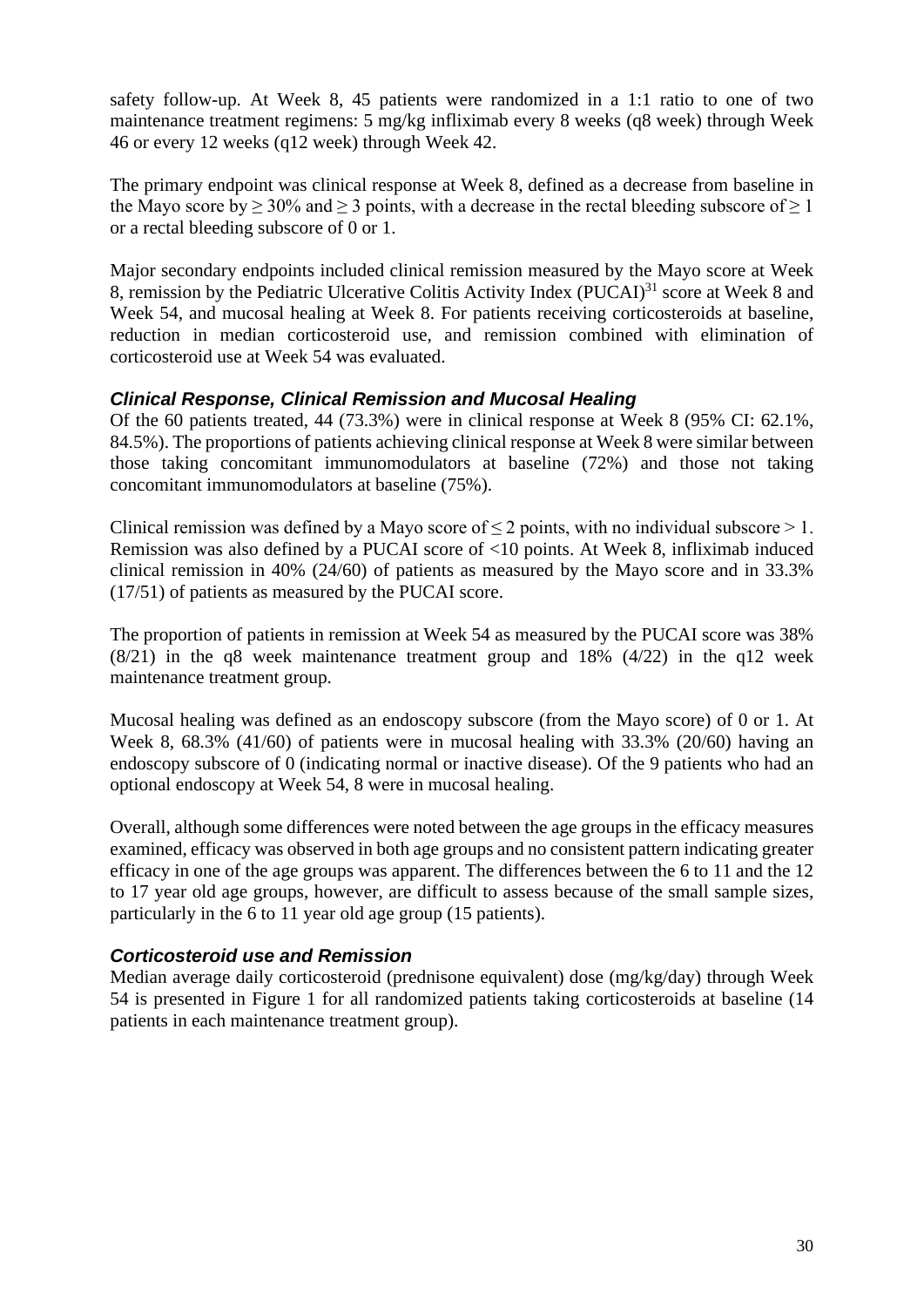

**Figure 1: Line plot of median average daily corticosteroid (prednisone equivalent) dose (mg/kg/day) through Week 54; randomized patients taking corticosteroids at baseline**

At week 54, the proportion of patients in clinical remission as measured by the PUCAI score was 38% (8/21) in the q8 week maintenance group and 18% (4/22) in the q12 week maintenance treatment group. For patients receiving corticosteroids at baseline, the proportion of patients in remission and not receiving corticosteroids at week 54 was 38.5% (5/13) for the q8 week and 0% (0/13) for the q12 week maintenance treatment group.

For patients receiving corticosteroids at baseline in Study Peds UC, the proportion of these patients in remission and not receiving corticosteroids at Week 54 was 38.5% (5 of 13) for the q8 week and 0% (0 of 13) for the q12 week maintenance treatment group.

### *Ankylosing Spondylitis*

Efficacy and safety were studied in a double-blind, placebo-controlled investigator initiated, multicenter study evaluating infliximab in 70 patients with active ankylosing spondylitis (disease activity [Bath Ankylosing Spondylitis Disease Activity Index (BASDAI) score > 4] and pain [NRS score > 4]). During the 3-month double-blind phase, patients received either 5 mg/kg infliximab or placebo at weeks 0, 2, 6 (35 patients in each group). Starting at week 12, placebo patients were switched to infliximab and all patients subsequently received 5 mg/kg infliximab every 6 weeks up to week 54.

Treatment with infliximab resulted in improvement in signs and symptoms, as assessed by the BASDAI, with 57% of infliximab treated patients achieving at least 50% reduction from baseline in BASDAI score (mean baseline score was 6.5 in the infliximab group and 6.3 in the placebo group, compared with 9% of placebo patients (p<0.01). Improvement was observed at week 2 and was maintained through week 54. Physical function and quality of life (SF36) were improved similarly. In the trial, efficacy was not shown in HLA-B27 negative patients  $(n=7)$ .

# *Psoriatic Arthritis*

Efficacy and safety were studied in a double-blind, placebo-controlled, multicenter study evaluating infliximab in 104 patients with active polyarticular psoriatic arthritis. In total 74 subjects were on at least one concomitant DMRD, and among those 58 patients were treated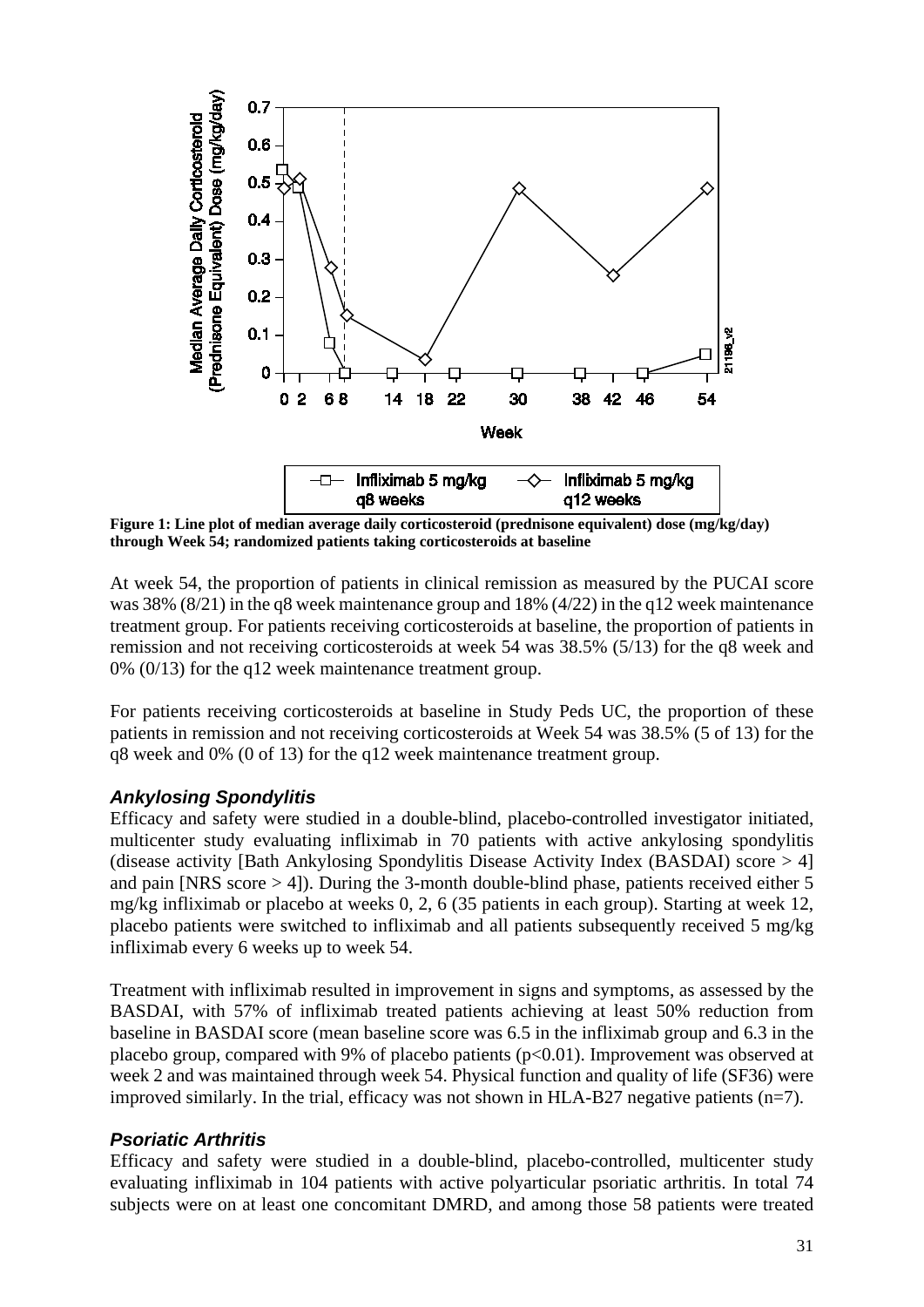with methotrexate. During the 16-week double-blind phase, patients received either 5 mg/kg infliximab or placebo at weeks 0, 2, 6, and 14 (52 patients in each group). Starting at week 16, placebo patients were switched to infliximab and all patients subsequently received 5 mg/kg infliximab every 8 weeks up to week 46. After the first year of the study, 78 patients continued into an open-label extension to week 98.

In the second trial (IMPACT 2), efficacy and safety of infliximab were studied in 200 patients with active psoriatic arthritis ( $\geq$  5 swollen joints and  $\geq$  5 tender joints). Forty-six percent of patients continued on stable doses of methotrexate (≤25 mg/week). During the 24-week doubleblind phase, patients received either 5 mg/kg infliximab or placebo at weeks 0, 2, 6, 14, and 22 (100 patients in each group). At week 16, 47 placebo patients with  $< 10\%$  improvement from baseline in both swollen and tender joint counts were switched to infliximab induction (early escape). At week 24, all placebo treated patients crossed over to infliximab induction. Dosing continued for all patients through week 46.

Key efficacy results for IMPACT and IMPACT 2 are shown in table 9 below:

|                                 | <b>IMPACT</b> |            | IMPACT 2*  |           |            |            |
|---------------------------------|---------------|------------|------------|-----------|------------|------------|
|                                 | Placebo       | Infliximab | Infliximab | Placebo   | Infliximab | Infliximab |
|                                 | (Week         | (Week 16)  | (Week 98)  | (Week 24) | (Week 24)  | (Week 54)  |
|                                 | 16)           |            |            |           |            |            |
| Patients randomized             | 52            | 52         | $N/A^a$    | 100       | 100        | 100        |
|                                 |               |            |            |           |            |            |
| ACR response                    |               |            |            |           |            |            |
| (% of patients)                 |               |            |            |           |            |            |
| N                               | 52            | 52         | 78         | 100       | 100        | 100        |
| <b>ACR 20</b>                   | $5(10\%)$     | 34 (65%)   | 48 (62%)   | 16(16%)   | 54 (54%)   | 53 (53%)   |
| response*                       |               |            |            |           |            |            |
| <b>ACR 50</b>                   | $0(0\%)$      | 24 (46%)   | 35 (45%)   | 4(4%)     | $41(41\%)$ | 33 (33%)   |
| response*                       |               |            |            |           |            |            |
| $ACR$ 70                        | $0(0\%)$      | 15 (29%)   | 27 (35%)   | 2(2%)     | 27 (27%)   | 20 (20%)   |
| response*                       |               |            |            |           |            |            |
| <b>PASI</b> response            |               |            |            |           |            |            |
| $(\%$ of patients) <sup>b</sup> |               |            |            |           |            |            |
| N                               |               |            |            | 87        | 83         | 82         |
| PASI 75 response**              |               |            |            | $1(1\%)$  | 50 (60%)   | 40 (48.8%) |

**Table 9: Effects on ACR and PASI in IMPACT and IMPACT 2** 

\* ITT-analysis where subjects with missing data were included as non-responders

<sup>a</sup>Week 98 data for IMPACT includes combined placebo crossover and infliximab patients who entered the open-label extension

<sup>b</sup>Based on patients with PASI > 2.5 at baseline for IMPACT, and patients with > 3% BSA psoriasis skin involvement at baseline in IMPACT 2

\*\* PASI 75 response for IMPACT not included due to low N; p<0.001 for infliximab vs. placebo at week 24 for IMPACT 2

In IMPACT and IMPACT 2, clinical responses were observed as early as week 2 and were maintained through week 98 and week 54 respectively. Efficacy has been demonstrated with or without concomitant use of methotrexate. Decreases in parameters of peripheral activity characteristic of psoriatic arthritis (such as number of swollen joints, number of painful/tender joints, dactylitis and presence of enthesopathy) were seen in the infliximab-treated patients.

Infliximab-treated patients demonstrated significant improvement in physical function as assessed by HAQ. Significant improvements in health-related quality of life were also demonstrated as measured by the physical and mental component summary scores of the SF-36 in IMPACT 2.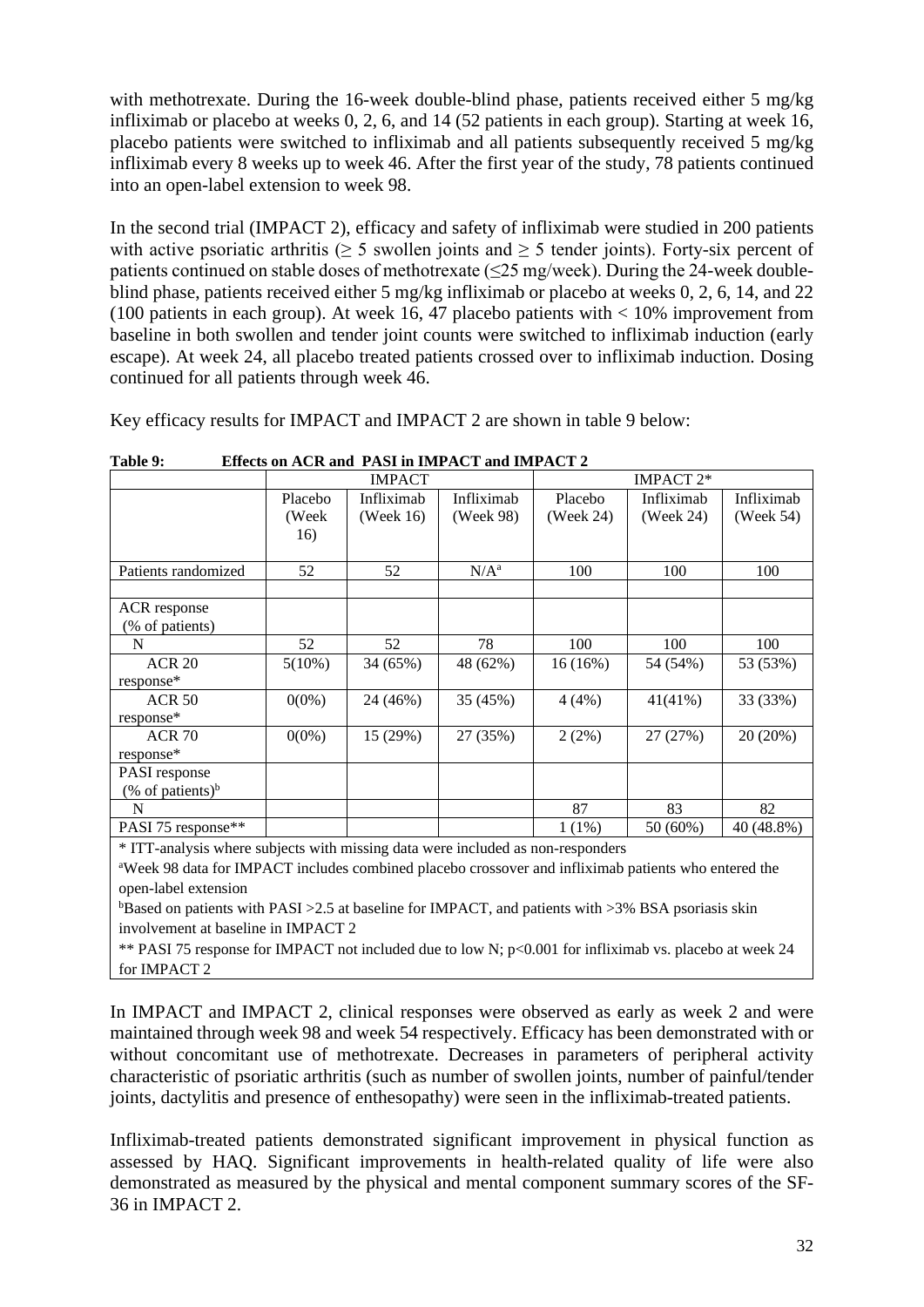# *Psoriasis*

The efficacy of infliximab was assessed in two multicenter, randomised, double blind studies: SPIRIT and EXPRESS. Patients in both studies had plaque psoriasis (Body Surface Area [BSA] ≥10% and Psoriasis Area and Severity Index [PASI] score ≥12). The primary endpoint in both studies was the percent of patients who achieved  $\geq$  75% improvement in PASI from baseline at week 10.

SPIRIT evaluated the efficacy of infliximab induction therapy in 249 patients with plaque psoriasis that had previously received PUVA or systemic therapy. Patients received either 3 or, 5 mg/kg infliximab or placebo infusions at weeks 0, 2 and 6. Patients with a PGA score ≥3 were eligible to receive an additional infusion of the same treatment at week 26.

In SPIRIT, the proportion of patients achieving PASI 75 at week 10 was 71.7% in the 3 mg/kg infliximab group, 87.9% in the 5 mg/kg infliximab group, and 5.9% in the placebo group  $(p < 0.001)$ .

By week 26, twenty weeks after the last induction dose, 30% of patients in the 5mg/kg group and 13.8% of patients in the 3mg/kg group were PASI 75 responders. Between weeks 6 and 26, symptoms of psoriasis gradually returned with a median time to disease relapse of > 20 weeks. No rebound was observed.

EXPRESS evaluated the efficacy of infliximab induction and maintenance therapy in 378 patients with plaque psoriasis. Patients received 5 mg/kg infliximab or placebo infusions at weeks 0, 2 and 6 followed by maintenance therapy every 8 weeks through week 22 in the placebo group and through week 46 in the infliximab group. At week 24, the placebo group crossed over to infliximab induction therapy (5 mg/kg) followed by infliximab maintenance therapy (5 mg/kg). Nail psoriasis was assessed using the Nail Psoriasis Severity Index (NAPSI). Prior therapy with PUVA, methotrexate, cyclosporin, or acitretin had been received by 71.4% of patients, although they were not necessarily therapy resistant. Key results are presented in Table 10. In infliximab treated subjects, significant PASI 50 responses were apparent at the first visit (week 2) and PASI 75 responses by the second visit (week 6). Efficacy was similar in the subgroup of patients that were exposed to previous systemic therapies compared to the overall study population.

|                                              | $Placebo \rightarrow Infliximab$ |                             |
|----------------------------------------------|----------------------------------|-----------------------------|
|                                              | $5 \text{ mg/kg}$ (at week 24)   | Infliximab 5 mg/kg          |
| Week 10                                      |                                  |                             |
| n                                            | 77                               | 301                         |
| $\geq$ 90% improvement                       | $1(1.3\%)$                       | 172 $(57.1\%)$ <sup>a</sup> |
| $\geq$ 75% improvement                       | $2(2.6\%)$                       | 242 (80.4%) <sup>a</sup>    |
| $\geq 50\%$ improvement                      | 6(7.8%)                          | 274 (91.0%)                 |
| PGA of cleared (0) or minimal (1)            | $3(3.9\%)$                       | 242 (82.9%) ab              |
| PGA of cleared (0), minimal (1), or mild (2) | 14 (18.2%)                       | $275(94.2\%)$ <sup>ab</sup> |
| Week 24                                      |                                  |                             |
| n                                            | 77                               | 276                         |
| $\geq$ 90% improvement                       | $1(1.3\%)$                       | 161 (58.3%) <sup>a</sup>    |
| $\geq$ 75% improvement                       | $3(3.9\%)$                       | $227 (82.2\%)^a$            |

#### **Table 10: Summary of PASI response, PGA response and percent of patients with all nails cleared at Weeks 10, 24 and 50. EXPRESS**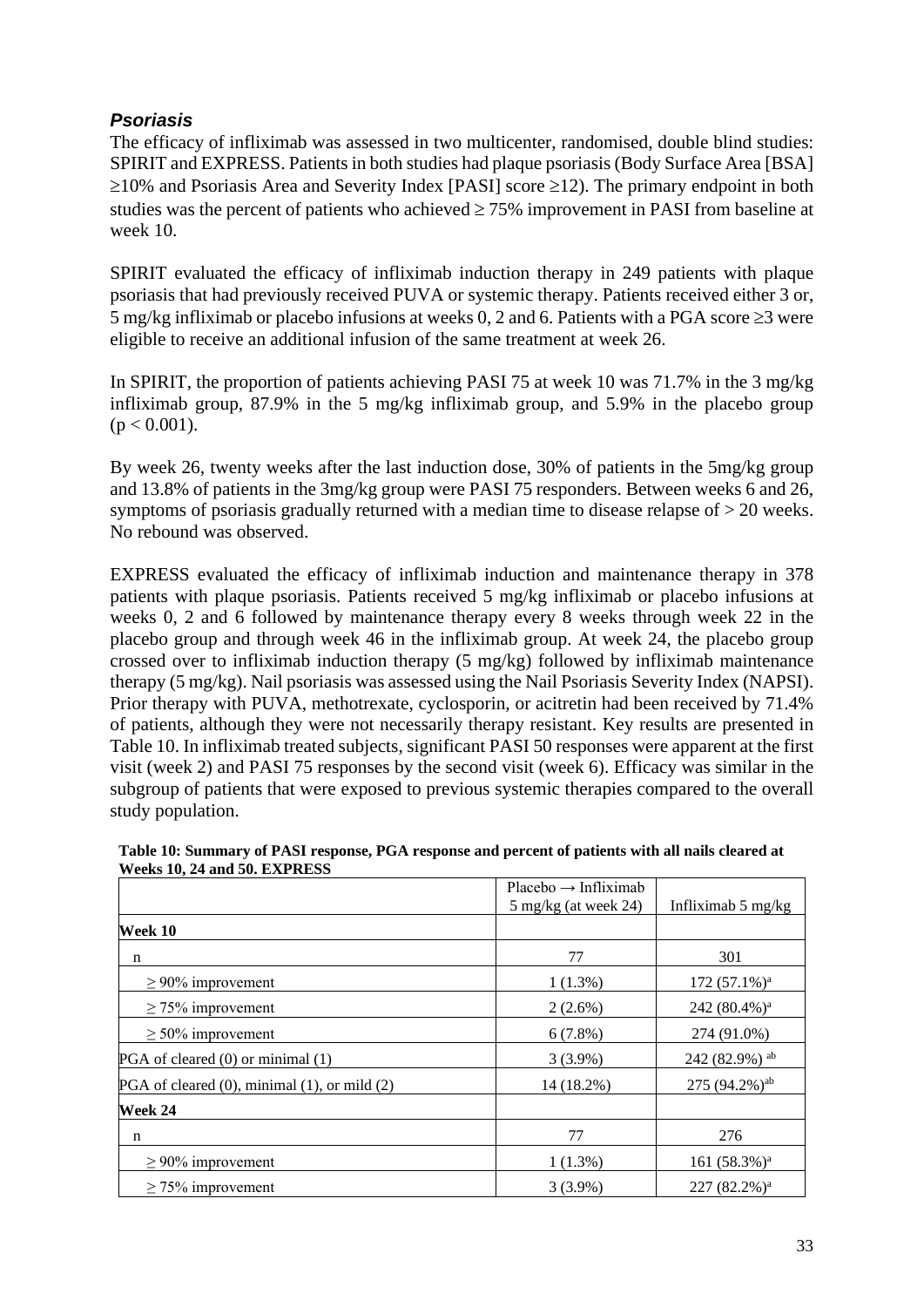| $\geq 50\%$ improvement                              | $5(6.5\%)$    | 248 (89.9%)                 |  |
|------------------------------------------------------|---------------|-----------------------------|--|
| PGA of cleared (0) or minimal (1)                    | $2(2.6\%)$    | $203(73.6\%)^a$             |  |
| PGA of cleared (0), minimal (1), or mild (2)         | 15 (19.5%)    | $246 (89.1\%)$ <sup>a</sup> |  |
| Week 50                                              |               |                             |  |
| n                                                    | 68            | 281                         |  |
| $\geq$ 90% improvement                               | 34 (50.0%)    | 127 (45.2%)                 |  |
| $\geq$ 75% improvement                               | 52 (76.5%)    | 170 (60.5%)                 |  |
| $\geq 50\%$ improvement                              | 61 (89.7%)    | 193 (68.7%)                 |  |
| PGA of cleared (0) or minimal (1)                    | 46 (67.6%)    | 149 (53.0%)                 |  |
| PGA of cleared $(0)$ , minimal $(1)$ , or mild $(2)$ | 59 (86.8%)    | 189 (67.3%)                 |  |
| All nails cleared c                                  |               |                             |  |
| Week 10                                              | 1/65(1.5%)    | 16/235 (6.8%)               |  |
| Week 24                                              | 3/65(4.6%)    | 58/223 (26,0%) <sup>a</sup> |  |
| Week 50                                              | 27/64 (42.2%) | 92/226 (40.7%)              |  |

a: p<0.001, for each infliximab treatment group vs. control

b:  $n = 292$ 

c: Analysis was based on subjects with nail psoriasis at baseline (81.8% of subjects). Mean baseline NAPSI scores were 4.6 and 4.3 in infliximab and placebo group.

Significant improvements from baseline were demonstrated in DLQI  $(p<0.001)$  and the physical and mental component scores of the SF  $36$  (p $<0.001$  for each component comparison).

#### **Pharmacokinetic Properties Adults**

Single intravenous infusions of 1, 3, 5, 10 or 20 mg/kg of infliximab yielded dose proportional increases in the maximum serum concentration  $(C_{\text{max}})$  and area under the concentration-time curve (AUC). The volume of distribution at steady state (median  $V_d$  of 3.0 to 4.1 litres) was not dependent on the administered dose and indicated that infliximab is predominantly distributed within the vascular compartment. No time-dependency of the pharmacokinetics was observed. The elimination pathways for infliximab have not been characterised. Unchanged infliximab was not detected in urine. No major age- or weight-related differences in clearance or volume of distribution were observed in rheumatoid arthritis patients. The pharmacokinetics of infliximab in elderly patients has not been studied. Studies have not been performed in patients with liver or renal disease.

#### At single doses of 3, 5, or 10 mg/kg, the median Cmax values were 77, 118 and 277 micrograms/ml, respectively. The median terminal half-life at these doses ranged from 8 to 9.5 days. In most patients, infliximab could be detected in the serum for at least 8 weeks after the recommended single dose of 5 mg/kg for Crohn's disease and the rheumatoid arthritis maintenance dose of 3 mg/kg every 8 weeks.

Repeated administration of infliximab (5 mg/kg at 0, 2 and 6 weeks in fistulising Crohn's disease, 3 or 10 mg/kg every 4 or 8 weeks in rheumatoid arthritis) resulted in a slight accumulation of infliximab in serum after the second dose. No further clinically relevant accumulation was observed. In most fistulising Crohn's disease patients, infliximab was detected in serum for 12 weeks (range 4-28 weeks) after administration of the regimen.

# **Pediatrics**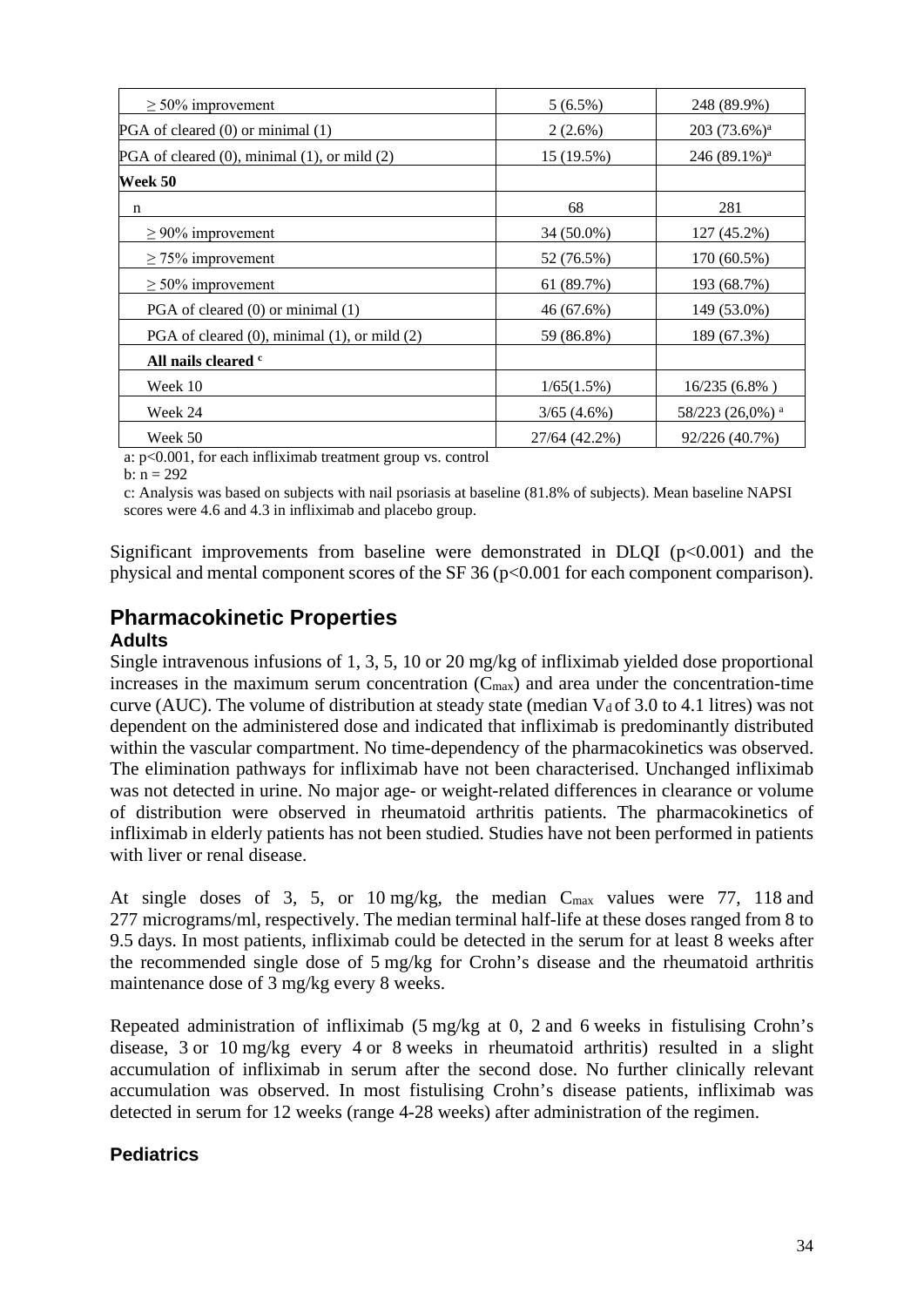Infliximab pharmacokinetic characteristics (including peak and trough concentrations and terminal half-life) were generally similar in pediatric (aged 6 to 17 years) and adult patients with Crohn's Disease or Ulcerative Colitis following the administration of 5 mg/kg infliximab.

Population pharmacokinetic analysis based on data obtained from patients with ulcerative colitis (N=60), Crohn's disease (N=112), juvenile rheumatoid arthritis (N=117) and Kawasaki disease (N=16) with an overall age range from 2 months to 17 years indicated that the total clearance of infliximab did not increase linearly with increasing body weight. As a result, following administration of 5 mg/kg REMICADE® every 8 weeks, the predicted median steadystate infliximab exposure (area under concentration-time curve at steady state, AUCss) in pediatric patients aged 6 to 17 years was approximately 20% lower than the median steadystate drug exposure in adults. The median AUC<sub>ss</sub> in pediatric patients aged 2 to less than 6 years was predicted to be approximately 40% lower than that in adults, although the number of patients supporting this estimate is limited.

# **NON-CLINICAL INFORMATION**

Infliximab does not cross react with TNFα from species other than human and chimpanzees. Therefore, conventional preclinical safety data with infliximab are limited. In a developmental toxicity study conducted in mice using an analogous antibody that selectively inhibits the functional activity of mouse TNFα, there was no indication of maternal toxicity, embryotoxicity or teratogenicity. In a fertility and general reproductive function study, the number of pregnant mice was reduced following administration of the same analogous antibody. It is not known whether this finding was due to effects on the males and / or the females. In a 6-month repeated dose toxicity study in mice, using the same analogous antibody against mouse TNFα, crystalline deposits were observed on the lens capsule of some of the treated male mice. No specific ophthalmologic examinations have been performed in patients to investigate the relevance of this finding for humans.

Long-term studies have not been performed to evaluate the carcinogenic potential of infliximab. Studies in mice deficient in TNF $\alpha$  demonstrated no increase in tumours when challenged with known tumour initiators and/or promoters.

# **PHARMACEUTICAL INFORMATION List of Excipients**

Sucrose, polysorbate 80, monobasic sodium phosphate, dibasic sodium phosphate.

# **Incompatibilities**

In the absence of incompatibility studies, this medicinal product must not be mixed with other medicinal products.

# **Shelf Life**

Chemical and physical stability of the reconstituted solution has been demonstrated for 24 hours at room temperature (25°C). From a microbiological point of view, the product should be used as soon as possible but within 3 hours of reconstitution and dilution. If not used immediately, in use storage times and conditions prior to use is the responsibility of the user and should not be longer than 24 hours at 2 to 8°C.

See expiry date on the outer pack.

# **Storage Condition**

Store at 2°C - 8°C.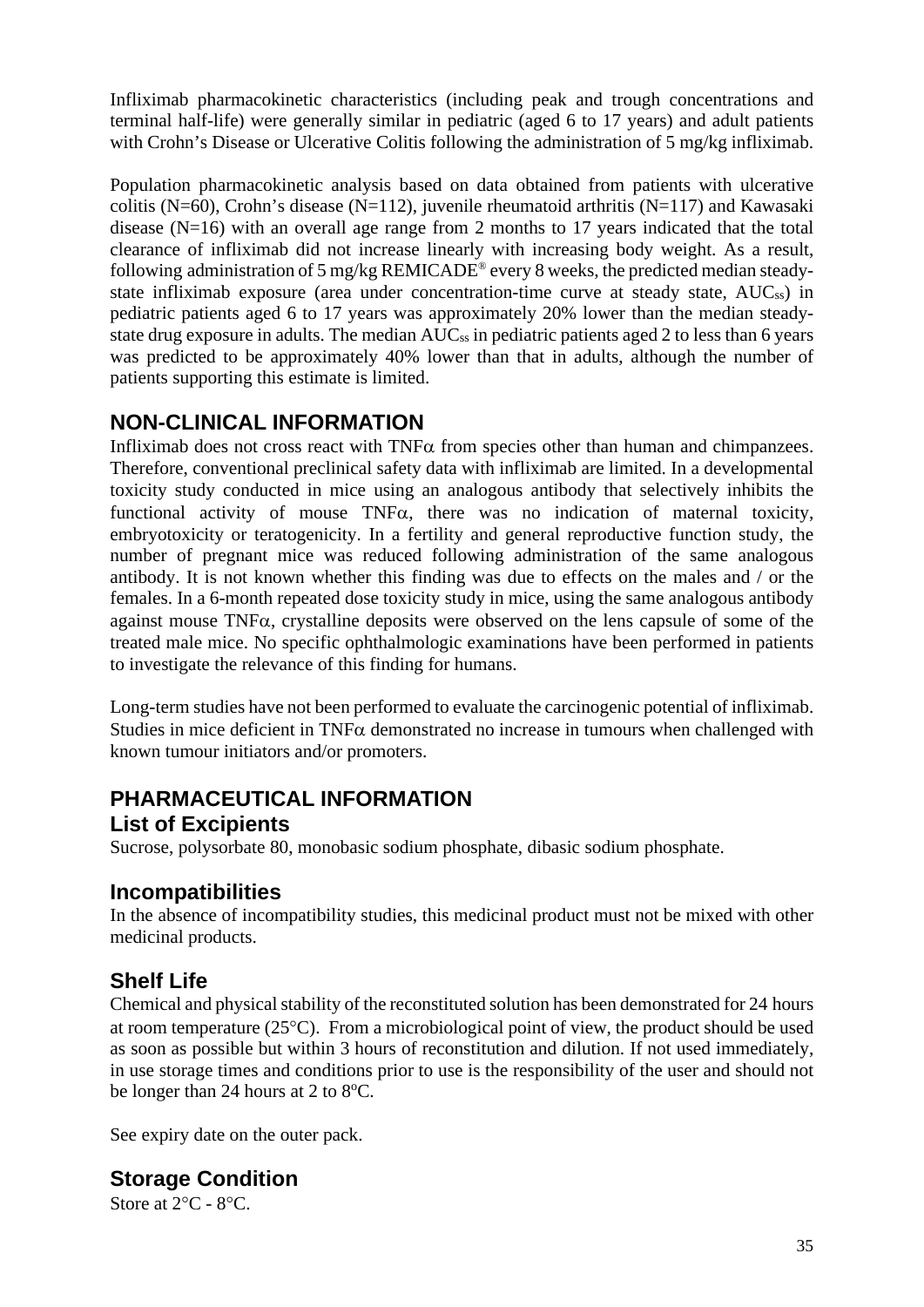REMICADE<sup>®</sup> may be stored at temperatures up to a maximum of  $30^{\circ}$ C for a single period of up to 6 months; but not exceeding the original expiration date. The new expiration date should be written on the carton. Upon removal from refrigerated storage, REMICADE® cannot be returned to refrigerated storage.

Keep out of the reach and sight of children.

For storage conditions of the reconstituted medicinal product, see *Shelf Life*.

# **Nature and Contents of Container**

REMICADE® is supplied as a lyophilised powder in single-use glass (Type 1) vials with rubber stoppers and aluminium crimps protected by plastic caps. REMICADE® is available in packs of 1, 2 or 3 vials. Not all pack sizes may be marketed.

# **Instructions for Use and Handling and Disposal**

- 1. Calculate the dose and the number of REMICADE<sup>®</sup> vials needed. Each REMICADE<sup>®</sup> vial contains 100 mg infliximab. Calculate the total volume of reconstituted REMICADE® solution required.
- 2. Under aseptic conditions, reconstitute each REMICADE<sup>®</sup> vial with 10 ml of water for injections, using a syringe equipped with a 21-gauge (0.8 mm) or smaller needle. Remove flip-top from the vial and wipe the top with a 70% alcohol swab. Insert the syringe needle into the vial through the centre of the rubber stopper and direct the stream of water for injections to the glass wall of the vial. Gently swirls the solution by rotating the vial to dissolve the lyophilised powder. Avoid prolonged or vigorous agitation. DO NOT SHAKE. Foaming of the solution on reconstitution is not unusual. Allow the reconstituted solution to stand for 5 minutes. Check that the solution is colourless to light yellow and opalescent. The solution may develop a few fine translucent particles, as infliximab is a protein. Do not use if opaque particles, discolouration, or other foreign particles are present.
- 3. Dilute the total volume of the reconstituted REMICADE® solution dose to 250 ml with sodium chloride solution for infusion 9 mg/ml (0.9%). Do not dilute the reconstituted REMICADE® solution with any other diluent. This can be accomplished by withdrawing a volume of the sodium chloride solution for infusion 9 mg/ml (0.9%) from the 250-ml glass bottle or infusion bag equal to the volume of reconstituted REMICADE®. Slowly add the total volume of reconstituted REMICADE® solution to the 250-ml infusion bottle or bag. Gently mix. For volumes greater than 250 mL, either use a larger infusion bag (e.g. 500 mL, 1000 mL) or use multiple 250 mL infusion bags to ensure that the concentration of the infusion solution does not exceed 4 mg/mL.
- 4. Administer the infusion solution over a period of not less than the infusion time recommended (see *Dosage and Administration*). Use only an infusion set with an in-line, sterile, non-pyrogenic, low protein-binding filter (pore size 1.2 micrometer or less). Since no preservative is present, it is recommended that the administration of the solution for infusion is to be started as soon as possible and within 3 hours of reconstitution and dilution. When reconstitution and dilution are performed under aseptic conditions, REMICADE® infusion solution can be used within 24 hours if stored at 2°C to 8°C. Do not store any unused portion of the infusion solution for reuse.